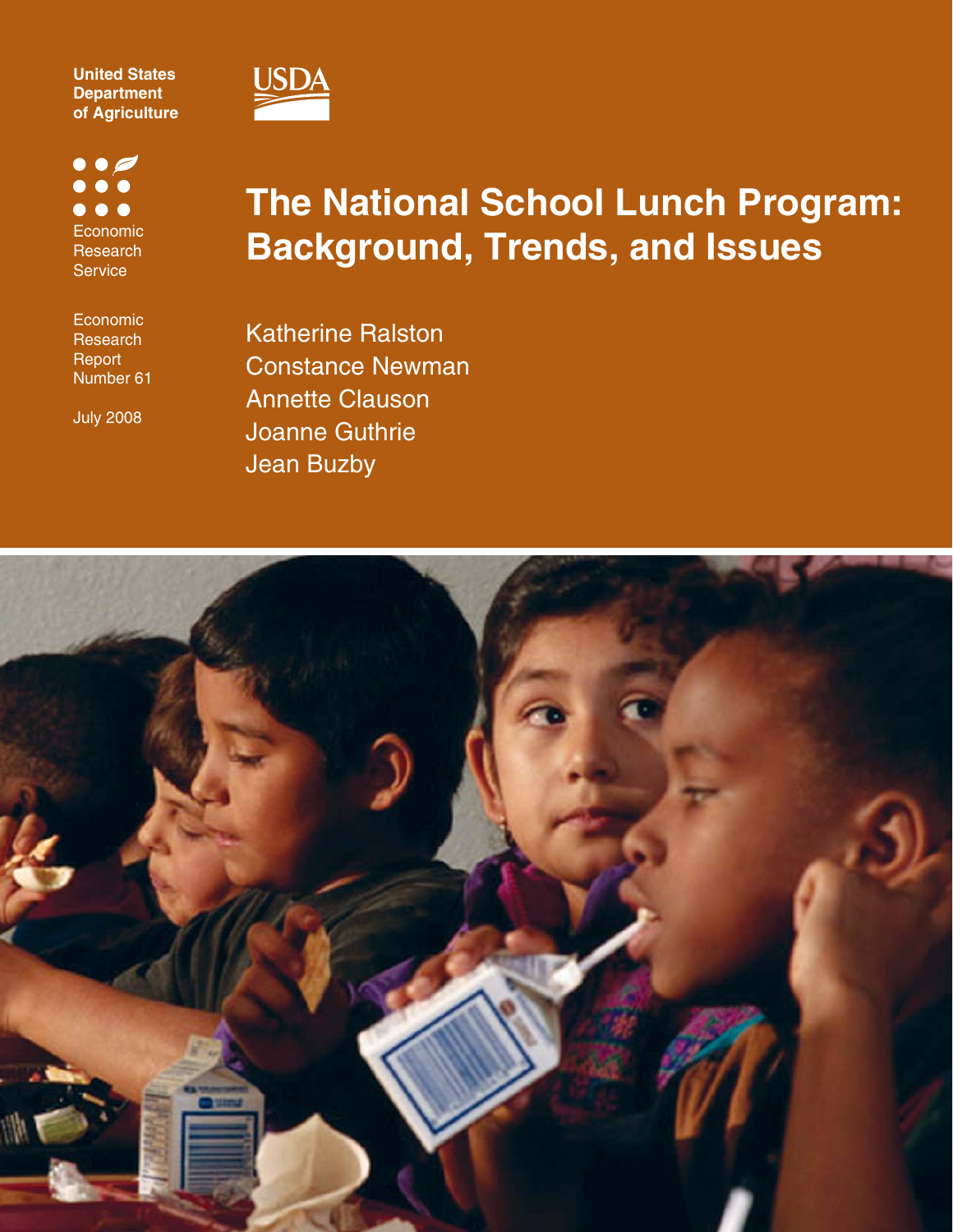

# **Visit Our Website To Learn More!**

You can find additional information about ERS publications, databases, and other products at our website.

# www.ers.usda.gov

# **National Agricultural Library Cataloging Record:**

The national school lunch program : backgrounds, trends, and issues.

(Economic research report (United States. Dept. of Agriculture. Economic Research Service) ; no. 61)

1. National school lunch program. 2. School children—Nutrition—United States.

3. Obesity in children—United States. 4. Food relief—United States.

I. Ralston, Katherine. II. United States. Dept. of Agriculture. Economic Research Service.

III. Title.

HV696.F6

Photo credit: GettyImages

The U.S. Department of Agriculture (USDA) prohibits discrimination in all its programs and activities on the basis of race, color, national origin, age, disability, and, where applicable, sex, marital status, familial status, parental status, religion, sexual orientation, genetic information, political beliefs, reprisal, or because all or a part of an individual's income is derived from any public assistance program. (Not all prohibited bases apply to all programs.) Persons with disabilities who require alternative means for communication of program information (Braille, large print, audiotape, etc.) should contact USDA's TARGET Center at (202) 720-2600 (voice and TDD).

To file a complaint of discrimination write to USDA, Director, Office of Civil Rights, 1400 Independence Avenue, S.W., Washington, D.C. 20250-9410 or call (800) 795-3272 (voice) or (202) 720-6382 (TDD). USDA is an equal opportunity provider and employer.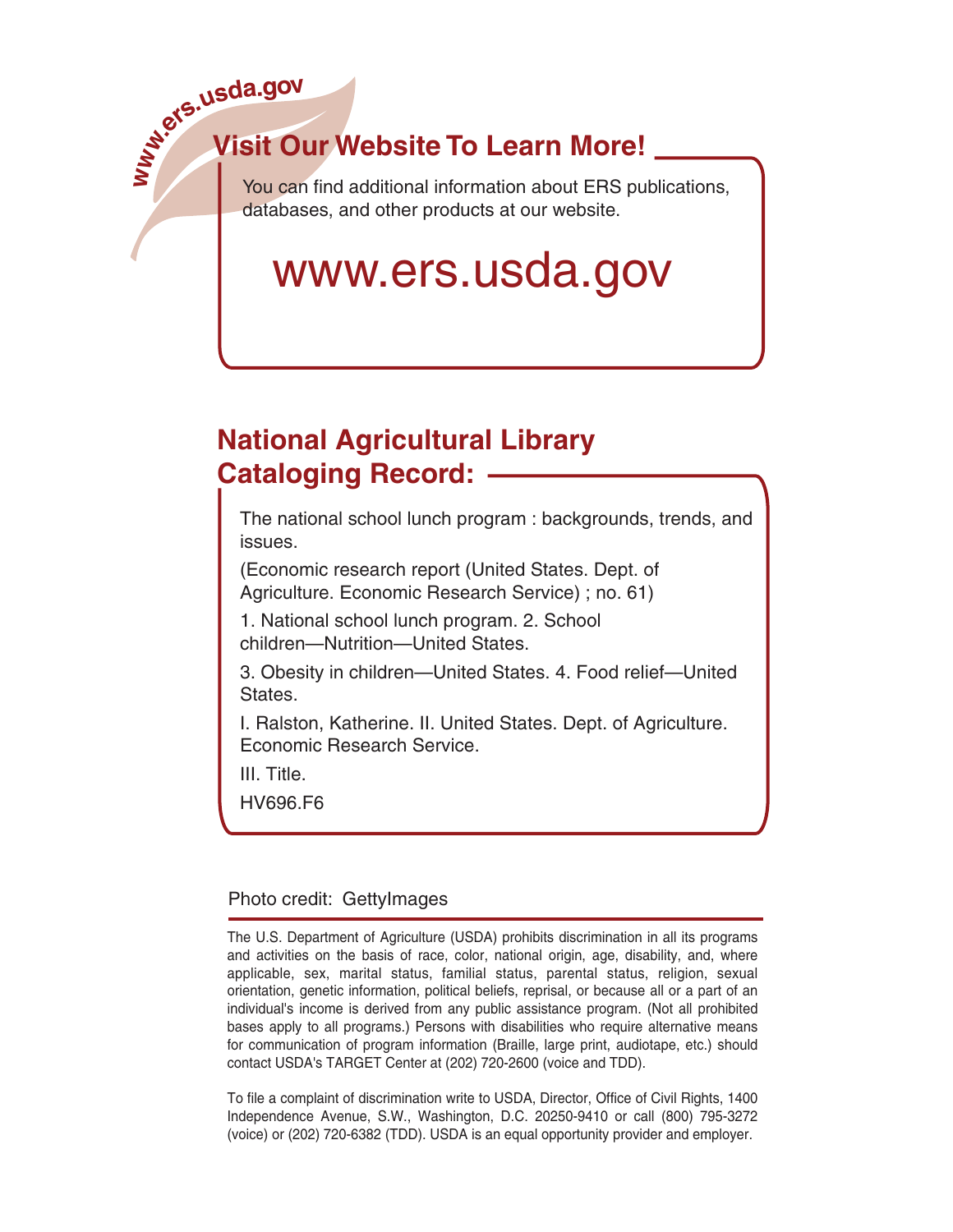

**United States Department of Agriculture**

**Economic Research Report Number 61**

**July 2008**



**www.ers.usda.gov**

# **The National School Lunch Program**

## **Background, Trends, and Issues**

**Katherine Ralston, Constance Newman, Annette Clauson, Joanne Guthrie, and Jean Buzby**

## **Abstract**

The National School Lunch Program (NSLP) is the Nation's second largest food and nutrition assistance program. In 2006, it operated in over 101,000 public and nonprofit private schools and provided over 28 million low-cost or free lunches to children on a typical school day at a Federal cost of \$8 billion for the year. This report provides background information on the NSLP, including historical trends and participant characteristics. It also addresses steps being taken to meet challenges facing administrators of the program, including tradeoffs between nutritional quality of foods served, costs, and participation, as well as between program access and program integrity.

**Keywords**: National School Lunch Program, child nutrition, obesity, food assistance

#### **Acknowledgments**

The authors wish to thank Elise Golan, Mark Prell, and Ram Chandran of USDA's Economic Research Service, Ken Clayton of USDA's Agricultural Marketing Service, and several anonymous reviewers for many helpful suggestions. We also thank John Weber for patient editing, and Cynthia A. Ray for expert design and layout.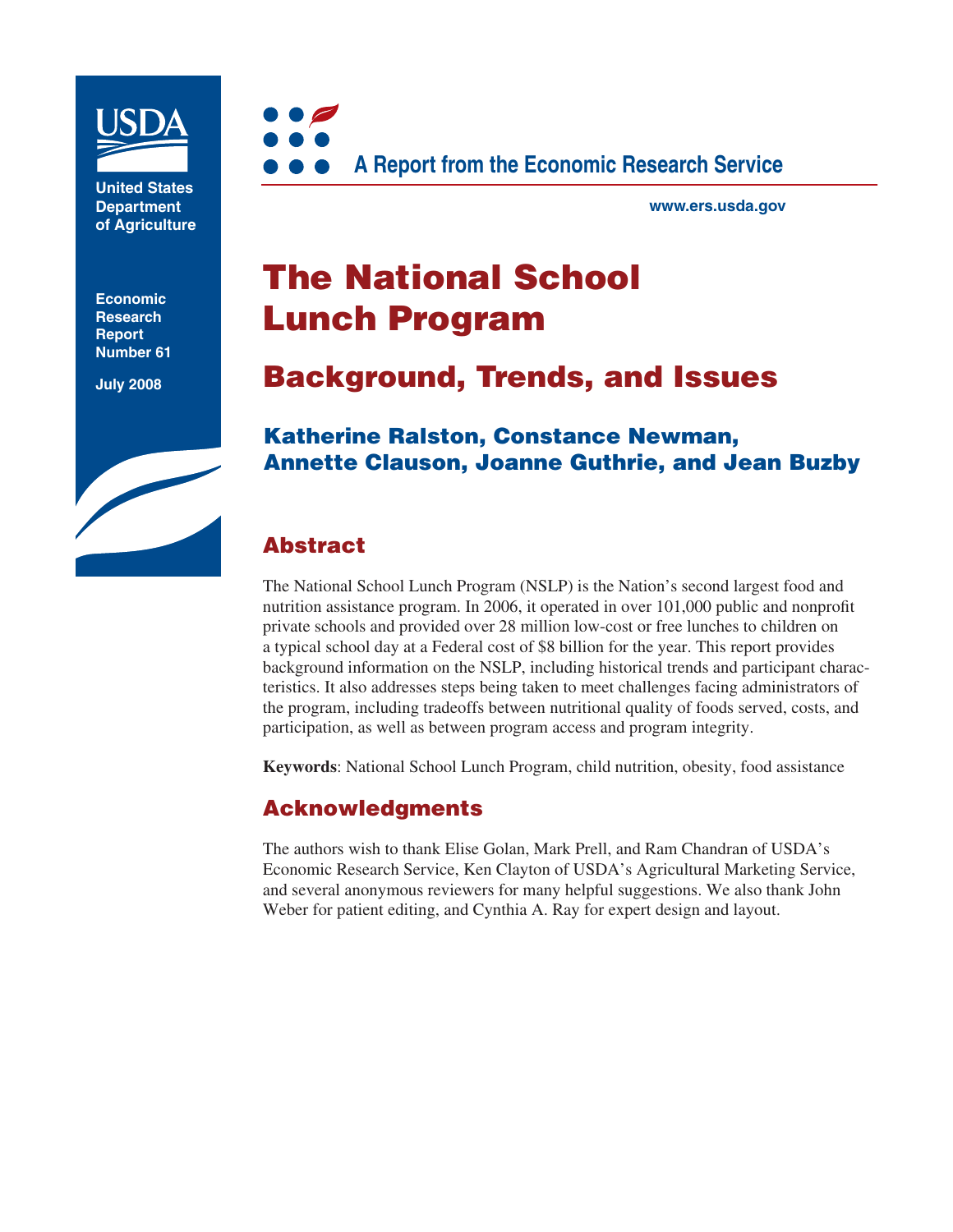## **Contents**

| Overview of the National School Lunch Program 1                                                                                                                                                                                                                                                                                                                                                                                                                                                                                                                                        |
|----------------------------------------------------------------------------------------------------------------------------------------------------------------------------------------------------------------------------------------------------------------------------------------------------------------------------------------------------------------------------------------------------------------------------------------------------------------------------------------------------------------------------------------------------------------------------------------|
|                                                                                                                                                                                                                                                                                                                                                                                                                                                                                                                                                                                        |
| Preteens in All Categories Participate More Than                                                                                                                                                                                                                                                                                                                                                                                                                                                                                                                                       |
| <b>Issues of NSLP Outcomes: Is NSLP Making Children Overweight</b>                                                                                                                                                                                                                                                                                                                                                                                                                                                                                                                     |
| <b>Issues of NSLP Outcomes: Juggling Nutrition,</b><br>Efforts To Increase Acceptance of More Healthful Lunches 27<br>Other Factors That Affect Participation and Plate Waste28<br>Meal Production Costs Increasing Faster Than Revenues 29<br>Revenue-Generating Competitive Foods Under Scrutiny 30<br>Administrative Issues: Access and Integrity Tradeoffs 34<br>Erroneous Payments Closely Studied35<br>Longer Eligibility Period Reduces Overcertification 36<br>Documentation Requirements May Deter Applicants 37<br>Direct Certification Removes a Barrier for Applicants. 37 |
|                                                                                                                                                                                                                                                                                                                                                                                                                                                                                                                                                                                        |
|                                                                                                                                                                                                                                                                                                                                                                                                                                                                                                                                                                                        |

#### **Recommended citation format for this publication:**

Ralston, Katherine, Constance Newman, Annette Clauson, Joanne Guthrie, and Jean Buzby. *The National School Lunch Program: Background, Trends, and Issues*. ERR-61, U.S. Dept. of Agri., Econ. Res. Serv. July 2008.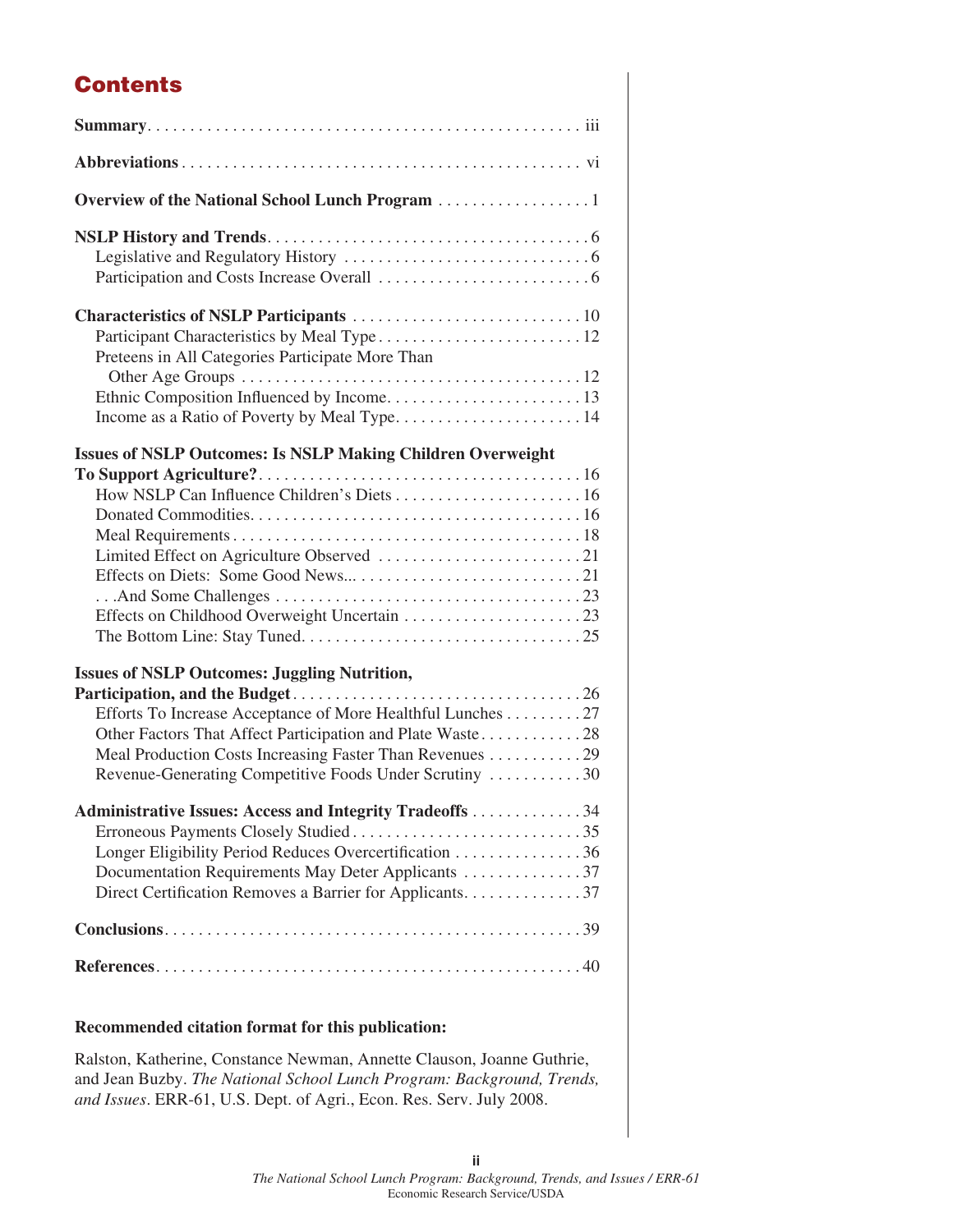#### **Summary**

The National School Lunch Program (NSLP) is one of the largest food and nutrition assistance programs in the United States, feeding millions of children every day. During the 2006 school year, the program served 28 million lunches daily, on average, at a cost of \$8 billion for the year. School meal providers face the task of serving nutritious and appealing school lunches, including free and reduced-price lunches for low-income students, and doing so under budget constraints. This report is intended as a briefing for policymakers and other stakeholders on the history and basic features of the program. It also addresses steps being taken by school food authorities and USDA's Food and Nutrition Service (FNS) in response to challenges faced by program administrators.

#### *What Is the Issue?*

One of the main goals of NSLP as identified by Congress is to promote the health and well-being of the Nation's children. In recent years, questions have been raised about the program's ability to meet this goal, especially as the main nutrition problem has shifted from undernutrition to overweight and obesity. Public concern for the program has focused on whether it is contributing to the growing problem of childhood obesity and on the quality of foods available to schoolchildren. In response, many States and localities have imposed stricter nutritional requirements on both NSLP meals and "competitive foods" (other foods and beverages available in the school). School meal providers have wrestled with meeting these restrictions and other program requirements while covering rising costs and encouraging student participation. Meanwhile, issues at the Federal level include how to help school meal providers improve the nutritional quality of foods served as well as how to balance program access and integrity, particularly in regard to ensuring that ineligible students do not receive free or reduced-price lunches.

#### *What Did the Study Find?*

Most issues related to the NSLP touch upon, in one way or another, two, if not all three, components of a school meal "trilemma" involving the meal's nutrition, program cost, and student participation in the program. This trilemma applies to competitive foods as well because revenues from these foods can be important to the budgets of both the cafeteria and the school as a whole. A change to one component of the trilemma can have unintentional effects on either or both of the other components.

*Nutritional quality of foods*. Results are inconclusive from the best designed studies comparing the weight gain of NSLP participants with that of nonparticipants. One study shows no effect of program participation on children's obesity, and another study shows a small effect. The most rigorous study of nutrient intake shows similar calorie intakes for participants and nonparticipants but higher fat and sodium intakes for participants. While some studies find that participants derive important nutritional benefits from participating in the program, including higher intake of key nutrients and underconsumed foods and lower intake of sweets, other findings suggest that participants have high intakes of fat and sodium, and that a substantial share of school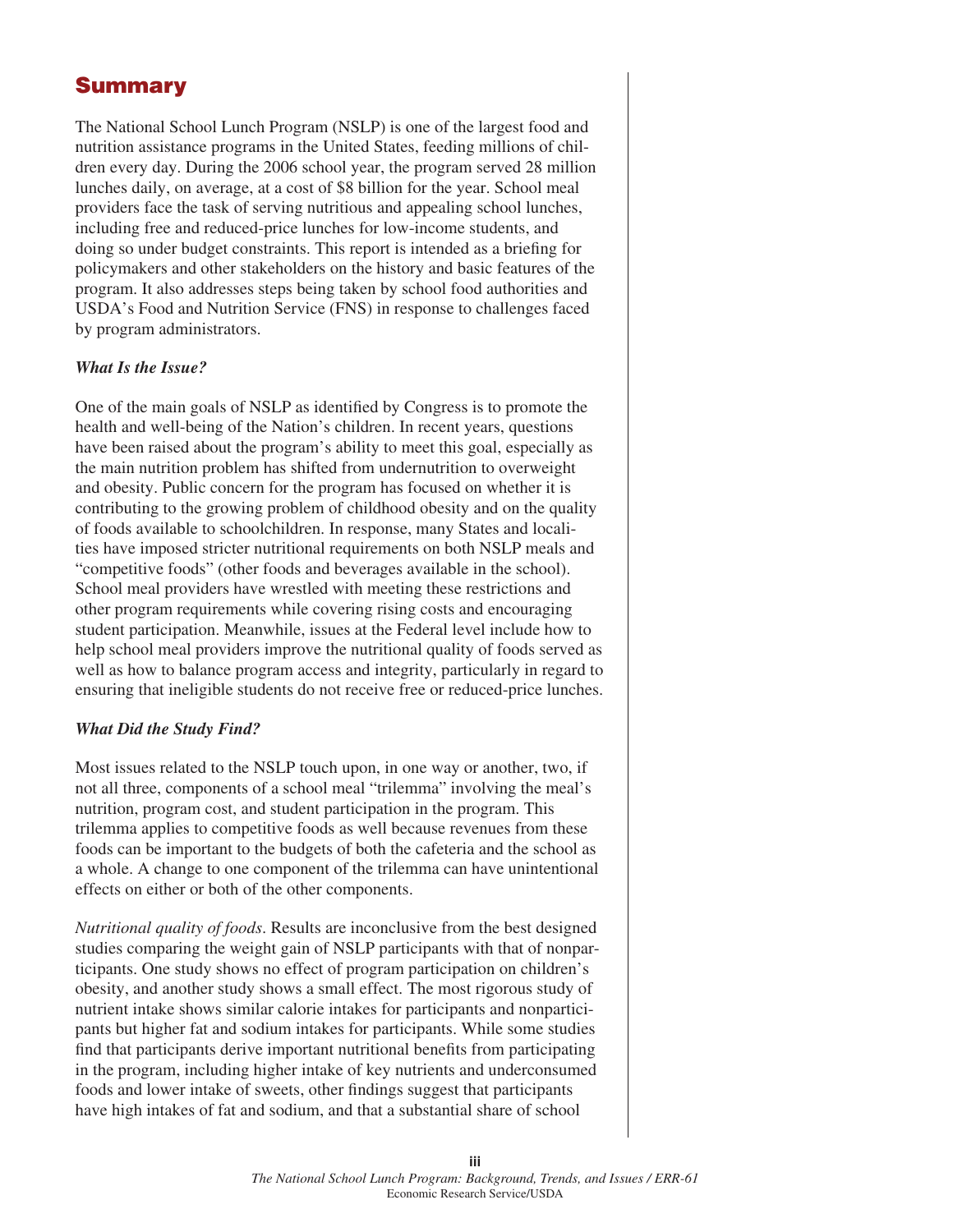meal providers are not ensuring that foods meet the recommended levels of fat and sodium.

*Program costs and revenues.* To defray costs, many schools, and, sometimes, the school food service itself, depend on revenues from competitive foods, even though such foods have been found to contribute to overconsumption of calories, increased plate waste of nutritionally balanced NSLP lunches, and decreased intakes of nutrients by students. Rising costs also have increased pressure on school boards to use private foodservice management companies. The size of these operations provides them with greater purchasing power to procure foods. Many also reduce costs by providing lower benefit levels to their employees than those provided to employees of inhouse school meal providers.

Several studies show that schools could reduce the fat content of foods offered and increase consumption of underconsumed foods, such as milk and vegetables, while still maintaining revenue levels and NSLP participation levels. This can be done by exposing students to new foods, updating menus, changing the way food is presented, and providing nutrition education. USDA has assisted schools in this effort by providing grants for educational resources through its Team Nutrition initiative and by including lower fat foods as part of the commodities it donates to the program.

*Access and integrity.* In the late 1990s, concerns arose that certification errors were enabling ineligible students to receive free or reduced-price meals from NSLP. Studies to uncover the sources of the errors found that household incomes of students often changed during the year, causing some students to move in and out of monthly eligibility. The 2004 Child Nutrition Reauthorization Act established eligibility for certified students for a full year, and this change has eliminated errors related to income volatility. Direct certification—automatic certification for children in households participating in the Food Stamp Program, Temporary Assistance for Needy Families, or the Food Distribution Program on Indian Reservations—has also reduced error rates and has been shown to increase participation by students eligible for a free school lunch. The Act required all schools to phase in direct certification and to use new methods to verify eligibility of students. The new policies are expected to reduce, but not totally eliminate, certification errors; some errors, such as those stemming from household reporting, are not directly affected by the policies.

Improving the nutritional quality of school meals and competitive foods may, in principle, be a goal of many NSLP stakeholders, including schools, parents, the nutrition community, FNS, and Congress. But meeting this goal may raise program costs for parents, localities, or the Federal Government. Moreover, even if more nutritious foods are provided, that does not guarantee that students will eat them. Both participation and program costs can be affected by administrative policies and procedures, such as those used to determine program eligibility, to enroll children through application or direct certification, and to conduct eligibility verifications.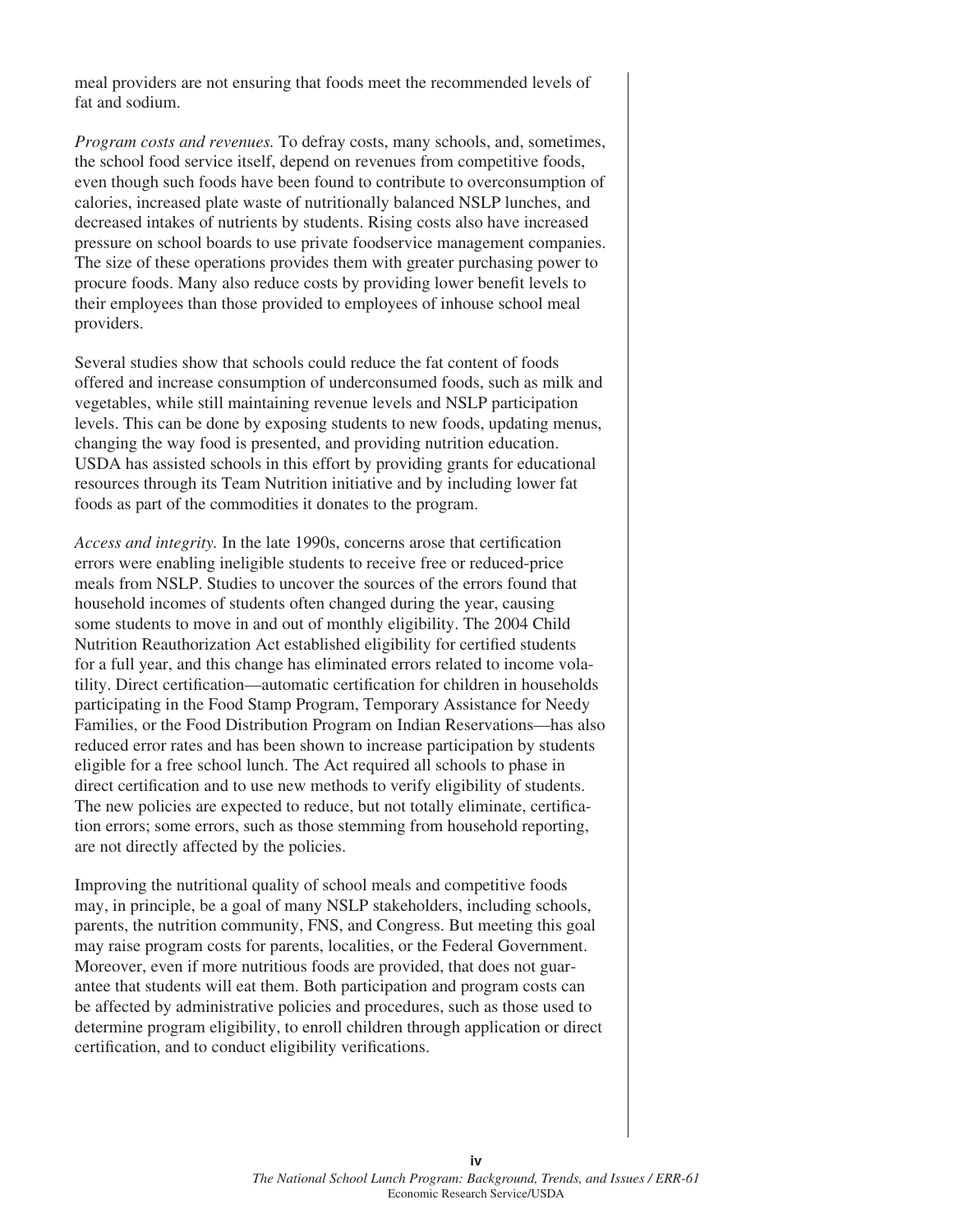#### *How Was the Study Conducted?*

Researchers from USDA's Economic Research Service (ERS) reviewed recent economic-based and nutrition-based literature on NSLP, focusing on issues of health and administration. In summarizing findings from different studies, researchers gave more weight to the studies that were nationally representative and rigorously conducted. Several new studies have greatly aided these efforts. A large and comprehensive study sponsored by ERS assessed the last 35 years of research on health and nutritional outcomes of all food and nutrition assistance programs. The 2005 School Nutrition and Dietary Assessment Survey (SNDA), sponsored by FNS, provided the most recent data on the program's impact on children's diets. The 2005 School Lunch and Breakfast Cost Study, sponsored by FNS, provided nationally representative data on school meal costs. Several other studies sponsored by FNS provided findings on the efficiency of NSLP administration.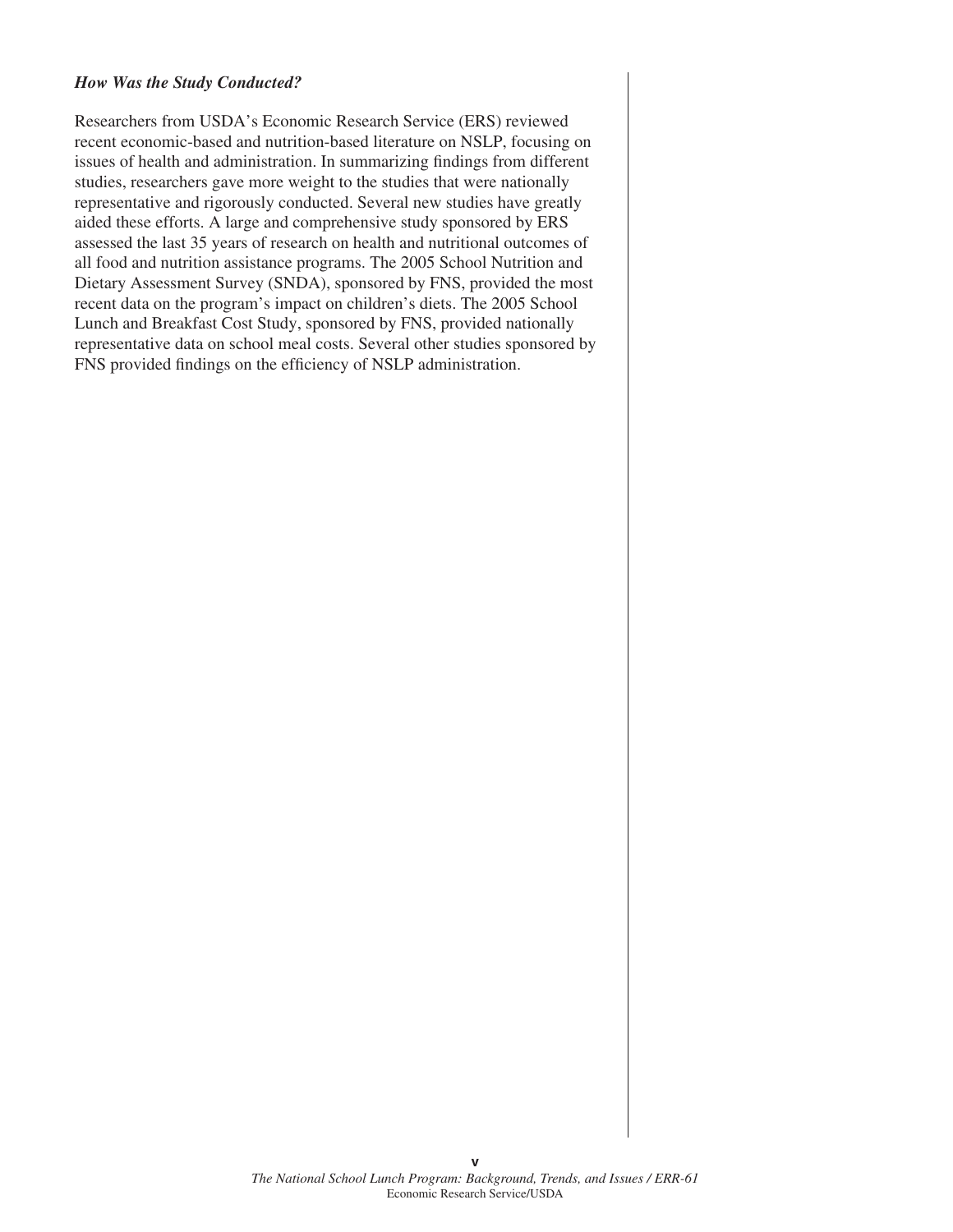## **Abbreviations**

| AMS           | Agricultural Marketing Service (of U.S. Department of<br>Agriculture)             |  |  |
|---------------|-----------------------------------------------------------------------------------|--|--|
| <b>APEC</b>   | Access, Participation, Eligibility, and Certification                             |  |  |
| <b>CATCH</b>  | Child and Adolescent Trial for Cardiovascular Health                              |  |  |
| <b>CFR</b>    | Code of Federal Regulations                                                       |  |  |
| <b>CNA</b>    | <b>Child Nutrition Act</b>                                                        |  |  |
| <b>CPS</b>    | <b>Current Population Survey</b>                                                  |  |  |
| <b>DHHS</b>   | Department of Health and Human Services                                           |  |  |
| <b>DSCP</b>   | Defense Supply Center, Philadelphia                                               |  |  |
| <b>ECLS-K</b> | Early Childhood Longitudinal Survey -<br>Kindergarten cohort                      |  |  |
| <b>ERS</b>    | Economic Research Service (of U.S. Department of<br>Agriculture)                  |  |  |
| <b>FCS</b>    | Food and Consumer Services (of U.S. Department of<br>Agriculture)                 |  |  |
| <b>FDA</b>    | Food and Drug Administration (of U.S. Department of<br>Health and Human Services) |  |  |
| <b>FDPIR</b>  | Food Distribution Program on Indian Reservations                                  |  |  |
| <b>FNS</b>    | Food and Nutrition Service (of U.S. Department of<br>Agriculture)                 |  |  |
| <b>FSA</b>    | Farm Service Agency (of U.S. Department of Agriculture)                           |  |  |
| <b>FSP</b>    | Food Stamp Program                                                                |  |  |
| <b>FVPP</b>   | Fruit and Vegetable Pilot Program                                                 |  |  |
| GAO           | Government Accountability Office (formerly General                                |  |  |
|               | Accounting Office)                                                                |  |  |
| <b>HACCP</b>  | Hazard Analysis and Critical Control Points                                       |  |  |
| <b>IOM</b>    | Institute of Medicine (of National Academy of Sciences)                           |  |  |
| <b>LEAF</b>   | Linking Education Activity and Fitness                                            |  |  |
| <b>NFSMI</b>  | National Food Service Management Institute                                        |  |  |
| <b>NHANES</b> | National Health and Nutrition Examination Survey                                  |  |  |
| <b>NSLA</b>   | National School Lunch Act                                                         |  |  |
| <b>NSLP</b>   | National School Lunch Program                                                     |  |  |
| <b>OIG</b>    | Office of the Inspector General (of U.S. Department of<br>Agriculture)            |  |  |
| <b>RCCI</b>   | <b>Residential Child Care Institutions</b>                                        |  |  |
| <b>SBP</b>    | School Breakfast Program                                                          |  |  |
| <b>SFA</b>    | School Food Authority                                                             |  |  |
| <b>SIPP</b>   | Study of Income and Program Participations                                        |  |  |
| <b>SLBCS</b>  | School Lunch and Breakfast Cost Study                                             |  |  |
| <b>SMI</b>    | School Meals Initiative                                                           |  |  |
| <b>SNDA</b>   | <b>School Nutrition and Dietary Assessment</b>                                    |  |  |
| <b>TANF</b>   | Temporary Aid to Needy Families                                                   |  |  |
| <b>USDA</b>   | U.S. Department of Agriculture                                                    |  |  |
| <b>WPA</b>    | <b>Works Progress Administration</b>                                              |  |  |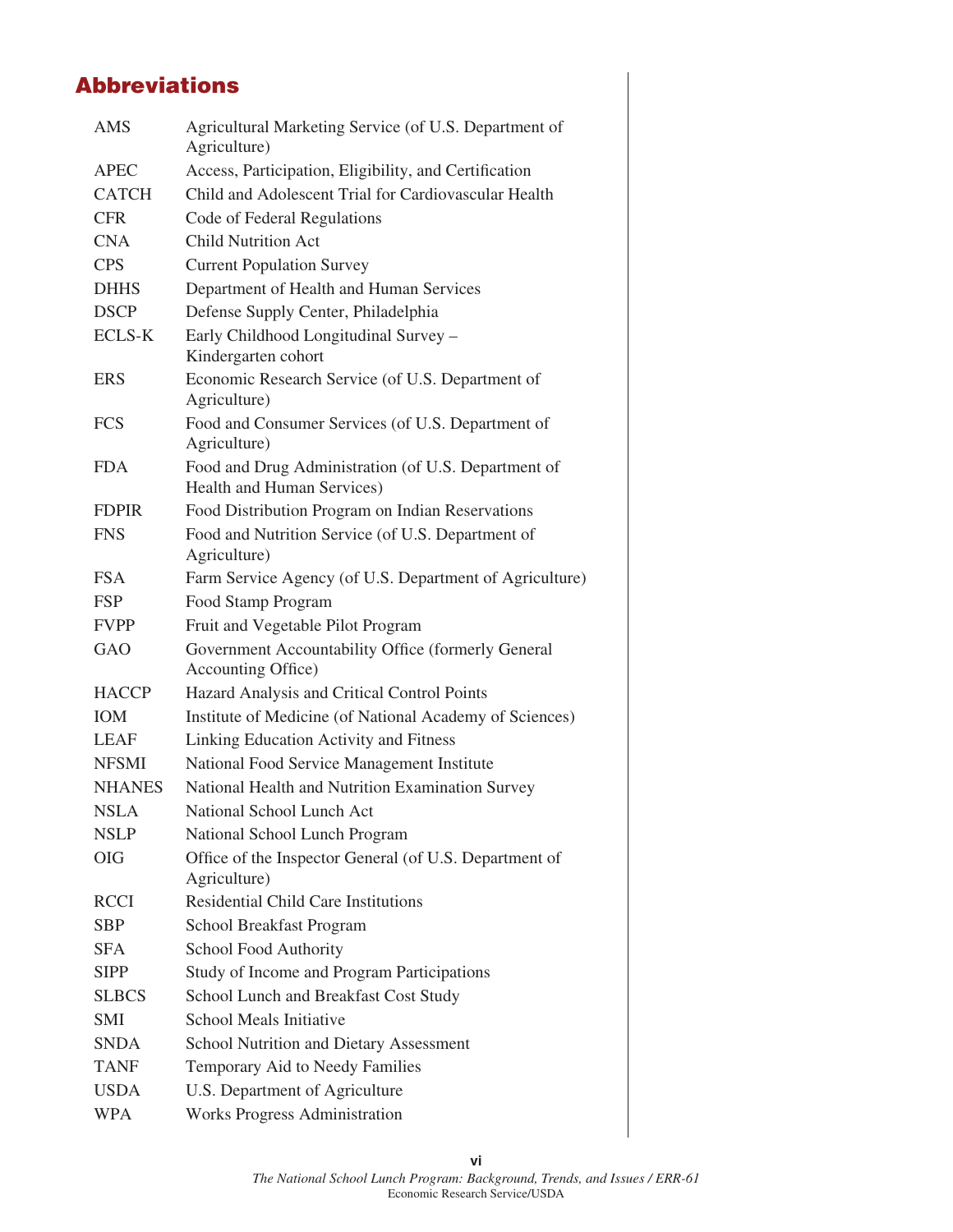## **Overview of the National School Lunch Program**

The National School Lunch Program (NSLP) was established under the National School Lunch Act (NSLA), signed by President Harry Truman in 1946, to "safeguard the health and well-being of the Nation's children and to encourage the domestic consumption of nutritious agricultural commodities and other foods." The NSLP has grown to become the second largest U.S. food and nutrition assistance program in both numbers of children served—30 million in 2006—and Federal dollars spent—8 billion in 2006. Almost 60 percent of American children age 5-18 participate in the program at least once per week. Almost half of all lunches served are provided free to students, with an additional 10 percent provided at reduced prices. Although schools are not required to offer NSLP meals, 94 percent of schools, both public and private, choose to participate in the program. NSLP accounts for 17 percent of the total Federal expenditures for all food and nutrition assistance programs.

This report presents comprehensive background information on the NSLP—how it works, its history and recent changes, program trends, participant characteristics, and current issues. Many of the broader issues faced by NSLP are similar to those facing food and nutrition assistance programs in general. The program was begun at a time when malnutrition due to poverty was a major concern. While poverty still exists in America, underweight children are now rare. Obesity among children, however, is rising, especially among the poor (Ogden et al., 2006). Policies designed to ensure adequate food consumption could contribute to rising rates of obesity if they inadvertently encourage some recipients who already are eating enough to eat more. This may be even truer of the NSLP because school meals are required to meet a calorie target; while a provision called "offer versus serve" allows children to decline certain parts of the meal, children who take the whole meal may take in more calories than they need. Critics of the program argue that recipients might be better off receiving income instead of food (Besharov, 2003). Policymakers face hard choices because the children served by NSLP have diverse nutritional needs, making a single policy for all difficult to craft. While all children benefit from a healthful meal and healthful food choices, requirements for calorie intake differ among children, depending on many factors.

Like other food and nutrition assistance programs, NSLP also was intended to increase demand for agricultural commodities. It supports commodity demand by providing free and reduced-price lunches for low-income students, subsidizing full-price lunches to a small extent, and directly donating commodities to the program. Critics of the program argue that these donations—over and above whatever increase in food consumption a free or subsidized lunch generates—could influence the content of the meal.

Other NSLP concerns accept the basic premise and structure of the program and focus on potential improvements at the margins. These include serving lower fat menu items and more fruits, vegetables, and whole grains without decreasing student participation or increasing plate waste, and without overstepping program cost boundaries.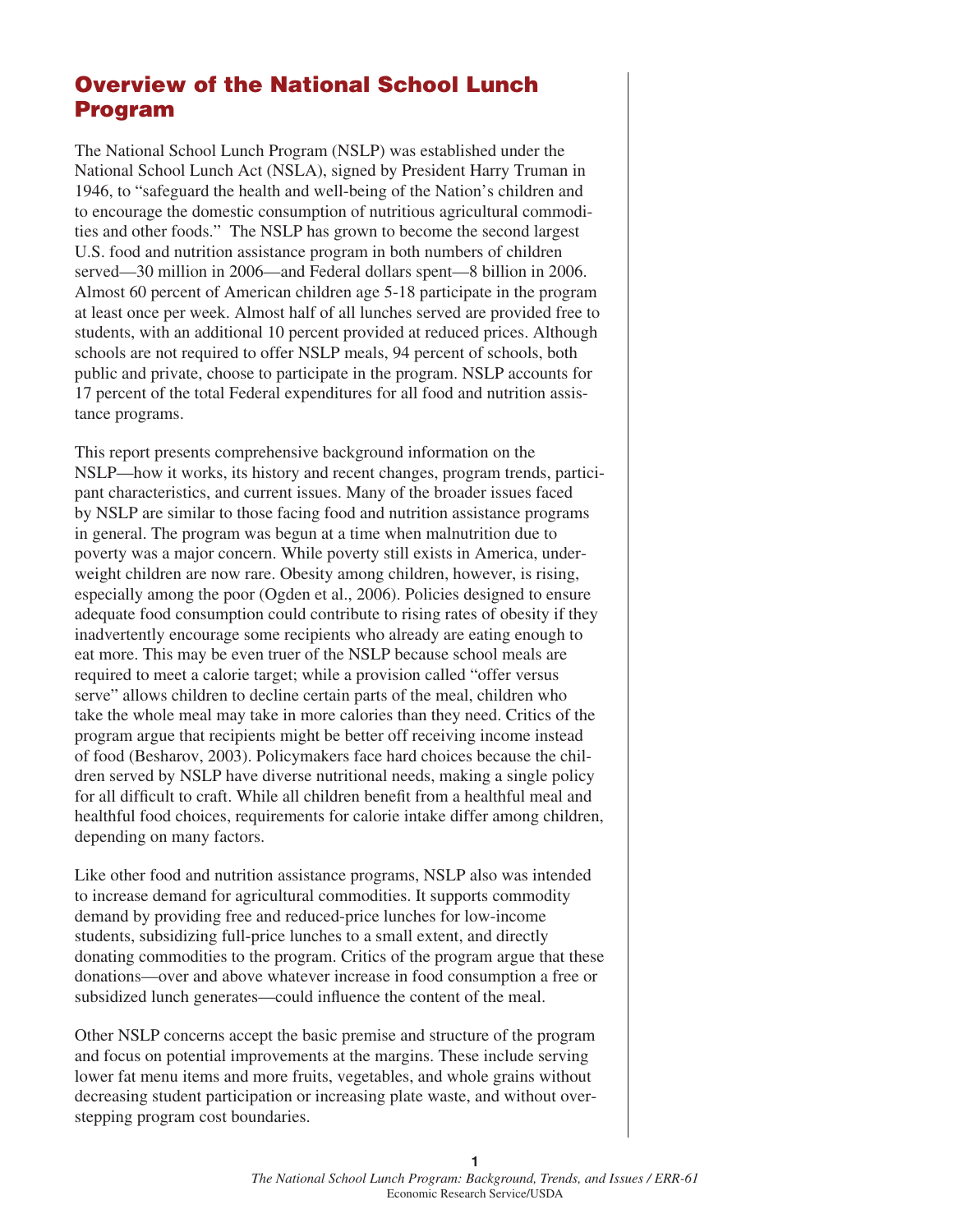Budgetary pressures on schools increased in the early 1980s following cuts in subsidies for full-price meals. The budget squeeze has continued as school meal reimbursement rates have gone up more slowly than the growth in costs, particularly the health benefit component of labor costs. These pressures have led many school nutrition authorities to offer a la carte items in school meals that do not meet nutritional standards but contribute to the food service program's bottom line. Concerns raised by parent groups have resulted in restrictions on "competitive foods" through individual State laws and wellness policies implemented by local school districts.

This cost pressure is such that some school nutrition authorities may be taken over by private foodservice management companies. These organizations may operate at lower costs due to greater purchasing power stemming from their size, as well as lower benefit levels provided for their employees. While managers in local school districts have an understandable desire to protect workers from a takeover, higher labor costs make it more difficult for schools to serve students more healthful meals that are both appetizing and affordable.

Like other food and nutrition assistance programs, the NSLP faces the constant challenge of encouraging eligible households to apply for participation while preventing loss of program benefits through errors in certification of eligible recipients. Increasing participation—both through encouraging application for free and reduced-price meals, and by using electronic payment to reduce the potential for stigma associated with participation does more than just expand the benefits of the program. Higher numbers of participants increase reimbursements for free and reduced-price meals, which are often critical to covering fixed costs of meal service in a school district.

School districts vary by size, income level, student food preferences, labor costs, population density, and level of concern for nutrition, and they differ in approaches taken to balance program goals and costs. Thus, national generalizations about the NSLP can obscure issues affecting a sizable fraction of school food authorities (SFA).

Under NSLP requirements, schools must operate their lunch programs on a nonprofit basis, provide free or reduced-price meals to eligible children, and serve lunches at regular meal hours (see box, "Summary of Program Elements"). School lunches must meet the applicable recommendations of the *Dietary Guidelines for Americans*, while reflecting the differing nutrient and calorie needs of children. Schools that choose to take part in the lunch program receive cash reimbursements for each meal served. In addition to receiving cash reimbursements, schools are entitled by law to receive commodity foods, known as "entitlement" foods, for each meal served. Schools can also receive "bonus" commodities as they become available from surplus agricultural stocks.

At the Federal level, USDA's Food and Nutrition Service (FNS), Child Nutrition Division, reimburses States for NSLP meals served in schools, coordinates NSLP policy, provides technical assistance, and oversees the work of the State agencies. The State agencies, in most cases within a State department of education, in turn, administer the program through agreements with local school food authorities. The State agencies are responsible for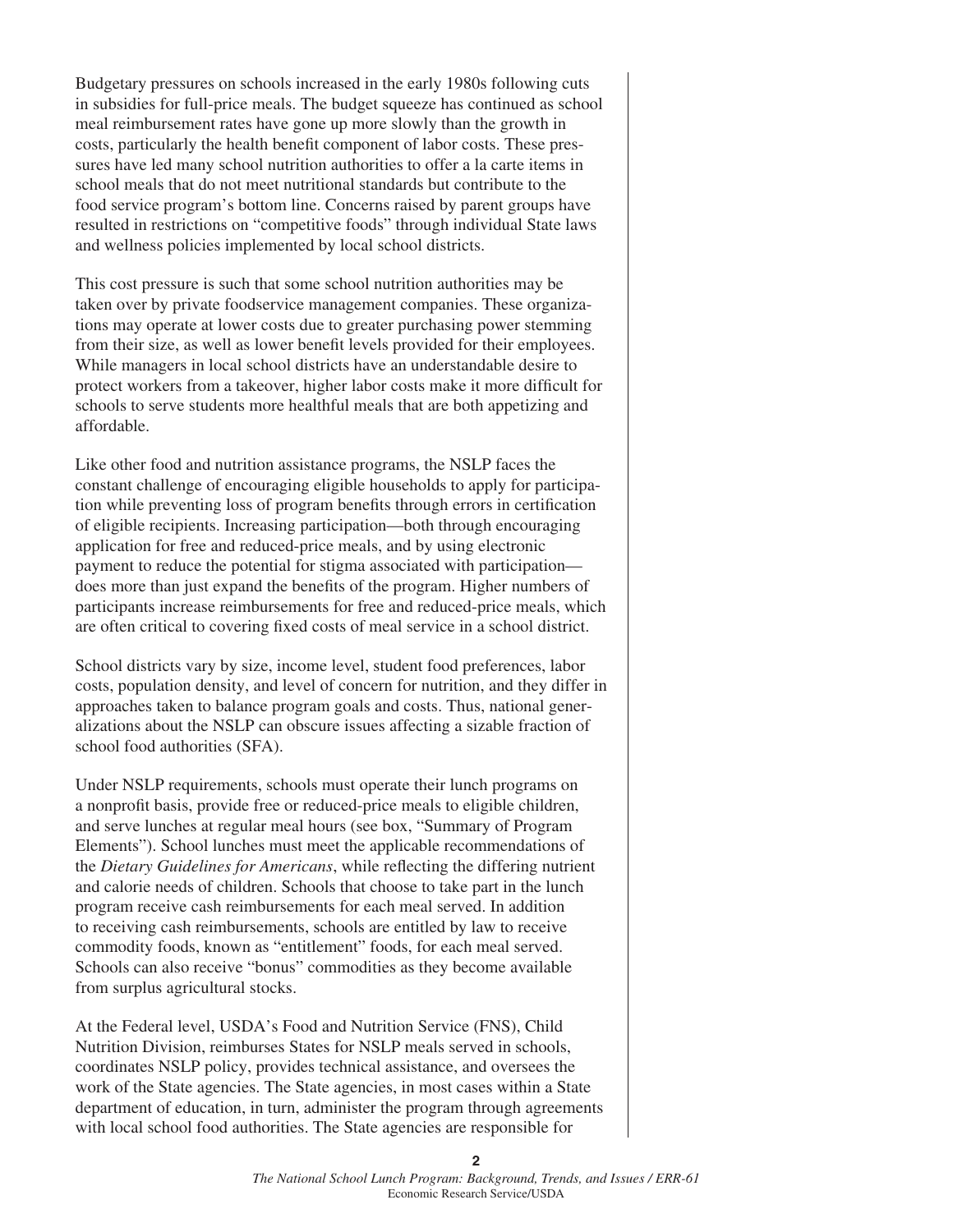managing fiscal elements of the program, monitoring SFA performance and adherence to USDA nutrient standards, and providing SFAs with technical assistance.

SFAs operate the NSLP at the local level. Their jurisdiction usually corresponds to school district areas but can be confined to single schools or groups of school districts. In addition to serving meals that meet nutritional requirements, the SFAs process applications and certify students as being eligible for free or reduced-price lunches; they verify the eligibility status for a sample of free and reduced-price meal recipients; and they maintain program data for reporting and reimbursement claims.

NSLP does not require applicants to submit income documentation, and participant income requirements do not include an asset limit. The relatively low burden for certification may contribute to the program's role in meeting food assistance needs, as nearly two-thirds of children receiving free lunches come from households whose incomes appear to be low enough to qualify for the Food Stamp Program and Temporary Aid to Needy Families (TANF) but who either do not meet other requirements or choose not to participate (Newman and Ralston, 2006).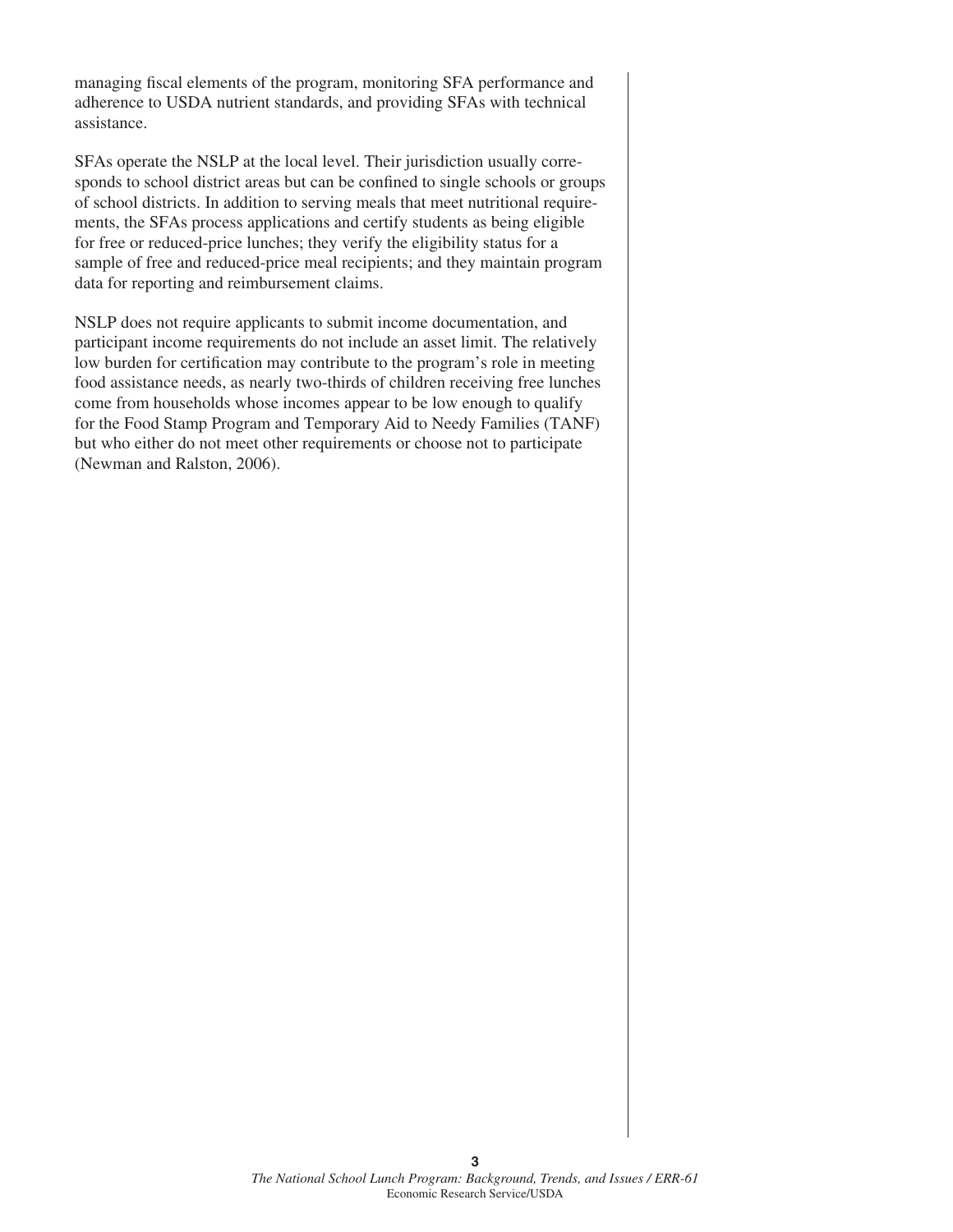| Summary of Program Elements <sup>1</sup>      |                                                                                                                                                                                                                                                                                                                                                                                                                                                                             |  |  |
|-----------------------------------------------|-----------------------------------------------------------------------------------------------------------------------------------------------------------------------------------------------------------------------------------------------------------------------------------------------------------------------------------------------------------------------------------------------------------------------------------------------------------------------------|--|--|
| <b>Eligibility and benefits</b>               | Free lunch: Household income is less than or equal to 130 percent of poverty level, OR household<br>participates in Temporary Aid to Needy Families (TANF), Food Stamp Program (FSP), or Food Dis-<br>tribution Program on Indian Reservations (FDPIR), OR child is homeless, runaway, or migrant.                                                                                                                                                                          |  |  |
|                                               | Reduced-price lunch: (students paid 40 cents in 2006): Household income is between 130 and<br>185 percent of poverty level.                                                                                                                                                                                                                                                                                                                                                 |  |  |
| <b>Certification process</b>                  | Application: Parent or guardian must submit an application to the school food authority (SFA), any<br>time during the school year, self-reporting households' total income for the most recent full month,<br>the size of the household, and whether the student receives benefits from any of the three other<br>Federal food and nutrition assistance programs.                                                                                                           |  |  |
|                                               | Direct certification: Participants in FSP, TANF, or FDPIR are automatically certified for free lunch<br>through administrative records. Requirement is phased in for all SFAs by 2008 under the 2004 Child<br>Nutrition and WIC Reauthorization Act.                                                                                                                                                                                                                        |  |  |
|                                               | See "Administrative Issues: Access and Integrity Tradeoffs" on page 34 for further details.                                                                                                                                                                                                                                                                                                                                                                                 |  |  |
| <b>Verification</b><br>requirements           | Required sample: SFAs must verify a sample of applications and have several options. The most<br>common is a 3-percent sample of "error-prone" applications, up to a total sample of 3,000. If there<br>are not enough applications to fill a sample of 3,000, the SFA adds households selected at random.                                                                                                                                                                  |  |  |
|                                               | Deadline: November 15.                                                                                                                                                                                                                                                                                                                                                                                                                                                      |  |  |
| <b>USDA reimbursements</b>                    | NSLP reimburses the following amounts to school food authorities for lunches served:                                                                                                                                                                                                                                                                                                                                                                                        |  |  |
| (as of 2006)                                  | Reduced-price lunch: \$2.00<br>Free lunch: \$2.40<br><b>Paid lunch: \$0.23</b>                                                                                                                                                                                                                                                                                                                                                                                              |  |  |
|                                               | Rates are 2 cents higher in school districts with more than 60 percent free and reduced-price meals<br>and are also higher in Alaska and Hawaii.                                                                                                                                                                                                                                                                                                                            |  |  |
| <b>Commodity donations</b><br>(as of 2006)    | Entitlement commodities: USDA donates commodities at a rate of 16.75 cents (2006) per meal<br>served the previous year.                                                                                                                                                                                                                                                                                                                                                     |  |  |
|                                               | <b>Bonus commodities:</b> USDA purchases additional commodities to remove surplus from the<br>marketplace. Amounts vary annually.                                                                                                                                                                                                                                                                                                                                           |  |  |
|                                               | See box, "USDA's Commodity Donation Program," on page 19 for further details.                                                                                                                                                                                                                                                                                                                                                                                               |  |  |
| <b>Universal free meal</b><br>provisions      | Provision 1: School may certify students as eligible for free lunches for 2 years if 80 percent of the<br>student body is eligible for free or reduced-price lunches.                                                                                                                                                                                                                                                                                                       |  |  |
|                                               | <b>Provision 2:</b> Schools may provide free lunches to all students for 4 years as long as the school<br>pays the difference between the Federal subsidies and the cost of providing the lunch. The school<br>receives Federal reimbursement payment rates according to the percentage of paid, free, and<br>reduced-price lunch shares consumed in a base year at the school. The base year for provision 2<br>is the first of the 4 years of operation of the agreement. |  |  |
|                                               | Provision 3: Schools provide free lunches to all students for 4 years, and receive the same level of<br>Federal cash and commodity assistance as they received in the last year for which the school made<br>eligibility determinations and meal counts for each type, with annual adjustments for enrollment and<br>inflation.                                                                                                                                             |  |  |
| <b>Meal requirements</b><br>for reimbursement | <b>Nutrients:</b> Meal must provide one-third of the daily requirement for energy, protein, calcium, iron,<br>and vitamins A and C, and no more than 30 percent of calories from fat, 10 percent from saturated<br>fat, and moderate amounts of sodium and cholesterol.                                                                                                                                                                                                     |  |  |
|                                               | Changes in the 2005 Dietary Guidelines may lead to revision of meal requirements, especially for<br>energy (see "Meal Requirements" on page 18).                                                                                                                                                                                                                                                                                                                            |  |  |
|                                               | Required foods-food-based meal plan: Food must include 1.5 - 2 oz of meat or meat alternate,<br>two servings of fruits or vegetables, one serving of grain product, and 8 oz of fluid milk. (Increased<br>quantities of fruits, vegetables, grains, and breads are served with the "enhanced food-based meal<br>plan.")                                                                                                                                                     |  |  |
|                                               | Nutrient-based meal plan: Food must include any combination of entrée, side dish, and milk<br>meeting nutrient requirements.                                                                                                                                                                                                                                                                                                                                                |  |  |
|                                               | <b>Offer vs. serve:</b> Student may refuse up to two items, and meal will still be counted as reimbursable.                                                                                                                                                                                                                                                                                                                                                                 |  |  |
| <b>Food safety</b><br>requirements            | Commodities purchased by USDA for donation to NSLP meet strict food safety standards. As<br>of 2004, meals produced by school cafeterias must have documentation on standard operating<br>procedures to monitor heating, cooling, and refrigeration to ensure food safety. Cafeterias must be<br>inspected twice annually, up from once annually.                                                                                                                           |  |  |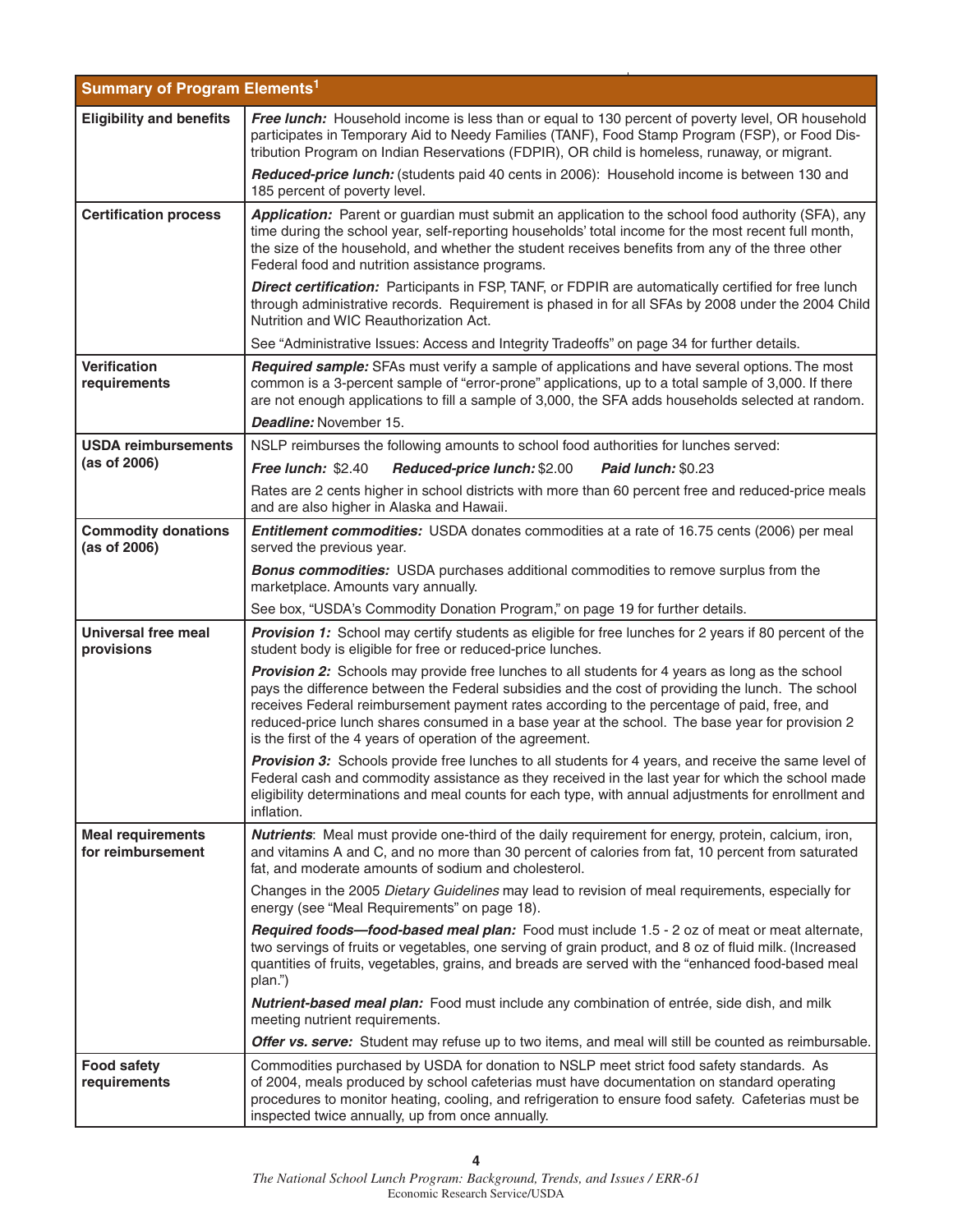| <b>Summary of Program Elements<sup>1</sup>-continued</b> |                                                                                                                                                                                                                                                                                                                                                                                                                                                                                                                                                                                                                                                       |  |
|----------------------------------------------------------|-------------------------------------------------------------------------------------------------------------------------------------------------------------------------------------------------------------------------------------------------------------------------------------------------------------------------------------------------------------------------------------------------------------------------------------------------------------------------------------------------------------------------------------------------------------------------------------------------------------------------------------------------------|--|
| <b>Other NSLP funding</b>                                | Team Nutrition: Established as part of School Meals Initiative, this program provides schools with<br>nutrition education grants, nutrition education materials for children and families, technical assis-<br>tance materials for school foodservice employees at all levels, and materials to build school and<br>community support for healthful eating and physical activity.                                                                                                                                                                                                                                                                     |  |
|                                                          | <b>National Food Service Management Institute:</b> This research and training center located at the<br>University of Mississippi provides resources for nutrition education, improved food preparation and<br>presentation, and other areas of school foodservice management.                                                                                                                                                                                                                                                                                                                                                                         |  |
| <b>Related programs</b>                                  | School Breakfast Program: Under separate legislation, this program provides free, reduced-price<br>and full-price breakfasts to students. See discussion of interaction of school meal programs in<br>"Issues of NSLP Outcomes: Is NSLP Making Children Overweight To Support Agriculture?"<br>on page 16.                                                                                                                                                                                                                                                                                                                                            |  |
|                                                          | <b>Summer Feeding Program:</b> This program extends the availability of free breakfasts and lunches<br>into the summer months in low-income areas. Approved sponsors of the program include school<br>districts, local government agencies, camps, or private nonprofit organizations. Sponsors receive<br>reimbursements for type of meal provided as well as assistance with administration costs. "Seam-<br>less Summer" waivers permit school food authorities to run community-based summer feeding<br>programs under the NSLP and to receive the NSLP reimbursement rate, which is slightly lower than<br>the Summer Food Service Program rate. |  |
|                                                          | Special Milk Program: Under NSLP legislation, this program provides subsidized milk to school<br>children for whom NSLP is not available.                                                                                                                                                                                                                                                                                                                                                                                                                                                                                                             |  |
|                                                          | <b>After-School Snack Program:</b> Under NSLP legislation, this program reimburses schools for<br>healthful snacks given to students in educational after-school programs.                                                                                                                                                                                                                                                                                                                                                                                                                                                                            |  |
| http://www.fns.usda.gov/fns/regulations.htm.             | <sup>1</sup> For further details, see Menu Planning in the National School Lunch Program,<br>http://www.fns.usda.gov/cnd/menu/menu.planning.approaches.for.lunches.doc, NSLP regulations,<br>http://www.fns.usda.gov/cnd/Governance/regulations/7CFR210.pdf, and Regulations and Policy                                                                                                                                                                                                                                                                                                                                                               |  |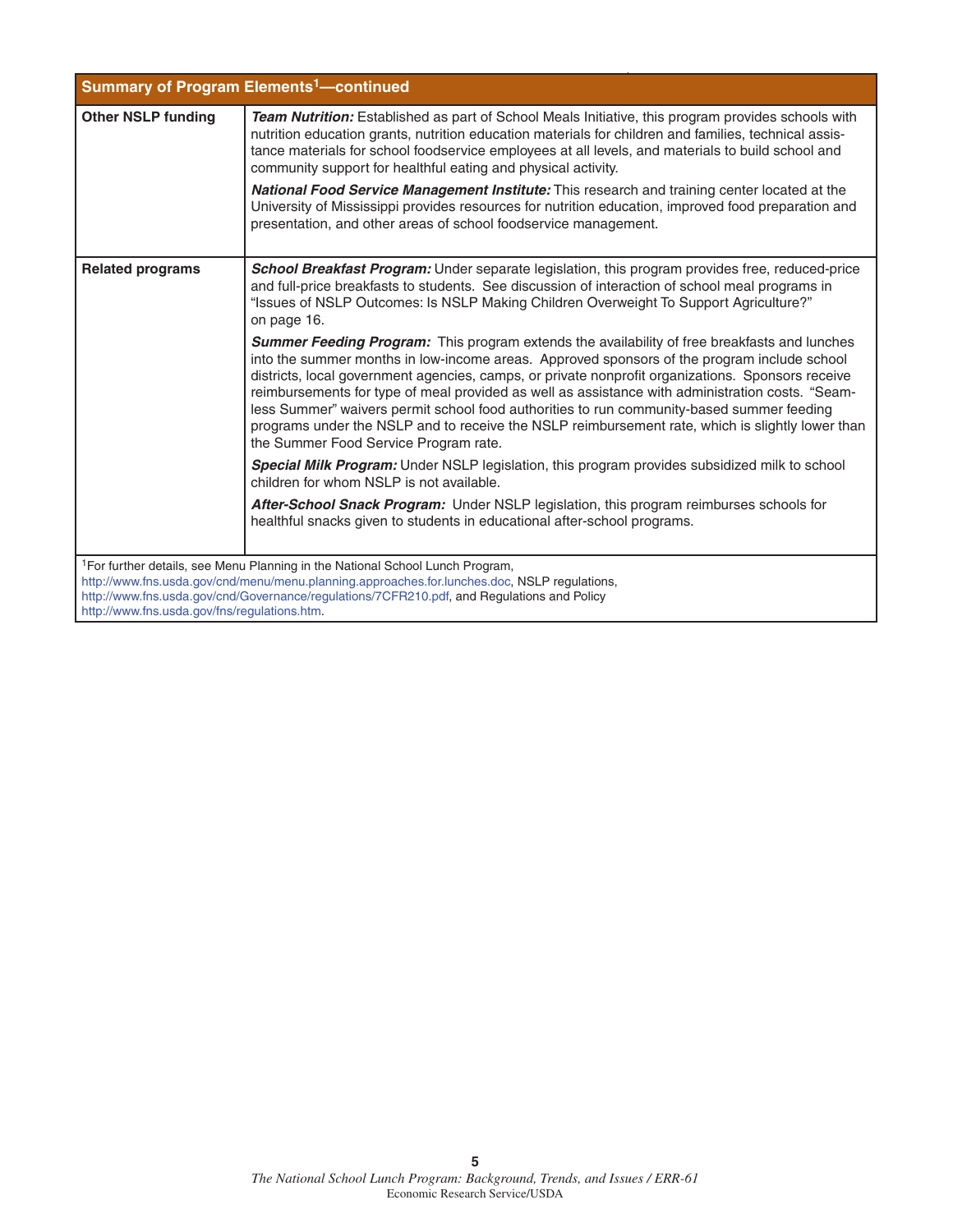## **NSLP History and Trends**

The National School Lunch Program was founded by the National School Lunch Act in 1946 as a way to provide permanent Federal support to longstanding efforts in some States and localities to provide meals to schoolchildren. The program has grown over the decades to become practically universal in its coverage: almost all schools participate in the program.

#### **Legislative and Regulatory History**

The Child Nutrition Act (CNA) of 1966 and later amendments to the NSLA and CNA consolidated the program's administration and expanded meal assistance with the addition of the School Breakfast Program, the Summer Food Service Program, and the Child and Adult Care Food Program (see box, "NSLP Timeline"). Concern over costs and targeting emerged with the Omnibus Budget Reconciliation Acts 1980-81, which reduced subsidies for paid meals but increased the income range for free-meal eligibility.

More recent changes in the 1990s through 2004 have reflected rising concerns for children's health. The School Meals Initiative, developed in response to the Healthy Meals for Americans Act of 1994, required schools to provide meals that meet the *Dietary Guidelines for Americans*, including limiting fat to 30 percent of calories. To help schools meet these goals, the initiative instituted a new menu-planning system created by Team Nutrition to help schools develop healthful menus that appeal to children, and created the Commodity Improvement Council to modify specifications for processed commodities to lower the fat and sodium content of commodities donated to schools for NSLP.

The 2004 Child Nutrition and WIC Reauthorization Act included a requirement that schools develop wellness policies that specify nutrition guidelines for all foods in the school, including competitive foods. The act also increased the certification period for participant eligibility to 1 year, mandated direct certification of children participating in the Food Stamp Program, TANF, or the Food Distribution Program on Indian Reservations, increased food safety requirements, and expanded the Fruit and Vegetable Pilot into a permanent program.

#### **Participation and Costs Increase Overall**

Student participation in the NSLP increased over most years of the program, despite a drop in total school enrollment of 12 percent from 1971 to 1984. Participation declined by 14 percent during 1980-82 when reduced-price lunch reimbursements fell (Lutz et al., 1999), but the number of total lunches served per year grew at an average annual rate of 1.3 percent, surpassing 5 billion in 2005-06 (fig. 1). This growth matches growth in the school enrollment from 1985 to 2000: both the number of total lunches served and enrollment in elementary and high schools increased around 18 percent from 1985 to 2000. Participation by students eligible for free and reduced-price meals has increased even more rapidly. During 1983-2005, free and reduced-price meals served increased by an average annual rate of 1.9 percent per year.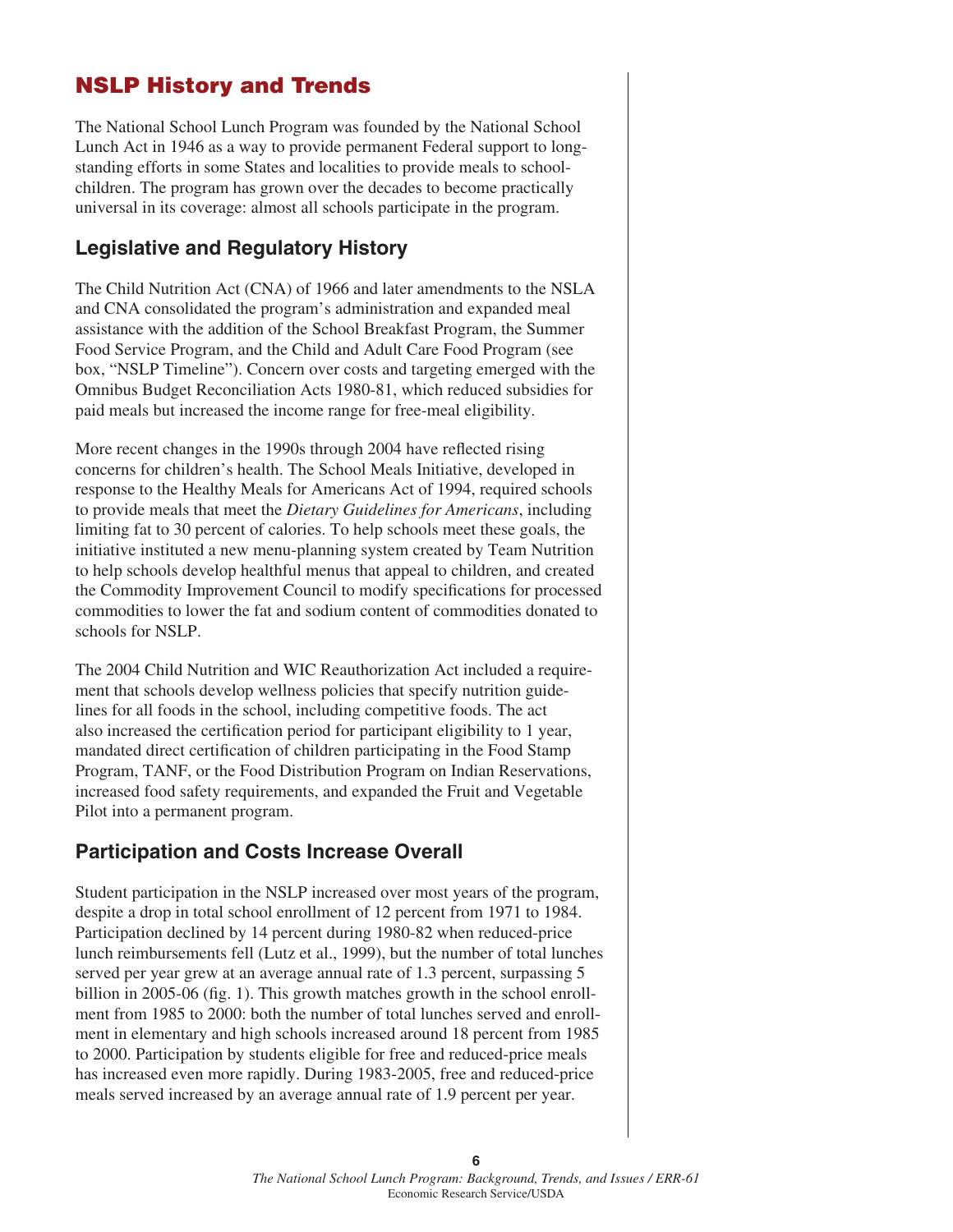| NSLP Timeline <sup>1</sup> |                                                                                                                                                                                                                                                                                                                                                                                                                                                                                                                                                                               |
|----------------------------|-------------------------------------------------------------------------------------------------------------------------------------------------------------------------------------------------------------------------------------------------------------------------------------------------------------------------------------------------------------------------------------------------------------------------------------------------------------------------------------------------------------------------------------------------------------------------------|
| 1900s                      | Private charities and local school boards provide funding for school lunches in some locations in<br>response to concern over learning abilities of malnourished students.                                                                                                                                                                                                                                                                                                                                                                                                    |
| 1932                       | Locally organized school lunch programs receive Federal loans and agricultural surpluses.                                                                                                                                                                                                                                                                                                                                                                                                                                                                                     |
| 1935                       | The Works Progress Administration (WPA) provides labor to schools for cooking and serving<br>lunches.                                                                                                                                                                                                                                                                                                                                                                                                                                                                         |
| 1936                       | USDA becomes authorized to purchase surplus farm commodities and distribute them to local<br>school lunch programs.                                                                                                                                                                                                                                                                                                                                                                                                                                                           |
| 1946                       | National School Lunch Act (NSLA) establishes the NSLP, which includes the following requirements:                                                                                                                                                                                                                                                                                                                                                                                                                                                                             |
|                            | • Meals must meet minimum nutritional standards<br>• Lunches must be available to low-income students at no cost or reduced price without<br>discrimination<br>• Program must be nonprofit<br>• School lunch must use surplus commodities to the extent practical<br>• Schools must report expenditures and receipts to State educational agencies                                                                                                                                                                                                                            |
| 1962                       | NSLA is amended to change funding from grant aid to States to a guaranteed meal reimbursement,<br>and additional funding is provided to schools with high percentages of low-income children.                                                                                                                                                                                                                                                                                                                                                                                 |
| 1966                       | Child Nutrition Act (CNA) is signed into law. The act:                                                                                                                                                                                                                                                                                                                                                                                                                                                                                                                        |
|                            | • Combines school foodservice programs from other agencies into one program under USDA<br>• Funds a 2-year pilot project of a school breakfast program<br>• Funds a foodservice equipment assistance program<br>• Provides additional funds for schools serving low-income students, including equipment and<br>administrative costs                                                                                                                                                                                                                                          |
| 1968                       | Concern over hunger in America increases political support for school meal programs. CNA is<br>amended to create the Summer Food Service Program and the Child and Adult Care Food Pro-<br>gram, to fund State administrative expenses, and to extend program authority for the School Break-<br>fast Program to 1971.                                                                                                                                                                                                                                                        |
| 1970                       | Amendments to the NSLA and the CNA establish USDA's Food and Consumer Service as the ad-<br>ministrating agency for NSLP and other Federal food assistance, change eligibility criteria national<br>guidelines for providing free or reduced-price meals, and prohibit discrimination and overt identifica-<br>tion of needy children.                                                                                                                                                                                                                                        |
| 1975                       | Amendments to the CNA make the School Breakfast Program permanent and make Residential<br>Child Care Institutions (RCCI) eligible to participate as "schools" in the NSLP.                                                                                                                                                                                                                                                                                                                                                                                                    |
| 1977                       | NSLA amendment introduces provisions allowing schools with high percentages of low-income<br>students to certify students for 2 years instead of 1, or to certify all students for free lunches and be<br>reimbursed according to participation by meal type in the base year.                                                                                                                                                                                                                                                                                                |
| 1980                       | First Dietary Guidelines for Healthy Americans is published.                                                                                                                                                                                                                                                                                                                                                                                                                                                                                                                  |
| 1980-81                    | Omnibus Budget Reconciliation Acts of 1980 and 1981 are enacted. The acts:<br>• Reduce reimbursement rates for reduced-price and paid lunch<br>• Introduce verification procedures<br>• Reduce the cash value for commodities<br>• Provide for a revision of income-eligibility guidelines<br>• Raise income limit for free lunches from 125 to 130 percent of poverty and lower limit for<br>reduced price from 195 to 185 percent of poverty<br>• Terminate assistance for foodservice equipment<br>• Reduce the appropriations for nutrition education and training grants |
|                            | In response to lower reimbursement rates, SFAs raise prices for paid lunches, and participation<br>rates fall by 14 percent (Lutz et al., 1999).                                                                                                                                                                                                                                                                                                                                                                                                                              |
| 1983                       | Restriction on sales of foods of minimal nutritional value is relaxed; sales are prohibited only in food-<br>service areas during meal times, rather than all through the schoolday, throughout the school (GAO,<br>2005).                                                                                                                                                                                                                                                                                                                                                    |
| 1991                       | Healthy People 2000: National Health Promotion and Disease Prevention Objectives calls on school<br>meal programs to increase the proportion of meals that meet the Dietary Guidelines for Americans<br>to 90 percent by the year 2000 (DHHS, 1991).                                                                                                                                                                                                                                                                                                                          |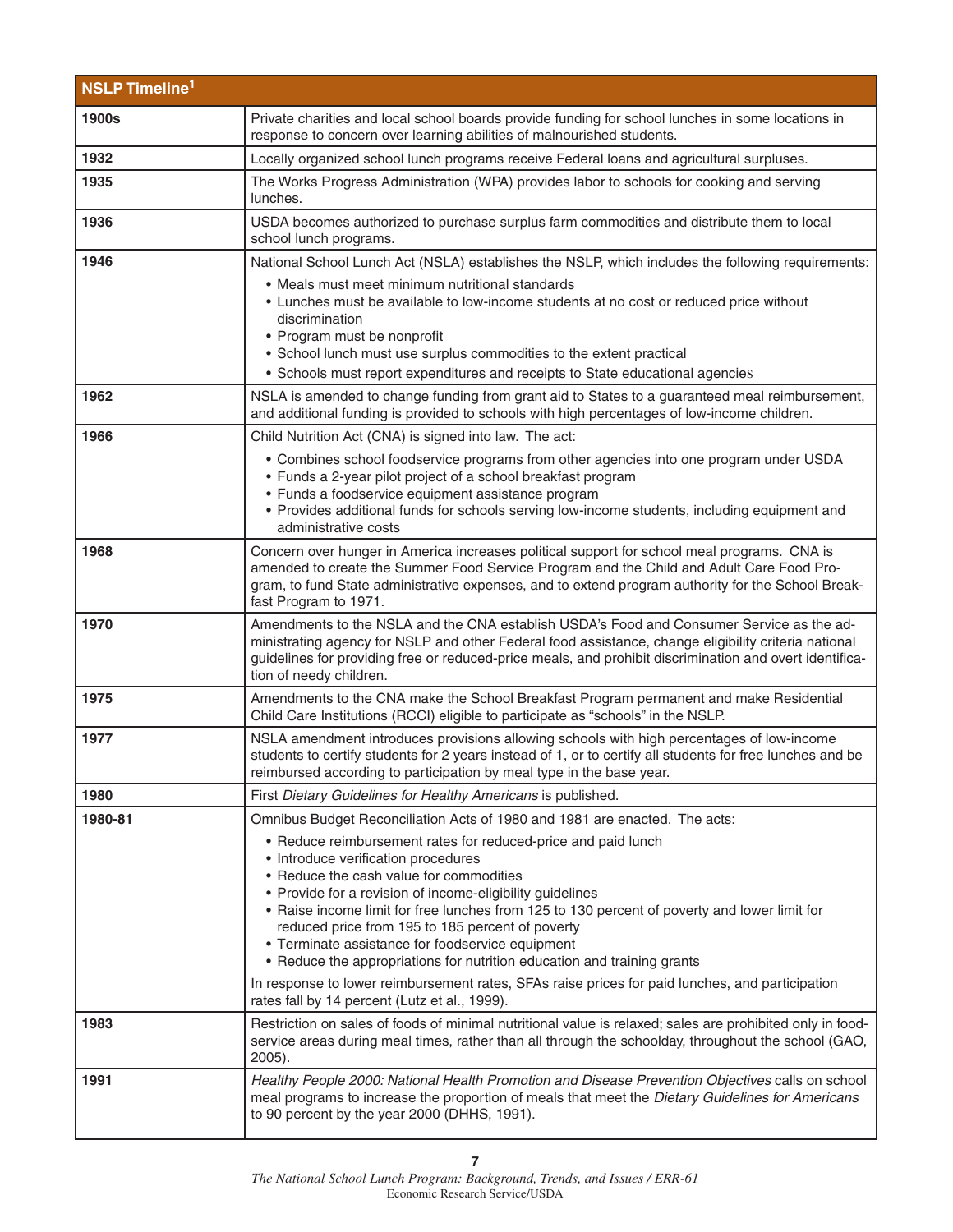| NSLP Timeline-continued <sup>1</sup> |                                                                                                                                                                                                                                                                                                                                                                                                                                                                                                                                                                                                                                                                                  |  |
|--------------------------------------|----------------------------------------------------------------------------------------------------------------------------------------------------------------------------------------------------------------------------------------------------------------------------------------------------------------------------------------------------------------------------------------------------------------------------------------------------------------------------------------------------------------------------------------------------------------------------------------------------------------------------------------------------------------------------------|--|
| 1993                                 | Results from the 1991-92 School Nutrition Dietary Assessment (SNDA) conducted by USDA's FNS<br>find that school meals generally meet the nutritional needs of children but that school lunches do not<br>meet the dietary guidelines for fat and saturated fat as a percent of calories (Burghardt et al., 1993).                                                                                                                                                                                                                                                                                                                                                                |  |
| 1994                                 | Healthy Meals for Healthy Americans Act requires school lunches to conform to the Dietary Guide-<br>lines by 1996 and requires that commodities account for at least 12 percent of total assistance.<br>USDA launches the School Meals Initiative for Healthy Children to implement changes in meal                                                                                                                                                                                                                                                                                                                                                                              |  |
|                                      | requirement regulations and support improvements in the nutritional content of school lunches<br>through technical assistance, nutritional improvement in commodity donations, and an alternative<br>nutrient-based meal planning system.                                                                                                                                                                                                                                                                                                                                                                                                                                        |  |
| 1996                                 | The Healthy Meals for Children Act adds a menu-planning option that allows for more fruits, veg-<br>etables, and grains and provides schools with more flexibility in meeting nutrition standards with<br>regard to the use of commodity provisions.                                                                                                                                                                                                                                                                                                                                                                                                                             |  |
| 2001                                 | Results from the 1998-99 SNDA II find that the average fat content of school lunches fell from 39 to<br>35 percent of calories but still did not meet the 1995 Dietary Guidelines                                                                                                                                                                                                                                                                                                                                                                                                                                                                                                |  |
| 2002                                 | Nutrition Title of 2002 Farm Act provides \$6 million for the Fruit and Vegetable Pilot Program to<br>provide free fresh and dried fruits and fresh vegetables to designated schools in four States and one<br>Indian Tribal Organization.                                                                                                                                                                                                                                                                                                                                                                                                                                       |  |
|                                      | Fifty million dollars is allocated for fresh produce for school meals through the Department of Defense.                                                                                                                                                                                                                                                                                                                                                                                                                                                                                                                                                                         |  |
| 2004                                 | The Child Nutrition and WIC Reauthorization Act of 2004 is enacted. The act:                                                                                                                                                                                                                                                                                                                                                                                                                                                                                                                                                                                                     |  |
|                                      | • Expands certification period to 1 year, aligning law with common practice<br>• Requires direct certification to be phased in as a required part of certification process, requires<br>schools to develop Hazard Analysis and Critical Control Point plans for food safety in meal<br>production, and increases food safety inspections from once to twice annually<br>• Authorizes Fresh Fruit and Vegetable Pilot as a permanent program and expands to new States<br>and Indian Tribal Organizations<br>• Requires school food authorities to develop wellness plans specifying nutritional standards for<br>all foods in schools and goals for physical fitness of students |  |
| 2005                                 | Release of 2005 Dietary Guidelines for Americans has implications for school meal requirements.<br>New guidelines recommend different calorie limits for different levels of activity and recommend fat<br>intake between 25 and 35 percent of calories, rather than below 30 percent.                                                                                                                                                                                                                                                                                                                                                                                           |  |
|                                      | Agriculture, Rural Development, Food and Drug Administration and Related Agencies Appropria-<br>tions Act of 2006 further expands the Fresh Fruit and Vegetable Program to a total of 375 schools in<br>14 States and 3 Indian Tribal Organizations.                                                                                                                                                                                                                                                                                                                                                                                                                             |  |
| 2007                                 | Results from the 2004-05 SNDA III find that less than one-third of schools served lunches contain-<br>ing at most 30 percent of calories from fat and less than 10 percent of calories from saturated fat.                                                                                                                                                                                                                                                                                                                                                                                                                                                                       |  |
|                                      | <sup>1</sup> For a comprehensive history of school meals through 1970, see Gunderson (1971).                                                                                                                                                                                                                                                                                                                                                                                                                                                                                                                                                                                     |  |

The rate of program participation has stayed fairly stable since 1989, the earliest year for which data are available. In Federal fiscal year 1989, NSLPparticipating students (who received a full price, reduced-price, or free lunch) accounted for 60 percent of all students in NSLP-participating schools. The rate declined slightly through the 1990s to nearly 58 percent in fiscal year 2000 and then increased steadily from 2003 to about 62 percent in fiscal year 2008, the last year for which data are available (fig.  $2$ ).

Federal expenditures adjusted for inflation have increased more slowly than total NSLP participation, and substantially more slowly than the number of free and reduced-price meals served, which make up the bulk of reimbursements. While Federal expenditures in nominal (unadjusted for inflation) dollars increased at 4.8 percent per year during  $1983-2005$  (fig. 3), Federal expenditures in 2005 dollars increased only 1.1 percent per year during this period. (See "Administrative Issues: Access and Integrity Tradeoffs" on page 34 for a discussion of program finances at the local level.)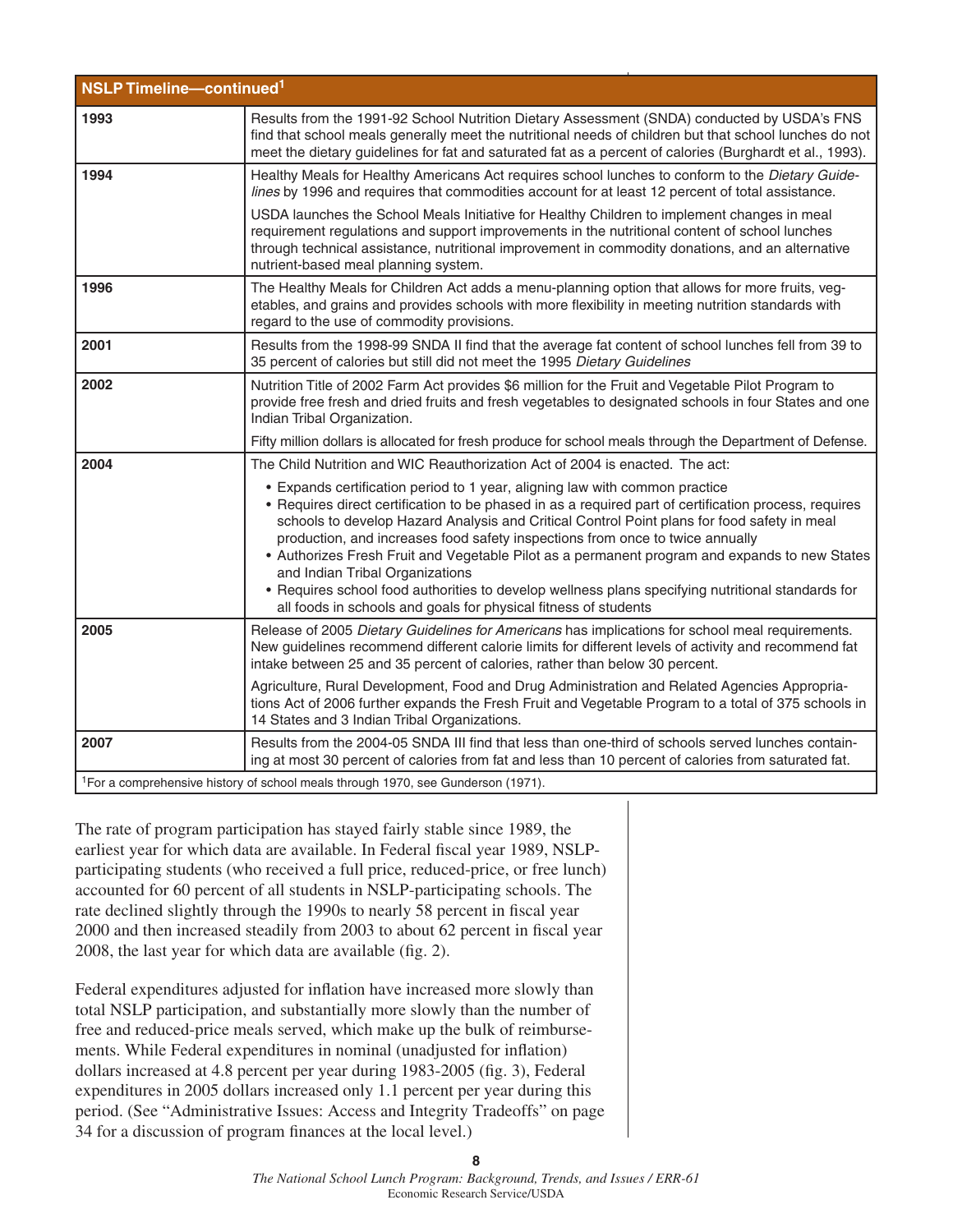#### Figure 1 **Participation: Total lunches and free and reduced-price lunches served**



#### Figure 2 **NSLP student participation rate**



Source: USDA, ERS using data from USDA, FNS, 1990-2008.







Source: USDA, FNS, 2007b.

**9** *The National School Lunch Program: Background, Trends, and Issues / ERR-61* Economic Research Service/USDA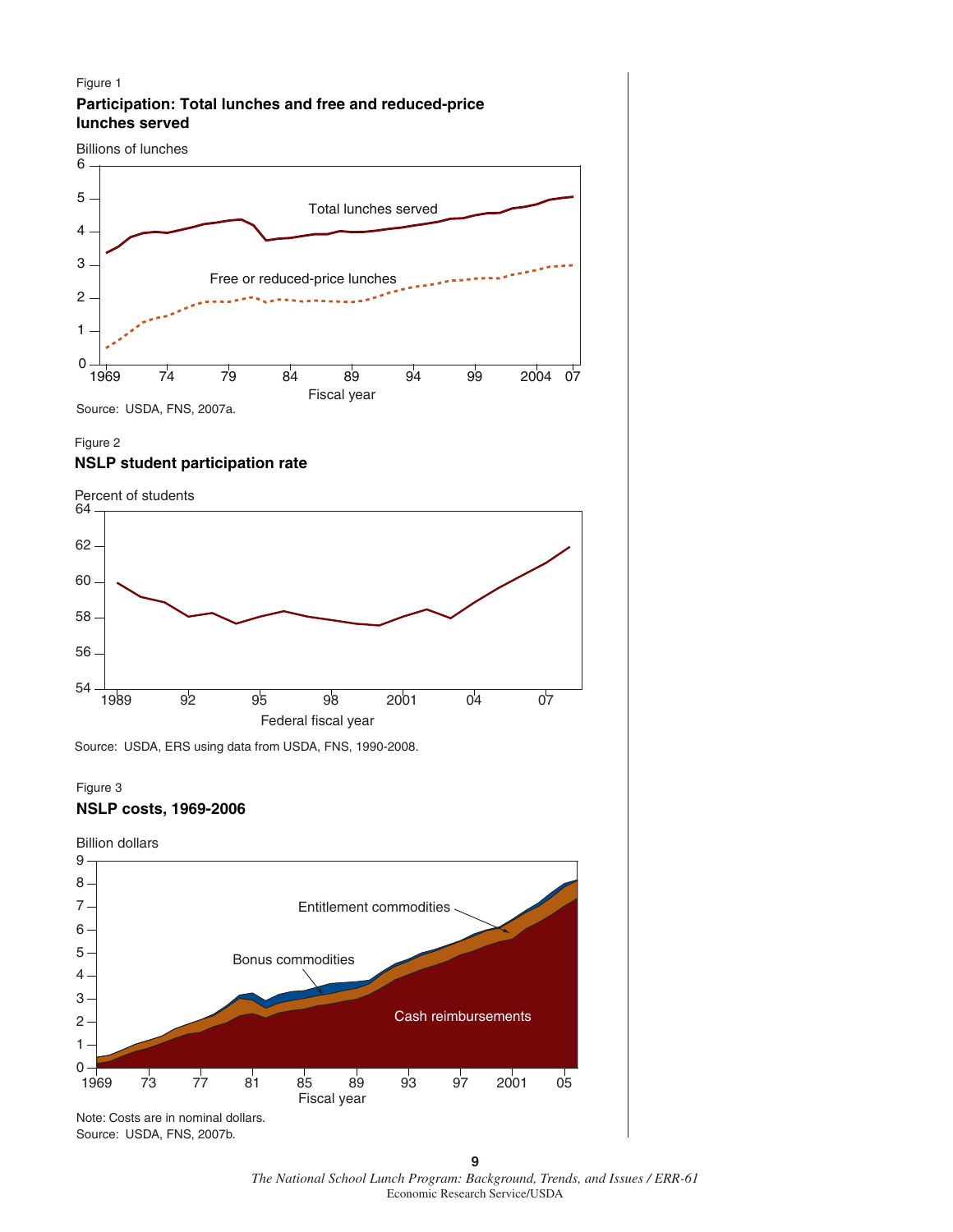## **Characteristics of NSLP Participants**

What are the characteristics of students who receive school meal benefits? Do they differ greatly from those of other students? Every year, FNS releases national and State-level statistics on NSLP participants who received free, reduced-price, and full-price lunches. The most recent data, for 2006, based on over 5 billion lunches served, indicate that 49 percent of meals served were free, 10 percent were reduced price, and 41 percent were full price (USDA, FNS, 2007a).

Participant characteristics, such as age group, household composition, ethnicity, income, and other information, are not available in the annual statistics from FNS, which are collected as administrative data from the schools. FNS publishes such data when available from its nationally representative School Nutrition Dietary Assessments (SNDA), the most recent of which (SNDA III) was conducted in 2004-05 (see Gordon et al., 2007a, for results). Participant characteristics are included in a few more frequent national surveys, such as the Survey of Income and Program Participation (SIPP) and the National Health and Nutrition Examination Survey (NHANES).

Using data from SNDA III, Gordon et al. found that 7 of 10 students reported usually participating in NSLP, defined as three or more times per week (table 1). This proportion is comparable to that reported in findings from other national surveys (Newman and Ralston, 2006). Almost all (89 percent) students who are certified to receive a free or reduced-price meal participate, whereas those who are not certified for a subsidized meal still participate at a fairly high level (60 percent). Minority students participate at slightly higher levels than do non-Hispanic White students, and students from households with lower income-to-poverty ratios also participate at higher rates than those with higher income-to-poverty ratios.

Table 1

#### **Share of all students in a given category who reported usually participating in NSLP, school year 2004-05**

|                                                                            | Percent                      |
|----------------------------------------------------------------------------|------------------------------|
| All students                                                               | 71.9                         |
| Certification status<br>Free or reduced-price meals<br>Not certified       | 88.7<br>60.4                 |
| Ethnicity<br>Non-Hispanic White<br>Non-Hispanic Black<br>Hispanic<br>Other | 68.0<br>78.2<br>76.3<br>73.6 |
| Income/Poverty ratio<br>0 to 130<br>131 to 185<br>$186+$                   | 84.1<br>82.5<br>64.4         |

Note: Usual participation is defined as participation on 3 or more days per week, per child report.

Source: USDA, ERS using data from School Nutrition Dietary Assessment Study-III, school year 2004-05, Child Interview, Dietary Recalls, Parent Interview. Weighted tabulations prepared by Gordon et al. (2007a).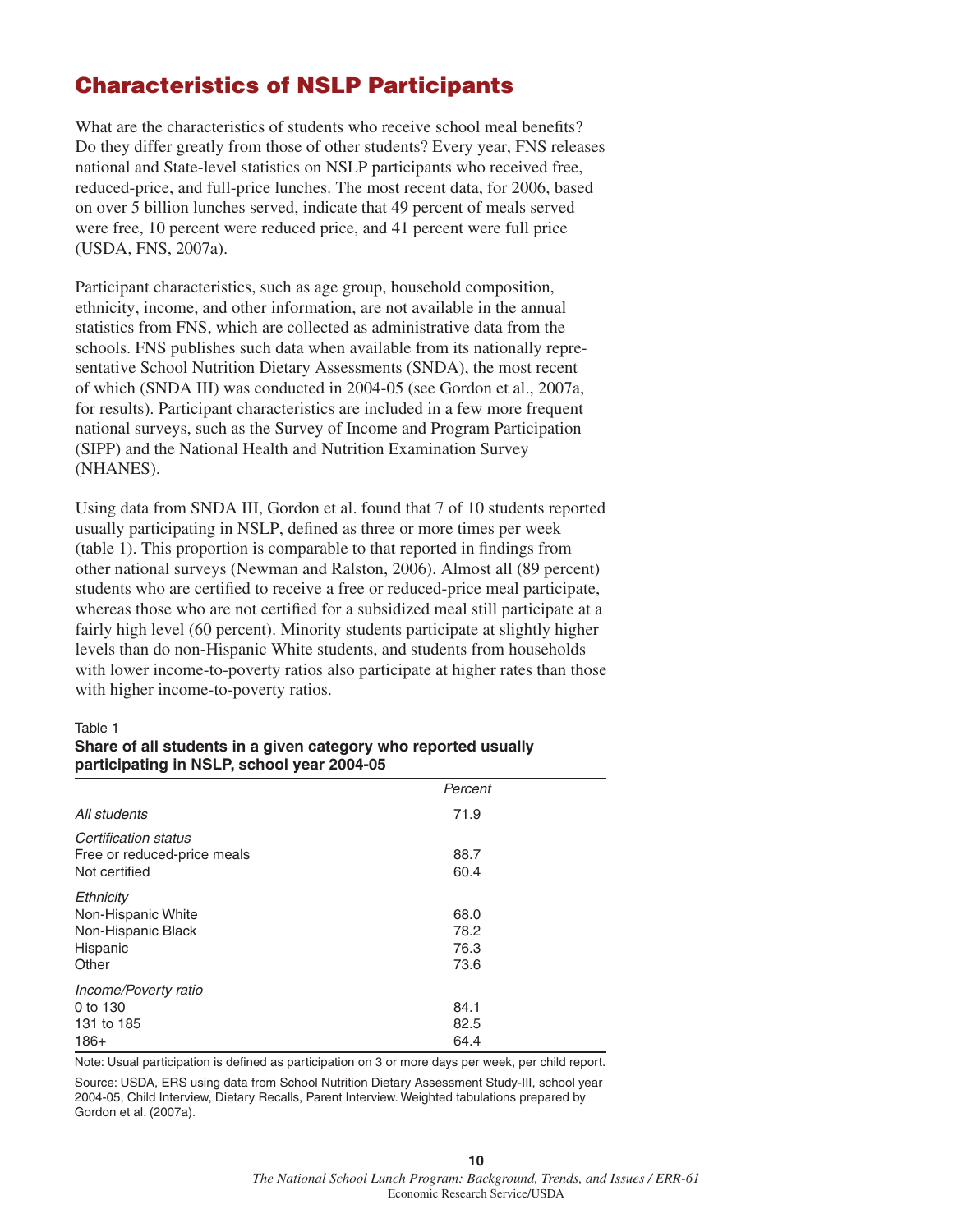According to data from SNDA III, in 2004-05, students age 8-10, the largest single age group, made up nearly a third of all NSLP participants; students age 11-13 made up about a quarter (table 2). Younger students, age 5-7, made up 16 percent of participants, and older students, age 14-18, made up 26 percent. Children age 8-13 were more likely to participate than children in other age groups, while children age 16-18 were less likely to participate.

Seven of 10 NSLP participants lived in dual-adult households, somewhat less than the percentage of all students who did so. And while White students are less likely to participate than Blacks and Hispanics, half of NSLP participants were White. Students in families receiving food stamps and/or TANF had higher representation among NSLP participants than they did among all students.

Table 2

| Sharacteristics of students and NSLP participants on a typical day, |  |
|---------------------------------------------------------------------|--|
| school year 2004-05                                                 |  |

|                                          | All students | All NSLP     |  |
|------------------------------------------|--------------|--------------|--|
|                                          | age 5 - 18   | participants |  |
|                                          | Percent      |              |  |
| Ethnicity:                               |              |              |  |
| Non-Hispanic White                       | 54.2         | 50.4         |  |
| Non-Hispanic Black                       | 16.8         | 19.1         |  |
| Hispanic                                 | 21.9         | 24.0         |  |
| Other                                    | 7.0          | 6.5          |  |
| Total:                                   | 100.0        | 100.0        |  |
| Age group (years):                       |              |              |  |
| 6 to 7                                   | 13.3         | 15.6         |  |
| 8 to 10                                  | 28.3         | 32.8         |  |
| 11 to 13                                 | 23.7         | 25.5         |  |
| 14 to 15                                 | 16.1         | 12.5         |  |
| 16 to 18                                 | 18.8         | 13.5         |  |
| Total:                                   | 100.0        | 100.0        |  |
| Income/Poverty ratio                     |              |              |  |
| 0 to 130                                 | 35.0         | 28.7         |  |
| 131 to 185                               | 15.3         | 12.6         |  |
| $186+$                                   | 49.8         | 45.2         |  |
| Total:                                   | 100.0        | 100.0        |  |
| Household composition:                   |              |              |  |
| Adult respondent lives with spouse       |              |              |  |
| or partner                               | 74.2         | 70.4         |  |
| Adult respondent does not live with      |              |              |  |
| spouse or partner                        | 25.8         | 29.6         |  |
| Total:                                   | 100.0        | 100.0        |  |
| Other programs (not mutually exclusive): |              |              |  |
| Family receives food stamps              | 21.0         | 24.1         |  |
| Family receives TANF or other            |              |              |  |
| cash assistance                          | 8.0          | 9.5          |  |
| Food security status                     |              |              |  |
| Food secure                              | 82.5         | 77.6         |  |
| Low food security                        | 12.6         | 16.6         |  |
| Very low food security                   | 4.9          | 5.7          |  |

Note: Participation on a typical day is defined as participation on the day students were interviewed. TANF = Temporary Aid to Needy Families.

Source: USDA, ERS using data from School Nutrition Dietary Assessment Study-III, school year 2004-05, Child Interview, Dietary Recalls, Parent Interview. Weighted tabulations prepared by Gordon et al. (2007a).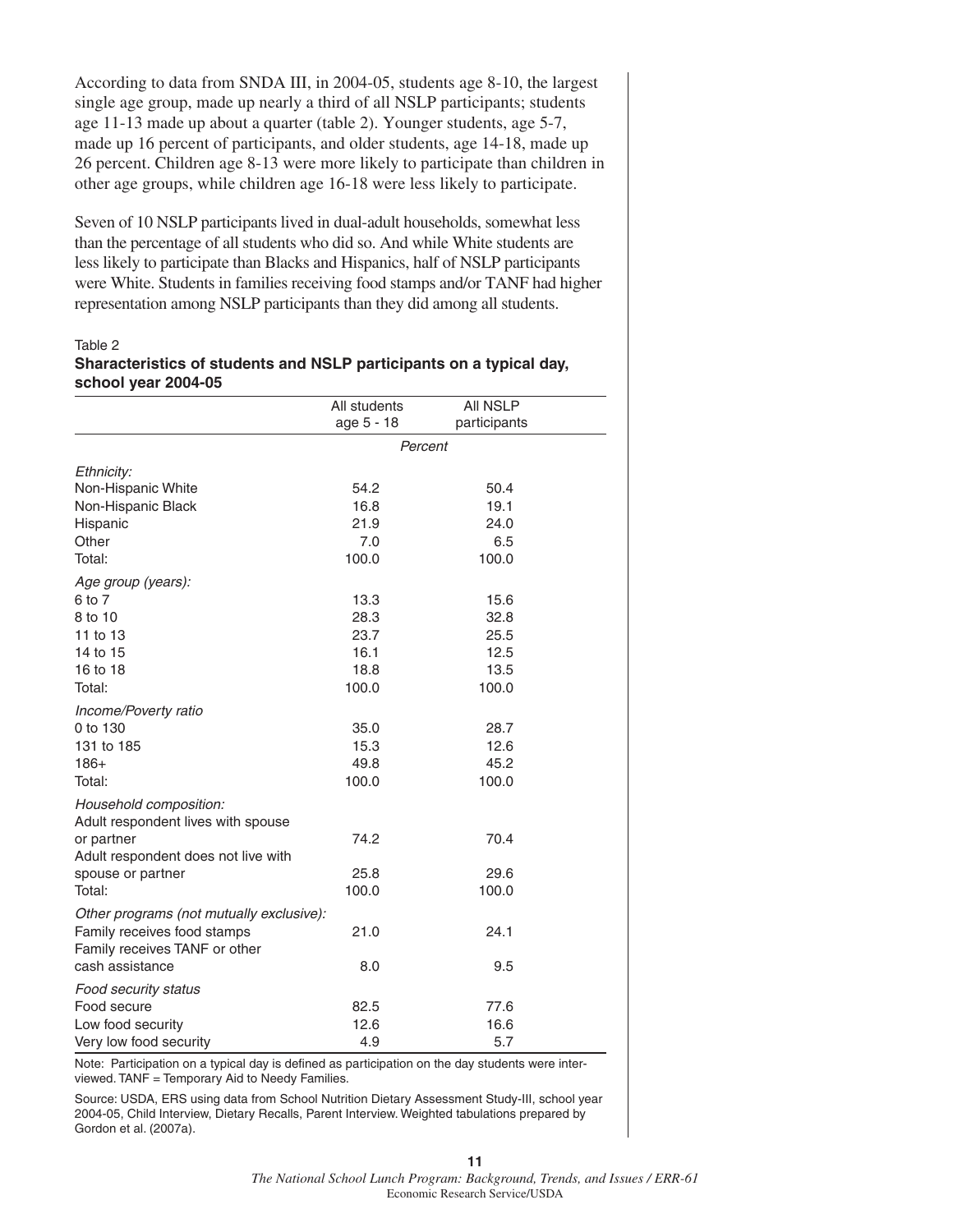#### **Participant Characteristics by Meal Type**

An examination of participant characteristics by meal type (full price, reduced price, or free) offers further insights into the population served by the NSLP. While cross-tabulations by meal type are not yet available from SNDA III, they were reported by Newman and Ralston (2006) from the Survey of Income and Program Participation (SIPP) for fiscal year 2001.

The definition of NSLP participation in SIPP differs from the FNS definition: FNS reports participation in daily averages over 9 school months of the Federal fiscal year (October 1 to September 30), whereas SIPP reports participation by month. Nevertheless, the survey-based estimates of shares of participants in each payment category in SIPP match well with FNS shares of lunch receipt in each category, thus providing a basis for the estimates of participant characteristics. Further, data from SIPP indicate that the shares of participants and all students represented by population subgroups were roughly similar to those shown in table 2, suggesting that the more detailed cross-tabulations discussed in this section are relevant.

#### **Preteens in All Categories Participate More Than Other Age Groups**

According to data from SIPP, the age distribution of NSLP participants did not differ greatly across meal types. Among free-lunch recipients, the age breakdown was similar to that of all participants (fig. 4). Older students accounted for a slightly larger share of reduced-price lunch recipients, and they were more highly represented among paid-lunch students as well.

The somewhat smaller representation of older teens receiving free lunches is consistent with evidence suggesting that perceived stigma associated with free lunches, when it exists, is more prevalent in this age group (Glantz et



**NSLP participants by meal type and age group, 2001**

Source: USDA, ERS using SIPP, 2001.

Figure 4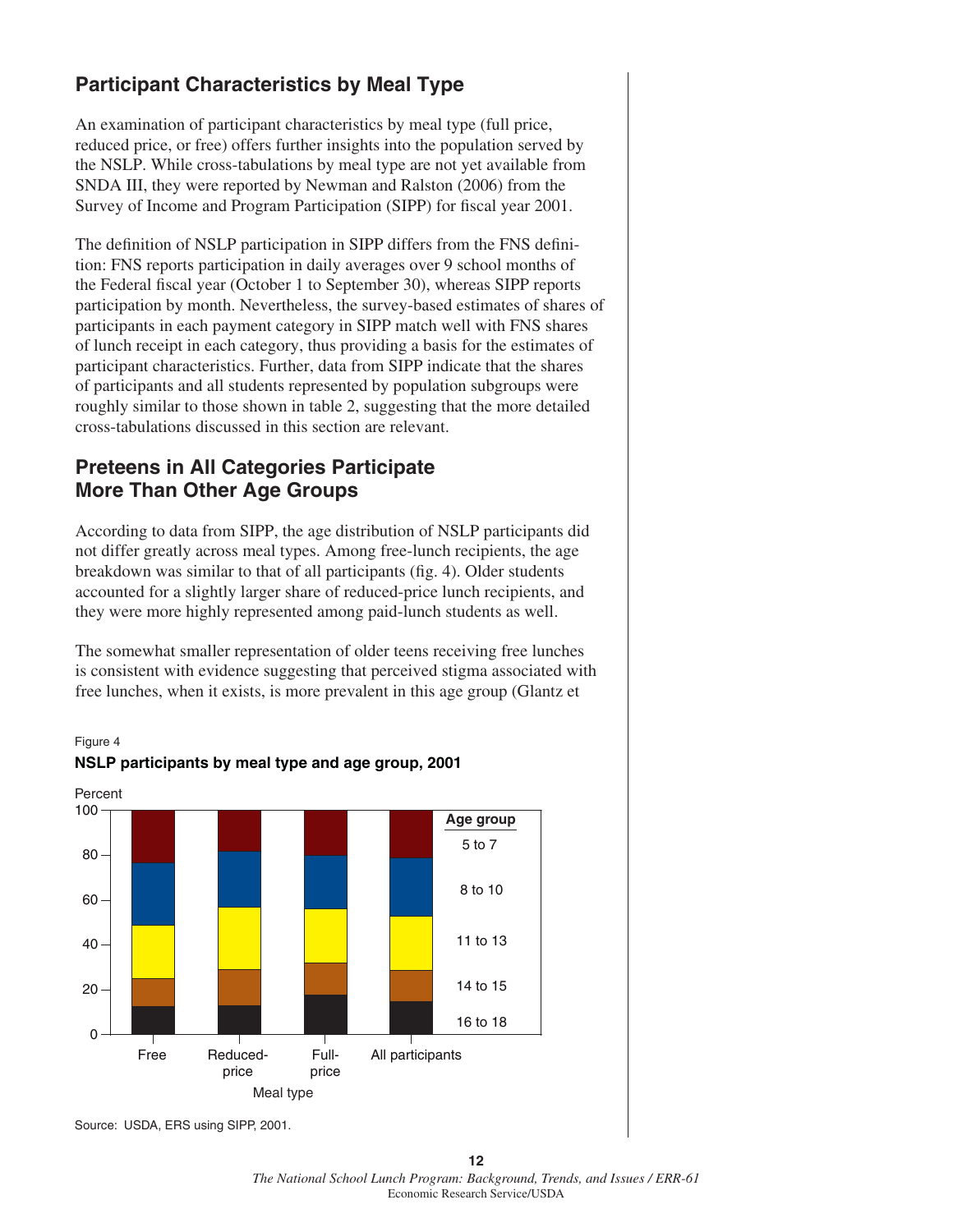al., 1994). The average household incomes of older students were higher (as shown later in this chapter), which also would lead to lower free-lunch participation rates among this group (Newman and Ralston, 2006).

In contrast, the difference in distribution of participating household composition types was more notable across the three payment types (fig. 5). SIPP data show that free-lunch recipients were about as likely to be from a single female-headed household as from a married-couple household, while reduced-price lunch recipients were more likely to be from a married couple household than from a single female-headed household (33 percent). And, paid lunch recipients were even more likely to be from a married-couple household than from a single female-headed household (14 percent). The percentage of students from single male-headed households was similarly low across the three payment types.

#### **Ethnic Composition Influenced by Incomes**

Racial and ethnic distribution also differed notably across the three payment types (fig. 6). Shares of free-lunch recipients were divided nearly equally among the three major ethnic groups, with Blacks, Whites, and Hispanics ranging from 28 to 35 percent of the total. Native Americans and Asians accounted for significantly smaller shares. Among reduced-price lunch recipients, the highest shares were attributed to Whites, Blacks, and Hispanics, respectively. And, among paid-lunch recipients, Whites had a significantly higher share than the other groups. The predominance of Whites in the last category of recipients reflects the greater proportion of White children in the population as well as the higher average incomes of Whites relative to the U.S. population as a whole.





Source: USDA, ERS using SIPP, 2001.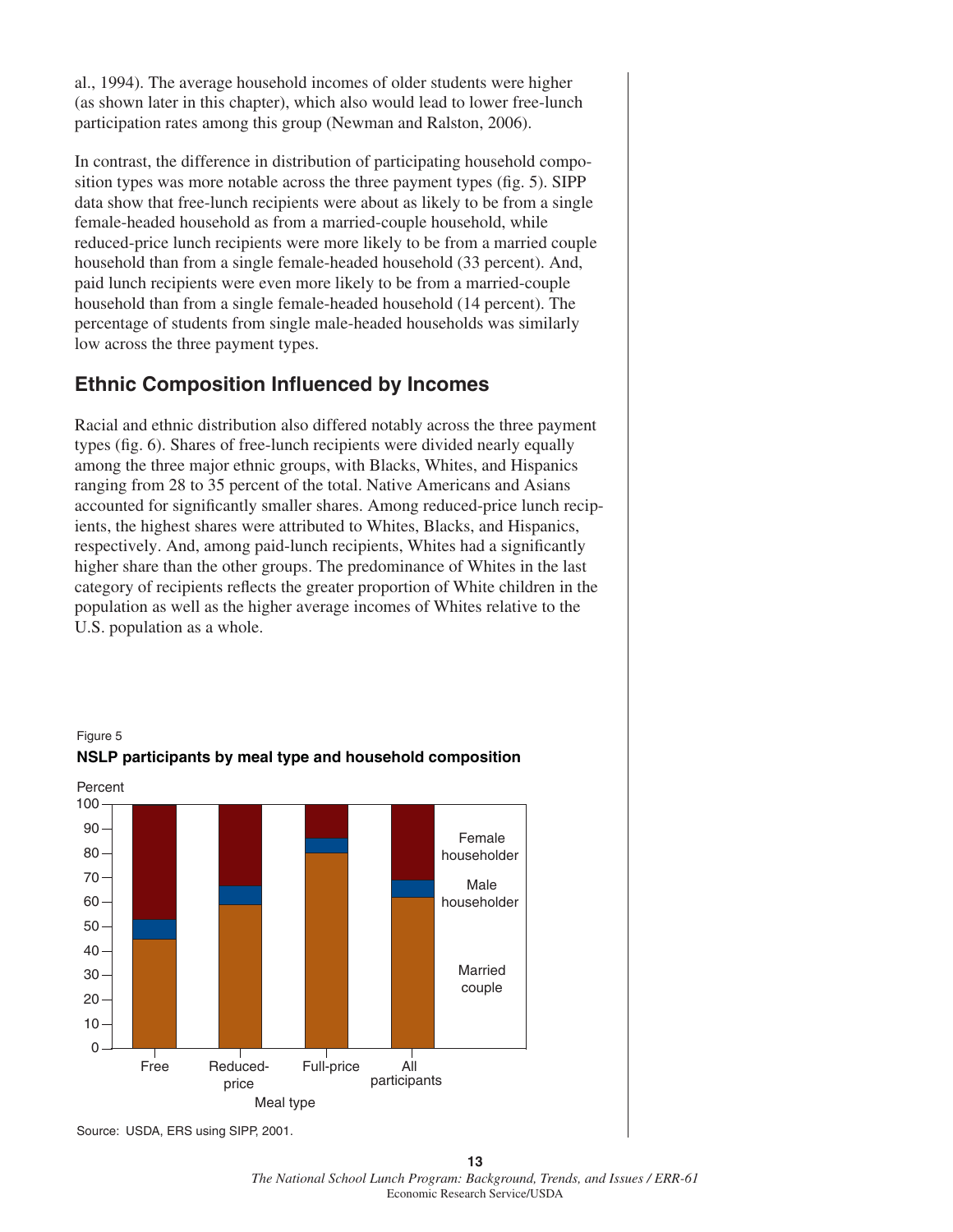#### Figure 6 **NSLP participants by meal type group and ethnicity**





## **Income as a Ratio of Poverty by Meal Type**

The distribution of the income-to-poverty ratio differed across the three payment types as expected, with the proportion of low-income recipients increasing as the subsidy level increases (fig. 7). Sixty percent of free-lunch recipients live in households with an annual income below 130 percent of the poverty line, where the provision of free lunch is likely to have a significant impact. The remainder had income-to-poverty ratios above the 130-percent limit. Over half of reduced-price lunch recipients had income-to-poverty ratios above the 185-percent limit. Some of these recipients may have lived in districts providing universal free lunch under provisions 2 or 3 of NSLP regulations, or some may have benefited from State or local subsidies. Others may have had lower 1-month incomes at the time of application than the annual average income used here. The data may also reflect income reporting errors. On the other hand, almost 8 percent of NSLP participants who paid for a lunch would have been eligible for a free lunch, and 9 percent who paid would have been eligible for a reduced-price lunch. Again, however, using annual survey data to estimate a household's monthly income at the time of application provides only a rough estimate of program eligibility. See "Administrative Issues: Access and Integrity Tradeoffs" on page 34 for further discussion of the implications of eligibility and benefit receipt.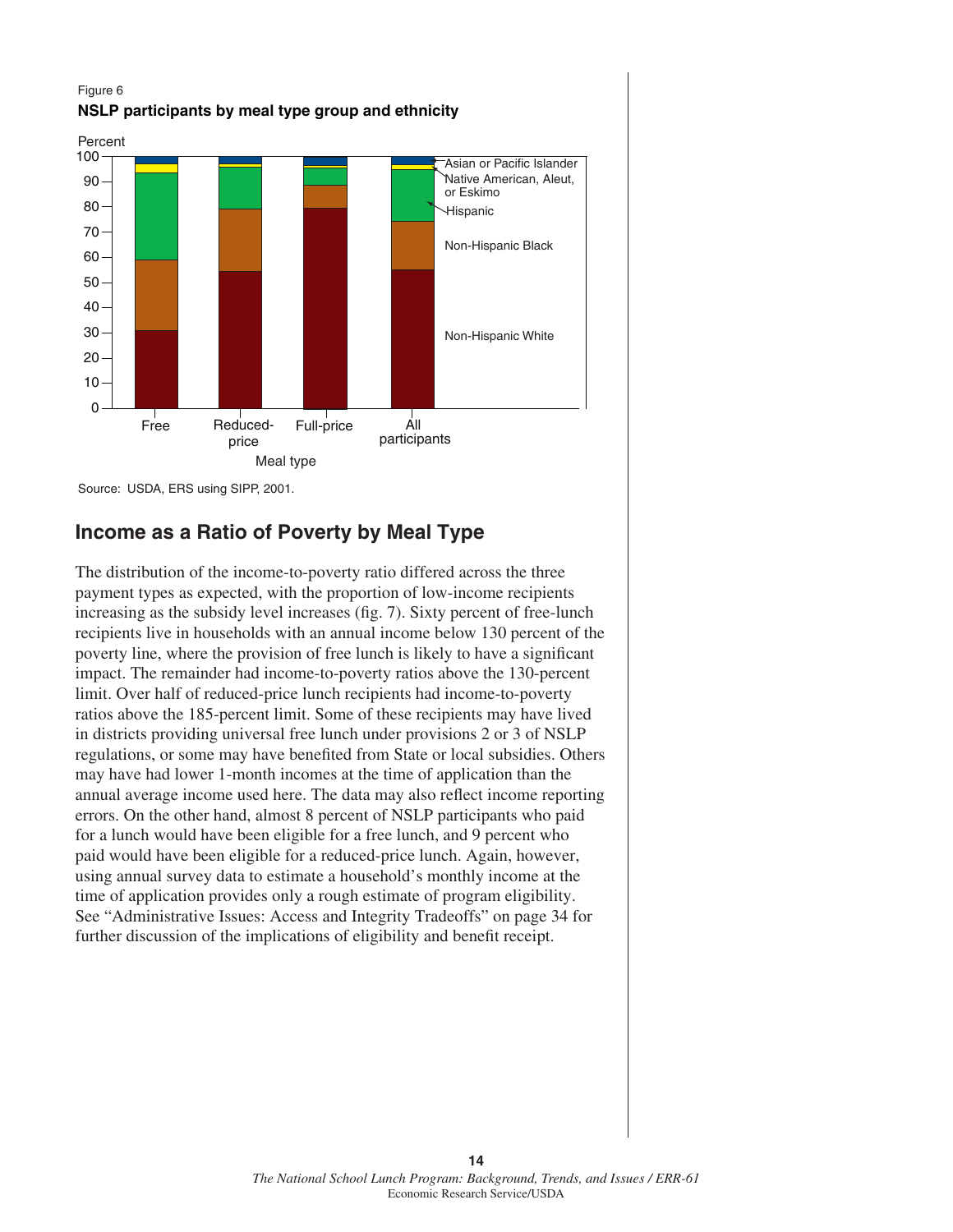



Source: USDA, ERS using SIPP, 2001.

The mean income-to-poverty ratios of NSLP participants by subgroups help explain the trends shown in this chapter. White (non-Hispanic) student households had higher mean income-to-poverty ratios (4.2) than Black (3.3), Hispanic (3.4), Native American (3.4), and Asian student households (4.0). Married-couple households were better off than other types of households (4.2), while female-headed households were the least well off (3.1). Households with older students had consistently higher income-to-poverty ratios than households with younger students, although the differences were not great. Households with students age 16-18 had an average income-topoverty ratio of 4.0, whereas households with the youngest students had an average income-to-poverty ratio of 3.7.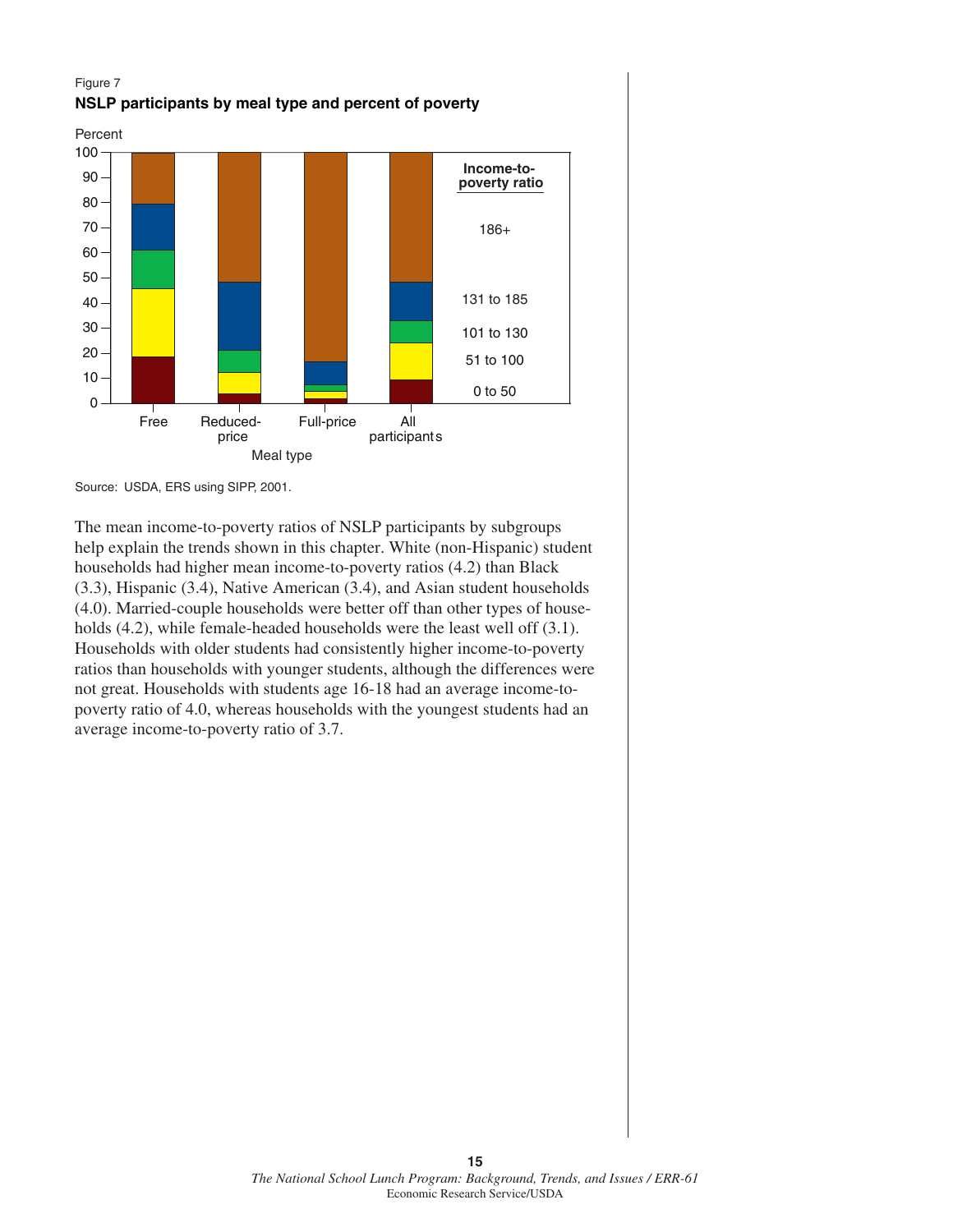## **Issues of NSLP Outcomes: Is NSLP Making Children Overweight To Support Agriculture?**

Many of the broader issues faced by NSLP are similar to those of food and nutrition assistance programs in general. When the program began in 1946, it was seen as a way to reduce undernutrition among low-income children while supporting the demand for U.S. agriculture. Now, critics of the program charge, the poor are no longer undernourished and providing assistance in the form of food instead of income contributes to obesity, either by encouraging overconsumption of some foods that are high in fat and calories or by increasing overall food consumption beyond what is necessary for growth and health (Besharov, 2003; Yeoman, 2003).

#### **How NSLP Can Influence Children's Diets**

NSLP has the potential to influence children's food consumption in several ways. First, the program subsidizes lunch for low-income families by giving cash reimbursements to schools for meals provided free or at a reduced price, thus lowering the cost and potentially increasing food consumption for lowincome children—either in total or for some categories of foods. By subsidizing the cost of providing lunches to children, the program also provides participating families, especially low-income families, with additional income. This could affect children's diets further if this additional income changes food purchases. Economists refer to these two effects as a "price effect" and an "income effect." The overall effect of this subsidy depends on the income level of recipients and the cost (including time) of providing a lunch from home. Subsidized meals have a greater impact on diets of recipients who have difficulty meeting basic food needs.

Second, USDA directly donates commodities to States for use in school lunches. Commodity donations could influence meals if the donated foods were different from what children would otherwise eat, and if they were donated in sufficient quantities. Note that the program requires that commodity donations for school lunches be produced domestically. The program could increase demand for U.S. agricultural products even without increasing amounts of food consumed because domestically produced food could substitute for imported food.

Third, the program originally required specific quantities of individual food groups as part of a food-based meal pattern in order to meet nutritional objectives. While the program now allows a nutrient-based meal pattern with no specific food requirements, nearly four of five school food authorities still follow a food-based plan (either "traditional" or "enhanced") (Logan and Kling, 2005), and the program still requires schools to offer milk with every meal. Under the food-based and nutrient-based patterns, requirements for calories and nutrients influence the content and size of meals offered.

#### **Donated Commodities**

Critics of NSLP charge specifically that the program forces schools to accept higher fat foods, such as high-fat meats and cheeses, in order to support these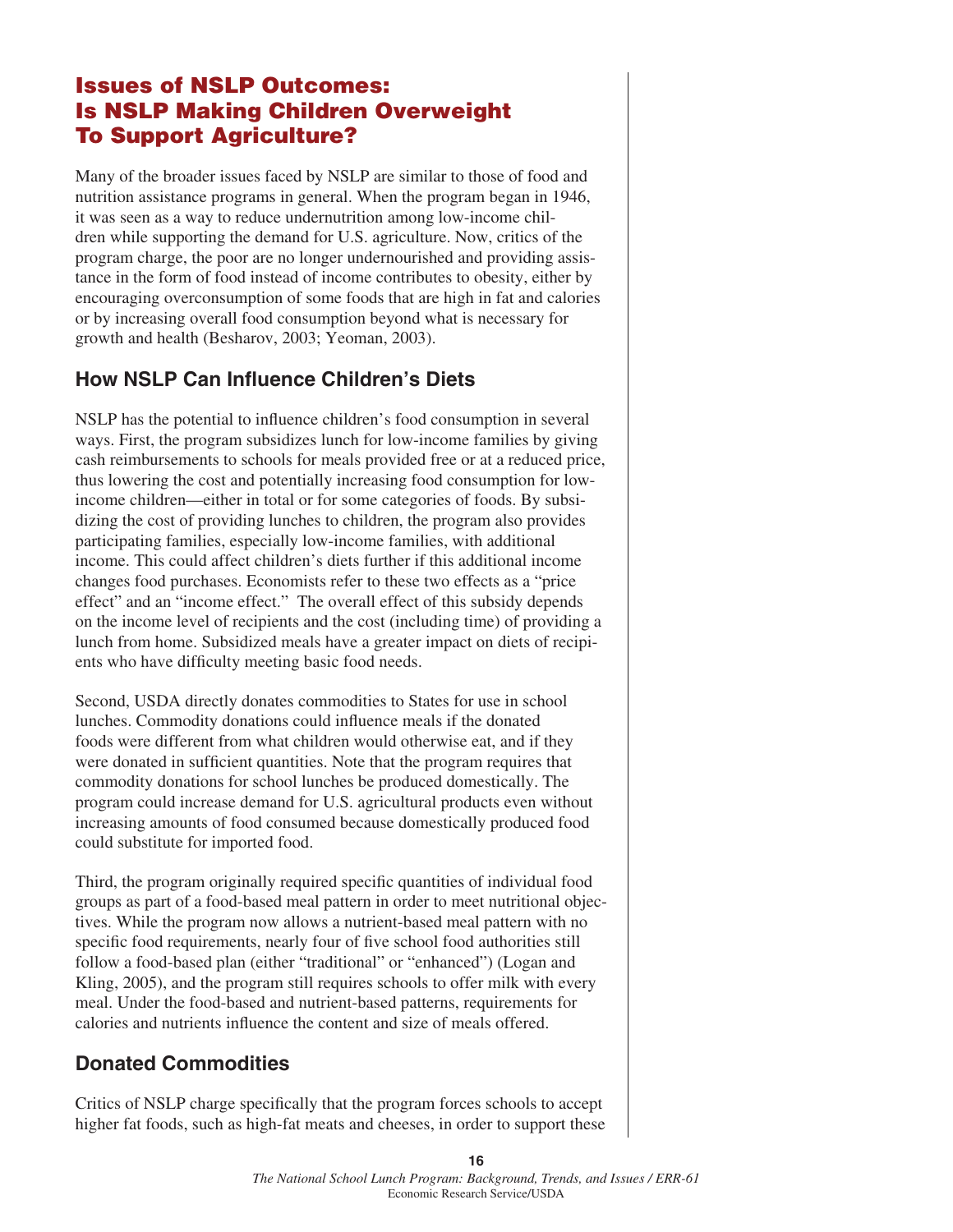products as demand in the open market declines. It is important to recognize that commodities purchased must be used for meals that meet the *Dietary Guidelines* for fat and saturated fat. In fact, as part of the 1995 School Meals Initiative for Healthy Children (SMI), USDA began offering more low-fat meat and cheese products as part of commodity donations as well as greatly expanding fresh produce donations. Further, schools consider distribution, storage costs, and other logistical factors in accepting donated commodities.

Are the commodity donations big enough to make a difference in the foods that schools offer and children eat? While the USDA commodity purchases represent 17 percent or less of the total food budgets of school food authorities on average, USDA is often able to purchase the commodities at lower prices than those available on the open market (MacDonald et al., 1998), so those dollars purchase a larger volume of commodities than the schools would be able to purchase with the same amount of money. This amount could be enough to at least have a small effect on meals offered if the range of commodities offered were sufficiently different from that otherwise offered, or the prices were sufficiently different from prices on the open market.

Program regulations specifically require participating school food authorities to "accept and use, in as large quantities as may be efficiently utilized in their nonprofit school food service," commodities that USDA purchases for distribution (CFR 7 chapter II, 210.9b). USDA develops dollar guides within commodity groups for each State—divided into fruits and vegetables, poultry and eggs, meat and fish, cheese, and grain products.

The initial plan is based on an estimate of the dollars available for the upcoming school year, based on forecasting and market analysis, and traditional levels of support. The plan is adjusted throughout the year as supply and demand changes. The total target dollars are estimated entitlement dollars (meals served times the commodity rate). The dollars by commodity group are based on the national average percentages of prior purchases and current budget, with each State offered its fair share of dollars available.

Program documents stress that States and school districts "are not precisely restricted to the dollar amounts in the guide" and that ordering is flexible (USDA, FNS, 2006). This flexibility is apparent from changes in commodities purchased by school foodservice programs from 1996 to 2005. Over that period, poultry as a fraction of meat and poultry together increased from 41 to 46 percent, perhaps reflecting efforts to lower fat content of meals. Meat and poultry together as a share of total commodity donations fell from 47 to 39 percent, while cheese increased from 14 percent of total dollars to 16 percent (USDA, OBPA, 1998-2007), perhaps reflecting changes in preferences.

USDA has made efforts to support goals for improved nutrition within the context of supporting agriculture. During the 1990s, as part of the School Meals Initiative, USDA began offering lower fat meat, poultry, and cheese products and worked with food manufacturers to develop and market test low-fat cheese with acceptable melting properties. USDA had already increased the volume of fruits and vegetables purchased through the program in the 1980s but increased them further in the 1990s. USDA began working

**17**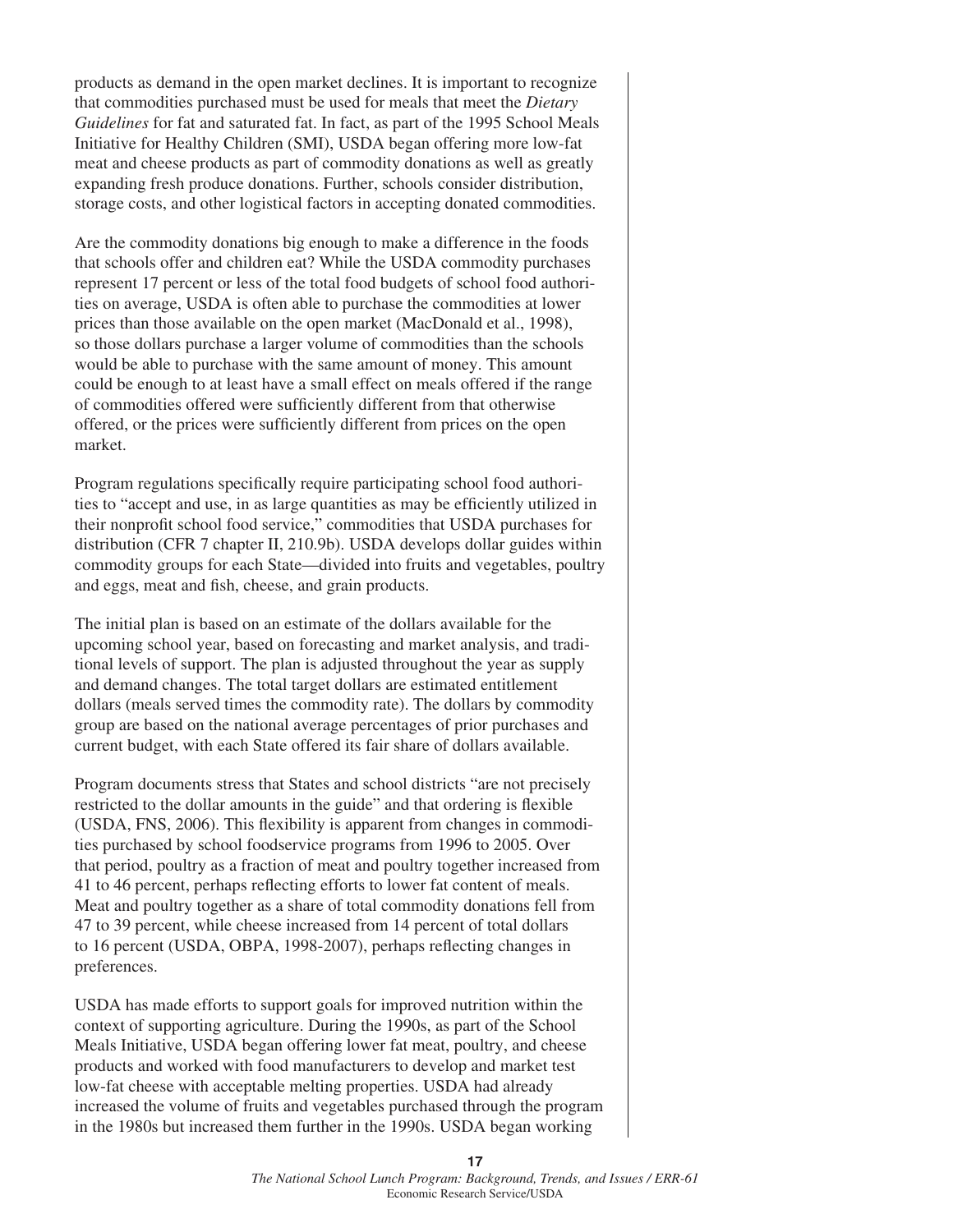with the Department of Defense procurement system to offer more fresh fruits and vegetables through the commodity donation program.

The 2002 farm bill allocated \$50 million in commodity entitlement funds (section 32) to be used annually for direct purchases of fresh fruits and vegetables from the Defense Supply Center, Philadelphia (DSCP) for school years 2003-06. School lunch programs were also given the authority in school year 2005 to make additional purchases of fresh fruits and vegetables directly from DSCP out of cash reimbursement funds (section 4 and 11 funds).

For further details, see box, "USDA's Commodity Donation Program."

#### **Meal Requirements**

NSLP meal requirements are another aspect of the program that affects children's lunchtime choices. These requirements have become more flexible, thus reducing somewhat the influence of the meals on consumption of some individual food groups, as well as total calories.

School meals are required to meet nutritional targets for calories, protein, calcium, iron, and vitamin A and, since the 1995 SMI, must meet the *Dietary Guidelines for Americans* for the percent of calories from fat and saturated fat. They also have some requirements for amounts of particular food groups, at least if they follow food-based menu planning.

The original food-based meal pattern requirement, still followed by the majority of schools, specifies amounts of meat or meat alternates, breads or grains, fruits, and vegetables required for a reimbursable meal. This requirement encourages consumption from all of these food groups, potentially more of any individual group than would be consumed otherwise.

As part of the SMI, USDA introduced new options for meal planning, including the nutrient-based meal plan. This plan requires only that the meal meet nutrient targets and contain an entrée, a side dish, and milk. This meal plan would allow, for example, protein-enriched pasta to count toward the protein target, without requiring a separate meat alternate (defined to include cheese, yogurt, eggs, beans, or nuts/nut butter) to be included.

This plan offers more flexibility and less potential impact on any commodity group, since meals may end up looking more like what students would otherwise be eating. Several State agencies have begun encouraging this approach, but more than two-thirds of school foodservice programs still follow the food-based method (Gordon et al., 2007b).

The calorie requirement for NSLP meals could lead to overconsumption for students whose calorie needs are less than the lunch provides. The "offer versus serve" provision, required for high schools and adopted by most middle and elementary schools, allows a lunch chosen by students to be counted as reimbursable if it contains three of five required meal components under the food-based plan (or two of three under the nutrient-based meal plan), and includes fluid milk. This added flexibility may reduce the problem of mismatch between calorie needs and calories provided by the meal.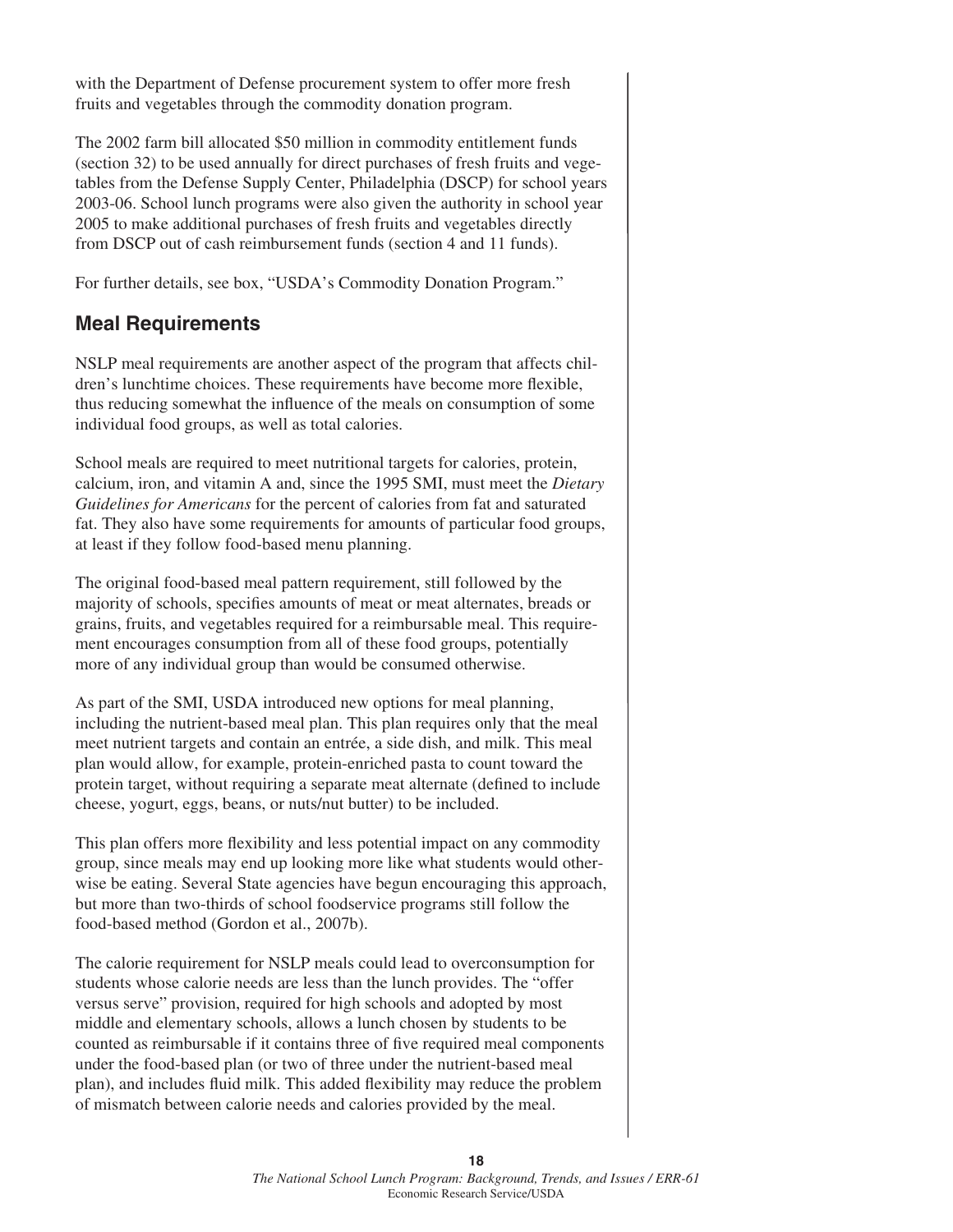#### **USDA's Commodity Donation Program**

School districts and independent schools choosing to participate in the NSLP receive two forms of Federal support from USDA: cash subsidies and donated agricultural "entitlement" commodities. USDA procures and distributes commodities to schools that participate in the NSLP and also provides cash reimbursements for each free, reduced-price, and paid meal served. Schools receive approximately 17 percent of the total dollar value of the food served in the NSLP from USDA-donated commodities. USDA's goal of commodity assistance is to provide students with nutritious food while removing surplus production from the marketplace to improve and maintain farm income.

In fiscal year (FY) 2005, USDA spent \$975.1 million on commodity purchases for the NSLP program. USDA's Food and Nutrition Service (FNS) administers the domestic food distribution program, with direct procurement assistance from USDA's Agricultural Marketing Service (AMS) and USDA's Farm Service Agency (FSA).

Generally, purchases are made bi-weekly or monthly in support of both the export and domestic food and nutrition assistance programs. The purchasing program is a coordinated effort in USDA. The AMS and FSA specialists knowledgeable in food processing work with potential vendors, FNS, and food safety specialists to develop product specifications. Each specification provides details on product formulations (i.e., manufacturing, packaging, sampling, and testing requirements) and quality assurance provisions. USDA then assesses market conditions and determines the availability and anticipated prices of commodities.

During this time, AMS and FSA work closely with FNS to determine recipient preferences. Then, after notifying specific industries through press releases, AMS and FSA gather competitive bids or negotiate contracts with vendors and award contracts. FNS matches the quantity, quality, and variety of purchased commodities to specific needs of food recipients. AMS, FSA, and FNS work together to monitor vendors' compliance with contract requirements and applicable Federal food safety laws and regulations. And finally, FSA issues delivery orders and makes payments to vendors to whom contracts have been awarded.

The bulk of commodity donations to schools are called "entitlement" commodities. School food authorities receive a per meal allotment toward entitlement commodities (16.75 cents in FY 2006), which is funded from annual customs receipts. The list of commodity products and foods offered to schools are based on requests and include minimally processed meats, cheeses, grains, and produce, as well as a wide range of items, such as frozen hamburger patties, chicken fajita strips and nuggets, turkey sausage and taco meat, canned and frozen fruits and vegetables, salsa, macaroni and cheese, and other pasta.

In addition to the entitlement amounts, USDA offers bonus commodity donations when they are available from surplus agricultural stocks. Bonus commodities are purchased by USDA specifically to help producers when there is an oversupply in the retail market. Bonus commodities offered to schools in 2006 included frozen cherries, sweet potatoes, canned crushed pineapple, and dry beans.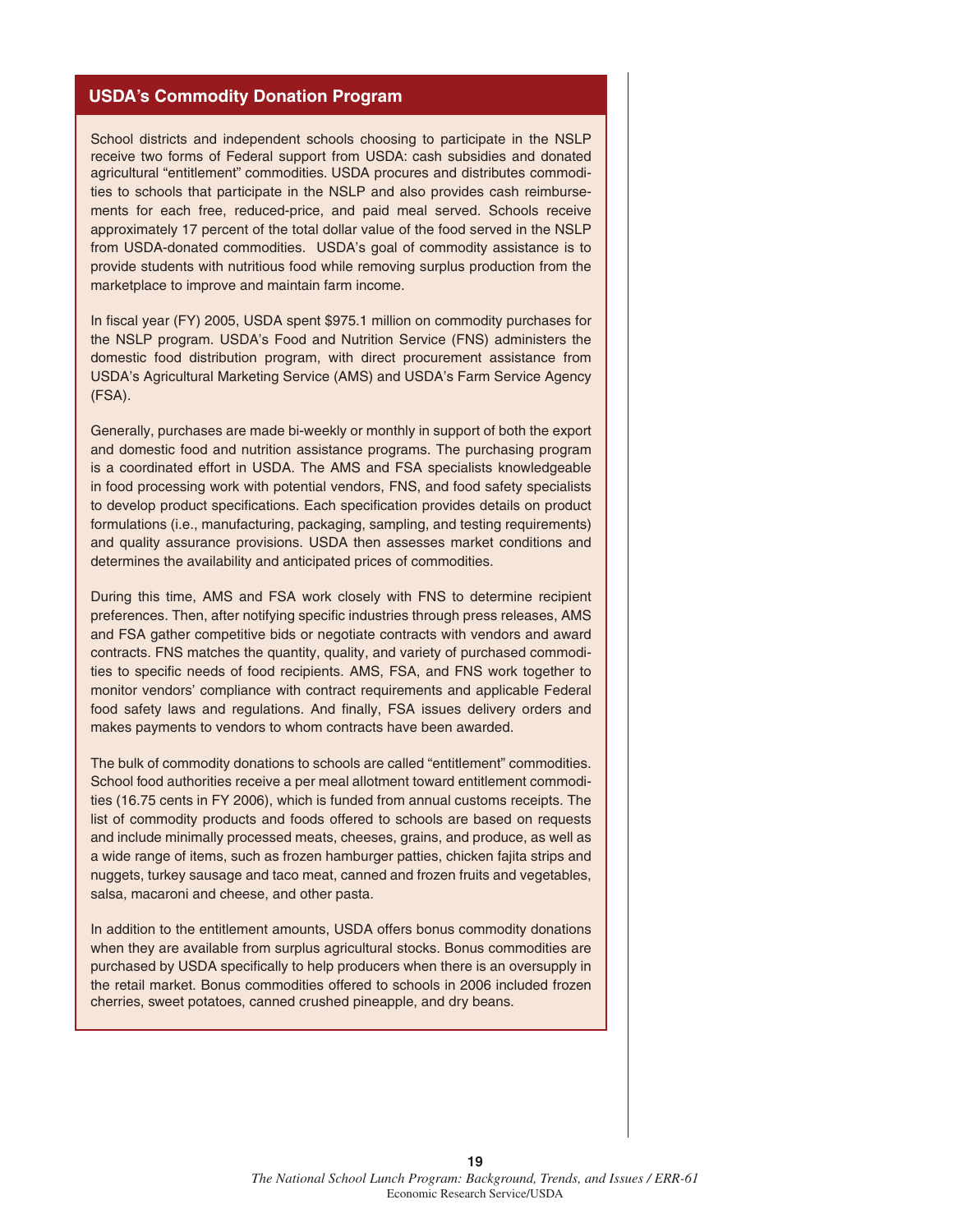Milk is the only individual commodity that the program specifically requires schools to include in all reimbursable lunches, directly under school lunch legislation.<sup>1</sup> Schools are permitted to provide calcium-fortified soymilk as an alternative for students who are allergic to milk. As part of the SMI, USDA made efforts to support reduction in fat consumption by encouraging schools to offer reduced-fat, low-fat, and skim milk. In 2004, USDA removed the requirement to offer whole milk as an option if it was consumed by at least 1 percent of students in the previous year.

The targets for individual nutrients also influence the composition of the meal in different ways under the nutrient-based and food-based meal plans. The limits on fat and saturated fat as a percent of calories encourages schools to use lower fat meats and cheeses and discourages use of butter in cooking. But the need to meet the calorie requirement under the fat limit encourages the use of breaded items. Further, the calorie limit requires schools to offer enough food to meet the target, even if it is more than the student would otherwise eat. This can increase the amount of commodities consumed.

While the restrictions on fat and saturated fat are designed to improve children's diets, the effect of these requirements is limited. First, under the "offer versus serve" provision, schools are required to allow students to choose a subset of the full reimbursable meal, so actual fat content of meals consumed by students could be higher than the average for the full meal. Second, if schools offer higher fat choices on the menu for reimbursable meals, the average meal chosen by students may have a higher fat content than the average meal offered by the cafeteria. Finally, school food authorities are checked for compliance only once every 5 years, and even then, some school food authorities are found to be out of compliance.

The gradual implementation of fat-content restrictions is apparent from results of the 2005 SNDA III, (Gordon et al., 2007b), which surveyed school meal providers outside of the periodic review cycle. While the study showed some improvement in saturated fat content over that shown in the 1998-99 SNDA II, it found that only one in four elementary schools served lunches that met the standard for fat and one in three met the standard for saturated fat. For high schools, the numbers were even lower: 1 in 10 for fat and 1 in 5 for saturated fat.

The 2005 *Dietary Guidelines for Americans* allow a new range for fat as a percent of calories—25-35 percent for children, which is a more relaxed standard than the previous limit of 30 percent of calories from fat. This relaxation may result in menu flexibility that leads to greater program participation, since participation was found to be negatively associated with lower fat content of school lunches (Gleason, 1996).

The new *Guidelines* also provide calorie recommendations based on activity level, but as of early 2008, it has not yet been determined which activity level should be used to establish calorie standards for the NSLP (USDA, FNS, 2005a). That decision could influence the size and composition of meals.

Other changes that could influence meals are the new list of nutrients of concern for children (calcium, potassium, fiber, magnesium, and vitamin E), and the recommendation that nutrients should come primarily from foods as

<sup>1</sup>United States Code, Title 42, Chapter 13, Section 1758 a 2, http:// frwebgate.access.gpo.gov/cgi-bin/ getdoc.cgi?dbname=browse\_ usc&docid=Cite:+42USC1758, accessed January 19, 2007.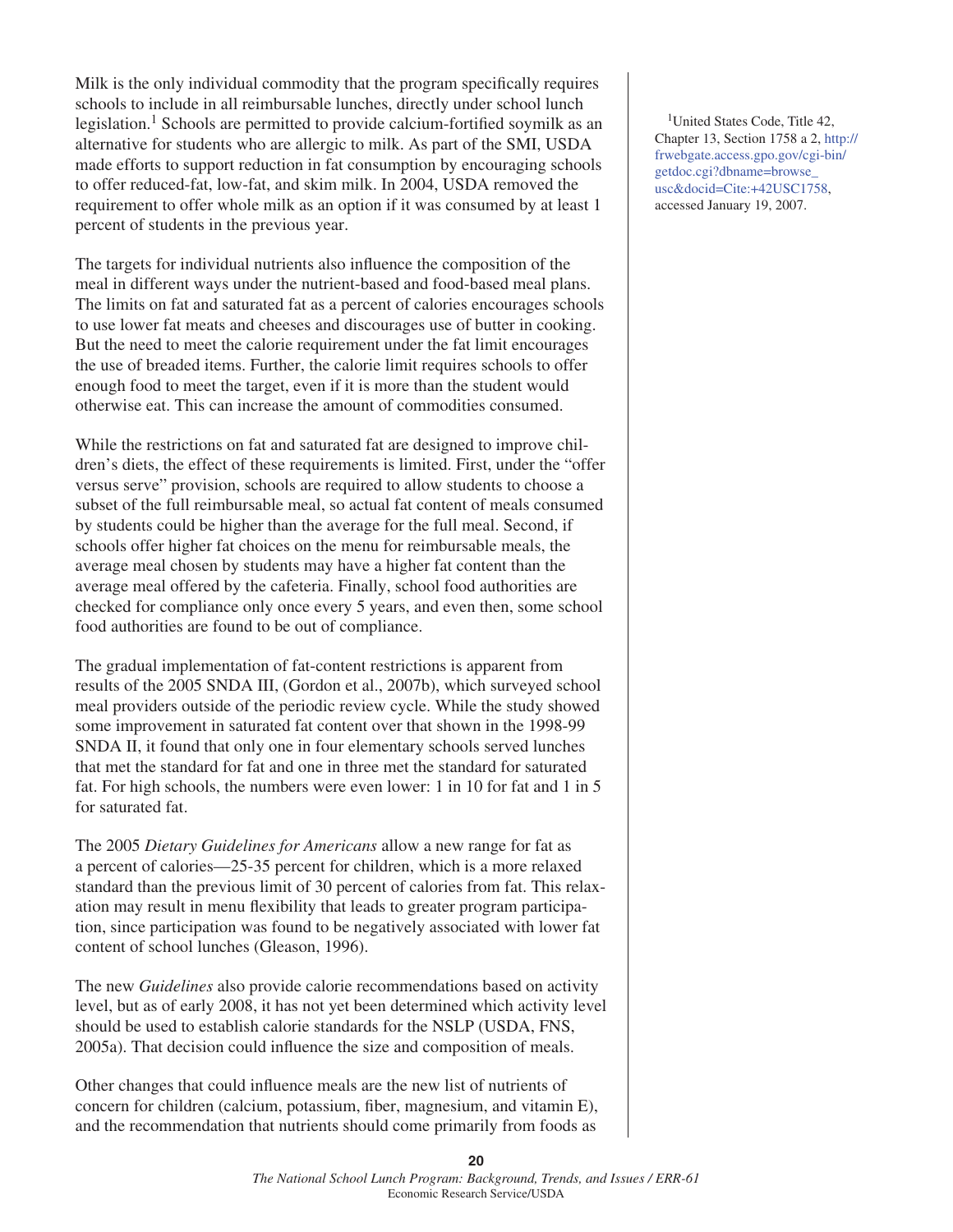opposed to fortification, which may influence how fortified foods are counted toward nutrient standards (USDA, FNS, 2005a). For example, milk served with NSLP lunches is required to be fortified with vitamin A and vitamin D, and this contributes to the meal requirement for Vitamin A. If meal planners decide to count only Vitamin A from food sources such as vegetables toward the Vitamin A requirement, meals may have to include more of these foods to meet the standard.

#### **Limited Effect on Agriculture Observed**

School lunch legislation was framed as a way to help improve the diets of children while helping support U.S. agriculture. In practice, the total impact of the program on agriculture is small relative to the size of the market, though it could be larger for certain commodities. A study by ERS estimated that the NSLP plus the School Breakfast Program contributed about \$870 million in additional farm production in 2001, or about 0.3 percent of U.S. farm cash receipts (Hanson, 2003). The effect of school meals on farm cash receipts differed across commodities—it was about four times as high for dairy and meat producers (combined) as for fruit and vegetable producers. This is partly because dairy and meat products have relatively high farm cost shares, whereas the cost of farm commodities accounts for a relatively small share of the cost for processed fruits and vegetables, which make up a large share of all fruits and vegetables served in the school lunch program.

Two factors account for the relatively small impact of this program on agriculture. First, the program does not increase food consumption by the total amount of benefits. Households would have purchased some amount of food even without the subsidy. Study findings from the early 1980s—the most recent years for which data are available—suggest that the program increased the value of household expenditures on food by about 39 cents per dollar of benefits (Long, 1991). Because farm receipts are only a fraction of each dollar spent on food, a given level of increase in food expenditure per dollar of benefit translates to an even smaller contribution to farm income. Second, the amount of food consumed through NSLP is small relative to total U.S. food production.

It is important to note, however, that because the program could influence children's preferences for particular foods—healthful or unhealthful—the program could have a long-term impact on agriculture that is larger than the current impact on farm production.

#### **Effects on Diets: Some Good News…**

What can be observed about the actual effects of the program on children's diets? Several national studies have examined children's intakes of food groups, as well as intakes of calories, vitamins, minerals, fat, and saturated fat. The results, consistent with recent data on the content of NSLP meals offered and served, reveal some benefits of NSLP participation as well as areas of concern.

Note first, though, that available study results must be interpreted carefully because the interaction between program participation and diet is complex. Some analyses controlled for potential selection bias while others did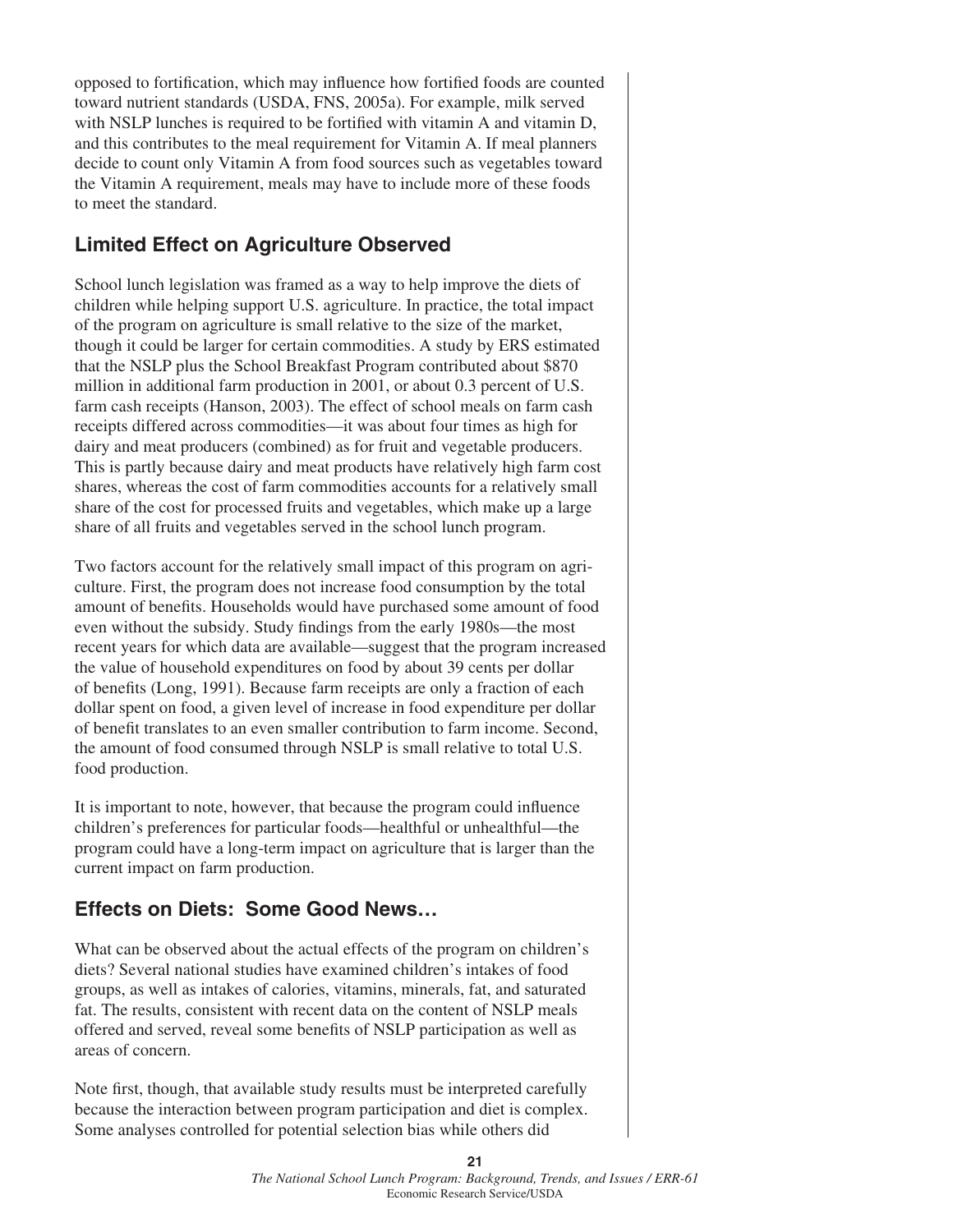not. Selection bias arises from survey studies because participants are not randomly assigned to each category; they choose whether or not to participate in a program based on factors (some of which are unobservable) that may also influence dietary choices independent of the program's effects. For example, children with large appetites may be more likely to participate and more likely to eat more even if they brought lunch from home.

While available studies of participants' consumption by food group did not adjust for selection bias, the findings consistently suggest that NSLP participants consume more milk and vegetables at lunch and fewer sweets, sweetened beverages, and snack foods than nonparticipants (Gordon et al., 2007a; Gleason and Suitor, 2001). Results from SNDA III suggest that much of the difference in vegetable consumption may be due to higher consumption of french fries and other potato-based items (Gordon et al., 2007b).

The analysis of SNDA III also found a higher share of participants consuming fruit and 100-percent fruit juice at lunch than nonparticipants, but these results do not correct for selection bias or other factors influencing consumption. Earlier results from more detailed analysis of data from 1994 to 1998 found no statistically significant difference in fruit consumption between NSLP participants and nonparticipants (Gleason and Suitor, 2001).

Gleason and Suitor (2001) found that, on average, NSLP participants consumed fewer servings of grains at lunch than nonparticipants, possibly due to a high prevalence of sandwiches in lunches from home. More recent results from SNDA III were consistent with this finding. Further research correcting for selection bias would be required to strengthen findings on differences in foods consumed.

Results from national studies of vitamin and mineral intake also point to some positive effects of participation, and these are more rigorous, with at least some adjustment for selection bias. Analysis of the 2005 SNDA III found that among middle schoolers, NSLP participants were more likely to have adequate usual daily intakes of vitamin A and magnesium than nonparticipants (Gordon et al., 2007a). Differences were even more pronounced among high school students, who are generally at higher risk for poor diets. High school NSLP participants were more likely than nonparticipants to have adequate usual daily intakes of vitamin A, vitamin C, vitamin  $B_6$ , folate, thiamin, iron, and phosphorus. These results are adjusted for observable factors that could lead to selection bias but not unobservable factors.

The SNDA III report also found that mean usual intakes of calcium and fiber, which are underconsumed by middle and high schoolers, were higher for NSLP participants than for nonparticipants (Gordon et al., 2007a). While these results did not account for selection bias, they are consistent with an earlier national study that did correct for selection bias. That study showed that participants had higher intakes of calcium, magnesium, zinc, and fiber (Gleason and Suitor, 2003). The difference in intake between participants and nonparticipants was largest for calcium—an amount equal to 16 percent of the Recommended Daily Allowance—and was probably due to higher milk consumption for participants (Fox et al., 2004a)—about half a serving on average. These differences were maintained over 24 hours, indicating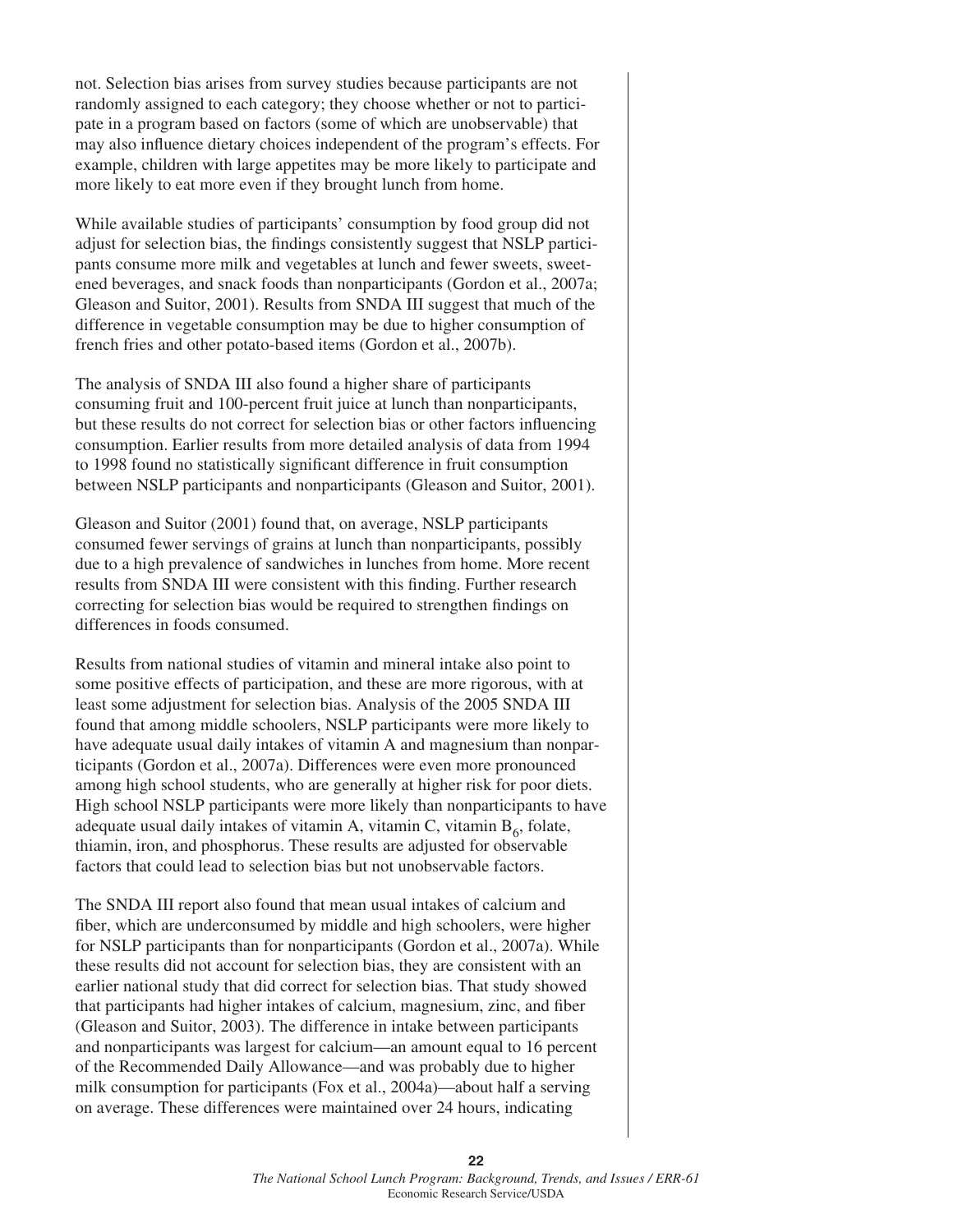improvement in the overall daily diet, as opposed to impacts only at the lunch meal and counteracted at other meals.

#### **…And Some Challenges**

Reducing sodium intake continues to be a challenge for all children and, in particular, for NSLP participants. In 2005, 88 percent of nonparticipants exceeded the upper limit of recommended intake level for sodium, whereas 95 percent of NSLP participants exceeded the limit (Gordon et al., 2007a).

Reducing intake of fat and saturated fat also continues to be a challenge, although the apparent magnitude of the problem will decrease if regulations are changed to follow the 2005 *Dietary Guidelines for Americans*, rather than the current requirement to follow the 2000 *Guidelines*. The new *Guidelines* recommended fat intake between 25 and 35 percent of calories, a more relaxed standard than the recommendation to keep fat intake below 30 percent of calories. SNDA III found that only one-third of schools offered and served lunches that met the current regulations based on the 2000 *Dietary Guidelines* for fat (<= 30 percent of calories) and saturated fat (< 10 percent of calories).

When Gordon and her colleagues looked at usual daily fat intakes of participating and nonparticipating students, however, they applied the more relaxed 2005 *Guidelines* and found no difference in the proportion of students that met the standard—about 70 percent of both groups. Further, they found that mean intake of fat, saturated fat, or calories at lunch was not significantly different among participants and nonparticipants, although lunch-time intake of calories was higher for high school participants as a subgroup, compared with nonparticipants.

Intake of calories over 24 hours was not significantly different between participants and nonparticipants. The SNDA III results for fat, saturated fat, and calories are consistent with results in Gleason and Suitor (2003), which controlled more completely for selection bias.

Higher intake of underconsumed nutrients by NSLP participants suggests that the program does contribute positively to some aspects of diet quality for low-income children, as it does for higher income children paying full price. Further research looking at effects separately for low-income children may examine this issue more closely. However, the continued higher-than-recommended intakes of sodium, fat, and saturated fat by participants will continue to challenge NSLP meal planners.

#### **Effects on Childhood Overweight Uncertain**

While the most rigorous available calorie study of NSLP participants and nonparticipants showed no difference in energy intake during lunch or over 24 hours, the evidence for weight gain is more complicated. Several studies that did not correct for selection bias found NSLP participants more likely than nonparticipants to be overweight (Fox et al., 2004b). These analyses did not account for the role of unobserved factors related to poverty that could be the cause of observed higher obesity among participants, particularly since low-income children are more likely to participate in the program. These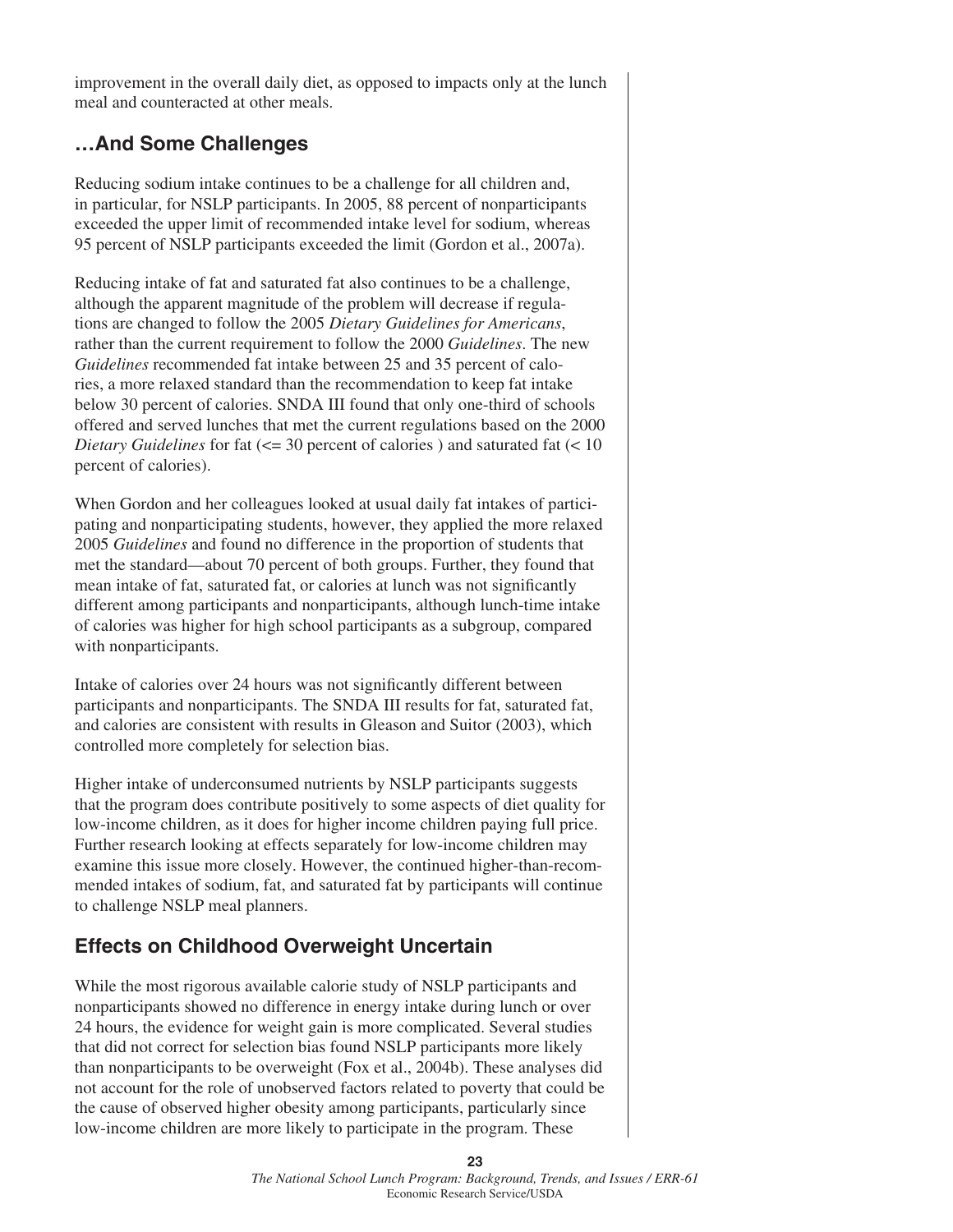studies also used data collected before full implementation of the 1995 SMI, which required lunches to meet the *Dietary Guidelines*.

Two studies corrected for selection bias and used data after SMI but produced conflicting results.<sup>2</sup> One study used 1997 data for children age 5-18 and found no effect of NSLP participation on obesity (Hofferth and Curtin, 2005). The other used 2001 data from a longitudinal survey of young children and found that participation was linked to increases in weight and the probability of overweight. Schanzenbach (2005) found that nonpoor first graders participating in NSLP since kindergarten were 2 percentage points more likely to be overweight than nonparticipants of the same category, on a base prevalence of 9 percent for the group. The estimated average difference in BMI between participants and nonparticipants, about 0.5 pounds, was too small to be consistent with the difference in obesity, or masked a larger change in the upper tail of the distribution. The increase in BMI occurring among participants from the beginning of kindergarten to the end of first grade, a timespan of about 21 months, is large enough to raise concern.

Schanzenbach's results appear to contradict the finding by Gleason and Suitor that energy intakes were similar between participants and nonparticipants, after correcting for selection bias. One reason for this difference between the study results may be that Schanzenbach used more recent data; updated results for energy intakes could reveal a link to NSLP participation not seen in earlier data. A second reason is that Gleason and Suitor studied all school-age children, whereas Schanzenbach studied only nonpoor first graders.

More important, differences in energy intake that are too small to detect statistically may add up over time to differences in weight gain that are large enough to detect statistically. For example, Schanzenbach estimates that the observed increase in BMI could be accounted for by a calorie imbalance of roughly 40 extra kilocalories per day, a level that is difficult to separate from the variation in measured food intakes.

While Schanzenbach's study is limited to nonpoor first graders, it suggests that a contribution to overweight from participation in NSLP should not be ruled out. Further analysis will be required to determine why the available study results differ. For example, the program could have different results for different age and income groups that are masked by the result for all schoolage children as reported from Hofferth and Curtin's study.

Further, the two surveys used different questions to determine whether students participate regularly in NSLP, and these questions may have differed in how well they captured participation. If students who buy items from the a la carte line are counted as if they ate an NSLP lunch, differences in their weight status may be attributed to the NSLP lunch rather than the a la carte items.

Schanzenbach used a much larger data set than Hofferth and Curtin (5,473 vs. 1,268), which makes it easier to detect a difference if one exists. Finally, the statistical techniques used by the two studies differed, and further analysis of diagnostic statistics from the two studies (not included in the publi-

 2A third study did not correct for selection bias but controlled for food insecurity, which has been found to increase the risk of overweight in children (Casey et al., 2006; Rose and Broder, 2006). Jones et al. (2003) found that girls from food-insecure households actually were less likely to be obese if they participated in the NSLP. In that study, boys from both participation and food security groups had the same probability of obesity.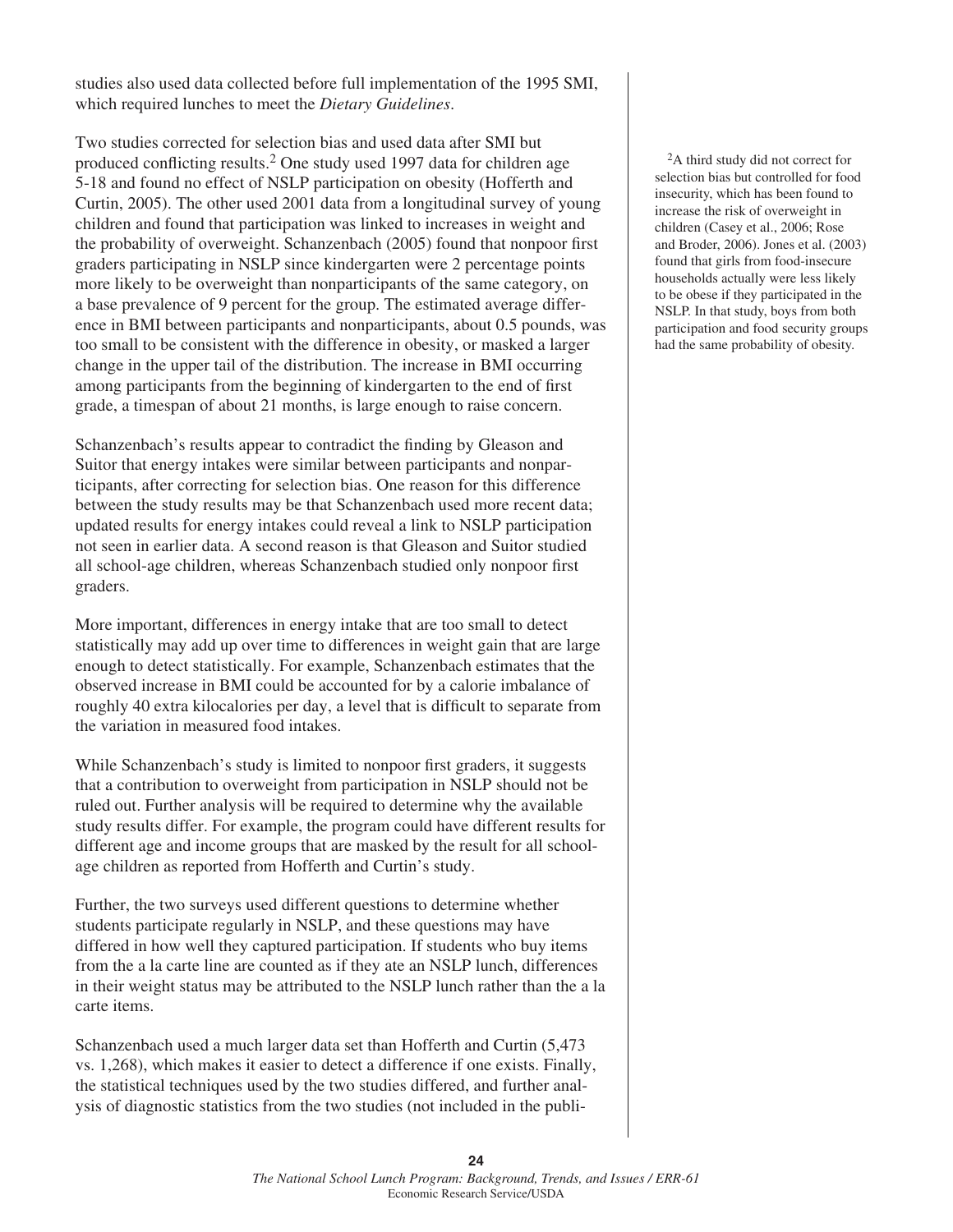cations) would be required to determine whether one should be given more credibility in this case than the other.

#### **The Bottom Line: Stay Tuned**

Is NSLP making children overweight as a result of its support of U.S. agriculture? Study results differ, but the worst-case verdict would appear to be that the program is making children a little overweight while contributing a little support for agriculture. If Schanzenbach's results were extrapolated to all children from the study sample of nonpoor first graders, the 2-percentagepoint difference in the probability of obesity for participants represents 25 percent of the base.

Further, the program does appear to contribute to demand for some commodity groups, both through the small overall increase in total food expenditure related to the program and, possibly, through higher consumption of meat, dairy, and vegetables that research suggests may be consumed more by NSLP participants.

At the same time, some nutritional benefits appear to be associated with these effects on food demand, as higher milk and vegetable consumption are linked with increased intake of underconsumed nutrients and fiber. Higher milk consumption likely accounts for much of the lower sugar consumption by participants because it substitutes for juice drinks and soda. Increased food demand, however, may also have nutritional drawbacks if some of these foods are major sources of the excessive fat and saturated fat consumed by NSLP participants. Policy changes to support moves to lower fat forms of these commodities have been initiated, but according to SNDA III, implementation of these changes in lowering fat and saturated fat appear to be slow. Future research will provide some insight into what factors influence the effectiveness of efforts to reduce fat content of school meals, and the program's ability to influence intake and weight gain.

It should be noted that results from even the most rigorous studies reflect a national average, while individual school districts may serve meals that meet nutritional objectives to a greater or lesser extent than the average. These variations are influenced by financial pressures as well as by student preferences for particular foods. In school districts where meals do not meet nutritional ideals, the problem may have more to do with what children will accept than with meeting the program's objective of supporting U.S. agriculture. Further, much of the concern over children's diets is focused on competitive foods, which in some cases are sold by the school foodservice itself to ease budgetary pressures.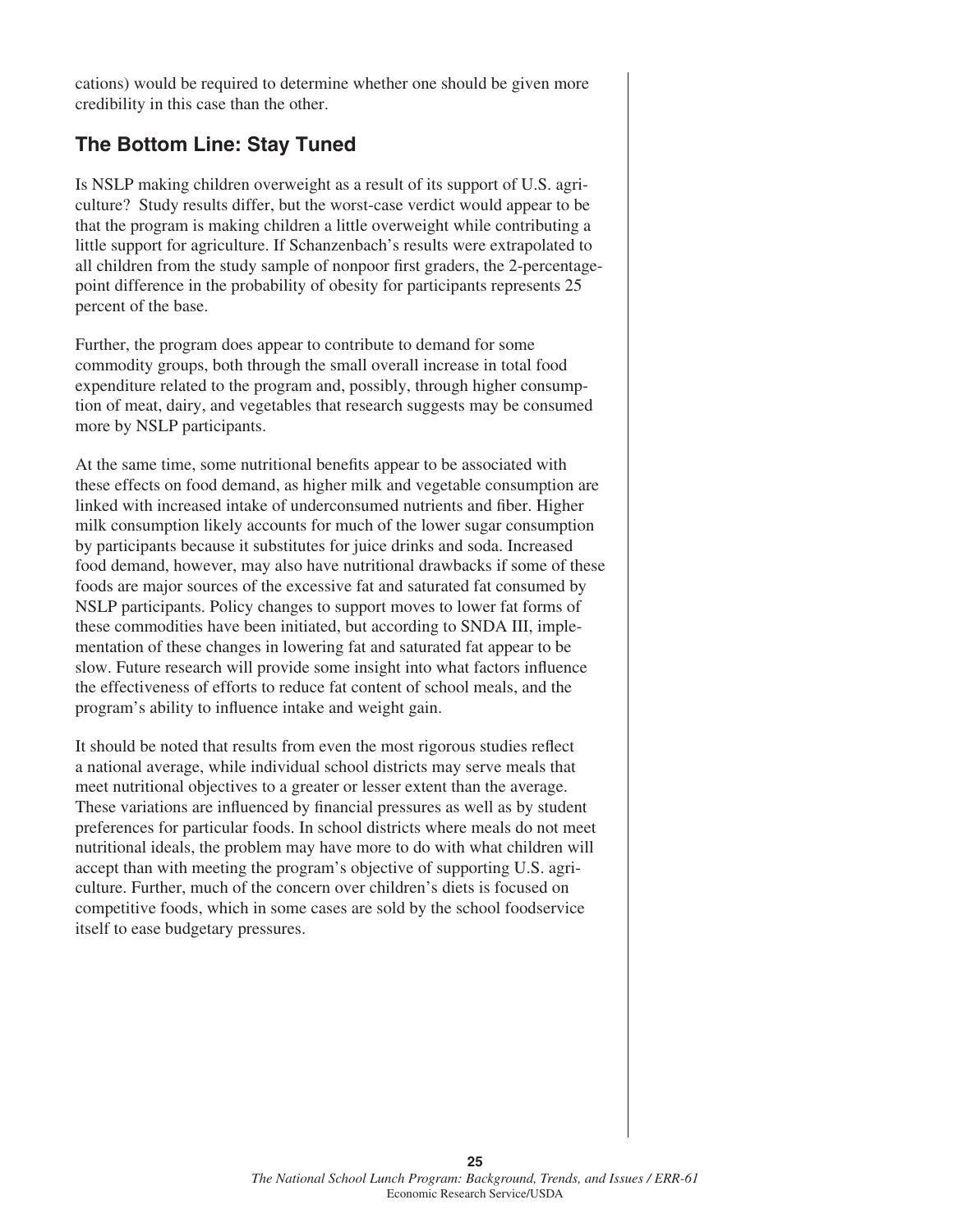#### **Issues of NSLP Outcomes: Juggling Nutrition, Participation, and the Budget**

The success of NSLP in providing nutritious meals to children depends on how well school foodservice directors manage a difficult balancing act among three objectives: serving a nutritious meal, getting children to purchase *and* eat the meal, and doing it all on a limited budget. Meals that meet the standards for fat and saturated fat may require salesmanship on the part of SFAs in some schools. Getting children to actually consume the nutritious food being served may require some creativity as well, since part of the school lunch often becomes "plate waste," especially foods that were already underconsumed, such as milk and vegetables. Stretching revenues to cover foodservice costs often requires schools to offer a la carte items that are not held to the same nutritional standards as the reimbursable meal, which affects the school meal environment as a whole. Because Federal and State policies can make this balancing act easier or more difficult, it is important to understand the constraints schools face.

While research has shown that combinations of menu changes and marketing can increase the likelihood of student acceptance of healthful meals, increasing cost pressures on operators of school cafeterias have made it more difficult to implement these changes. In some cafeterias, a la carte sales are expected to provide extra funds to support either the school meals program or nonmeal items and activities, such as school band uniforms. These food sales, however, have come under scrutiny because they are not a component of NSLP and are thus not required to meet nutritional standards. School districts are now required to develop local wellness policies, and while the policies are meant to be flexible to reflect local priorities, they may create more pressure to raise nutritional standards in the cafeteria and the school as a whole in at least some localities.

Schools that have successfully improved meals and imposed higher standards on a la carte items and vending machines found that other changes in the overall foodservice program were also important. Increasing breakfast purchases and changing staff positions to part-time to save on benefits have helped some schools increase revenues and decrease labor costs to cover decreased revenues from lower a la carte sales and increased costs of some more healthful menu items. Increasing certification for free and reducedprice meals and increased marketing efforts have helped maintain or increase revenues from reimbursable meals, even when popular items like french fries are eliminated or cut back from menu offerings. In some cases, successful changes have depended on political support to help fill revenue gaps from other sources.

Researchers have studied the factors affecting student acceptance of more healthful menu items and levels of plate waste. Some strategies designed to address these issues are becoming more difficult to implement as cost pressures on school districts increase. Concern over the role of competitive foods in children's diets has led to new restrictions on sales of such foods in some districts, sometimes cutting into revenue for school foodservice authorities or the school as a whole.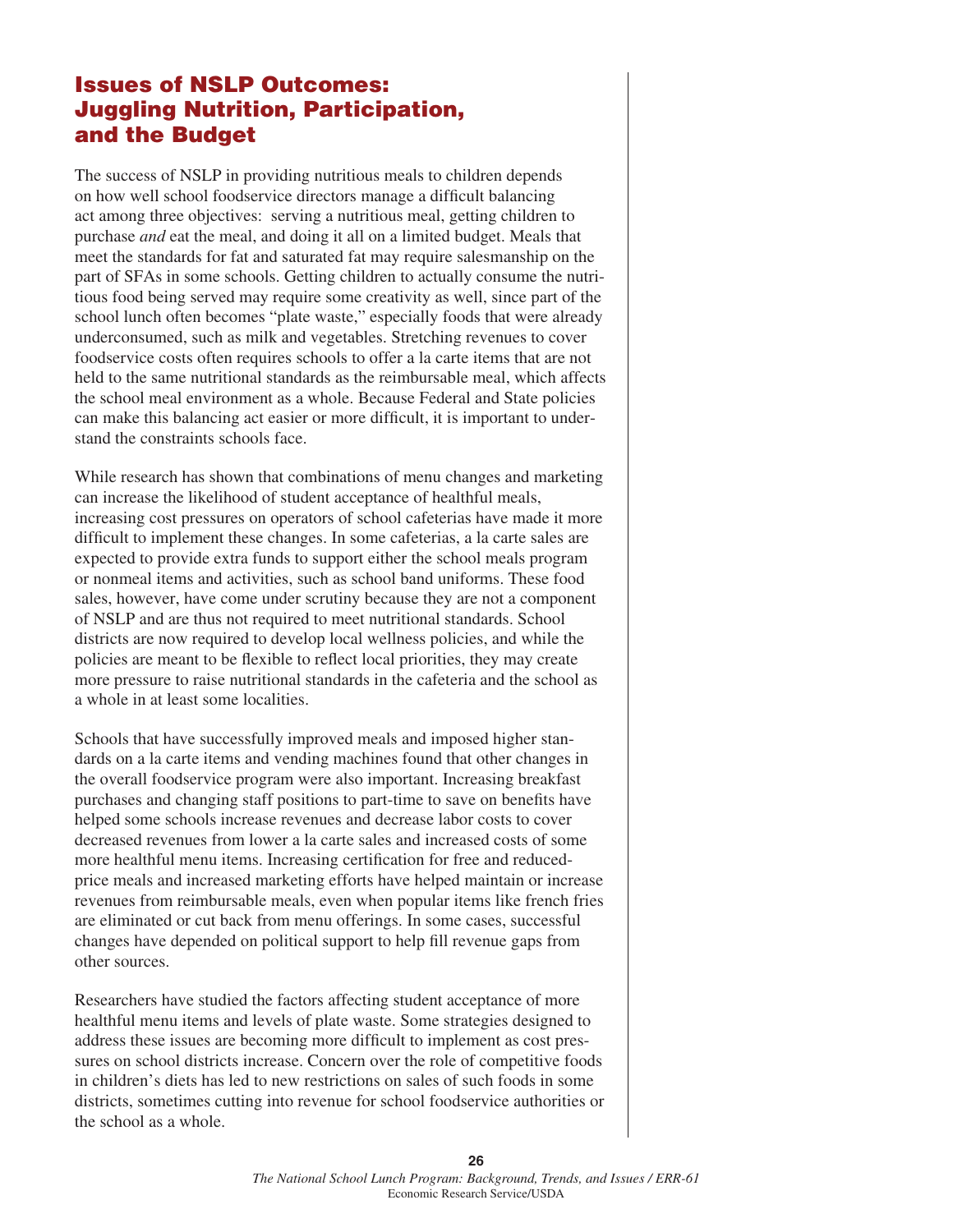#### **Efforts To Increase Acceptance of More Healthful Lunches**

Several studies have found that schools could maintain sales of lower fat meals and increase consumption of underconsumed foods, such as milk and vegetables, through marketing changes, food presentation changes, nutrition education, and combinations of all of these elements.

The Lunchpower program, tested in 34 schools in Minnesota in 1991, and the Child and Adolescent Trial for Cardiovascular Health (CATCH) program, tested in 96 schools in 4 States in 1992, both demonstrated that students would accept menus modified to reduce fat and sodium content if they were combined with nutrition education and improvements in presentation. Both studies found that total daily fat intake fell among student participants (Luepker et al., 1996; Snyder et al., 1992).

Smaller studies illustrate the effectiveness of some individual intervention components. Some students in Washington State selected lower fat menu selections when they were offered in school meals, even when higher fat selections were still available. As a result, the average fat content of meals served in the schools decreased. More students chose low-fat options when schools sent educational materials home to increase awareness of the health benefits of the new options (Whitaker et al., 1993; 1994). Students in Texas were more likely to choose low- and moderate-fat selections of meal items when the number of competing higher fat selections was reduced (Bartholomew and Jowers, 2006).

Research by the Dairy Board found that improved milk marketing improved packaging, additional flavor options, use of chilled cases and vending machines—increased milk sales by 18 percent across 146 pilot schools (Prentice, 2002). The study also found lower waste of milk after it was purchased.

In a review of intervention studies that combined classroom activities, involvement by parents, and modification of school menus, children were found to consume up to 1.8 more servings of fruits and vegetables (from 2.3 servings, a 74-percent increase) (Reynolds et al., 2001). Pilot tests of salad bar programs in schools in Los Angeles and Florida found increases in fruit and vegetable consumption of 37 percent and 10 percent, respectively (Slusser et al., 2007; Produce for Better Health Foundation, 2003).

Other studies of policy interventions found that education activities that emphasize student participation and exposure to new foods were effective (Liquori et al., 1998, Demas, 1998). Cultural sensitivity in nutrition is also important in many settings, as found by the Pathways intervention study aimed at reducing obesity among Native American children (Gittlesohn et al., 2000)

The Lunchpower, CATCH, and fruit and vegetable interventions relied on multiple channels for reaching children. The pilot study for FNS's Team Nutrition program, which assists schools using many of the lessons of Lunchpower and CATCH, explicitly examined whether multiple channels were effective. The study found that use of multiple approaches was helpful,

**27**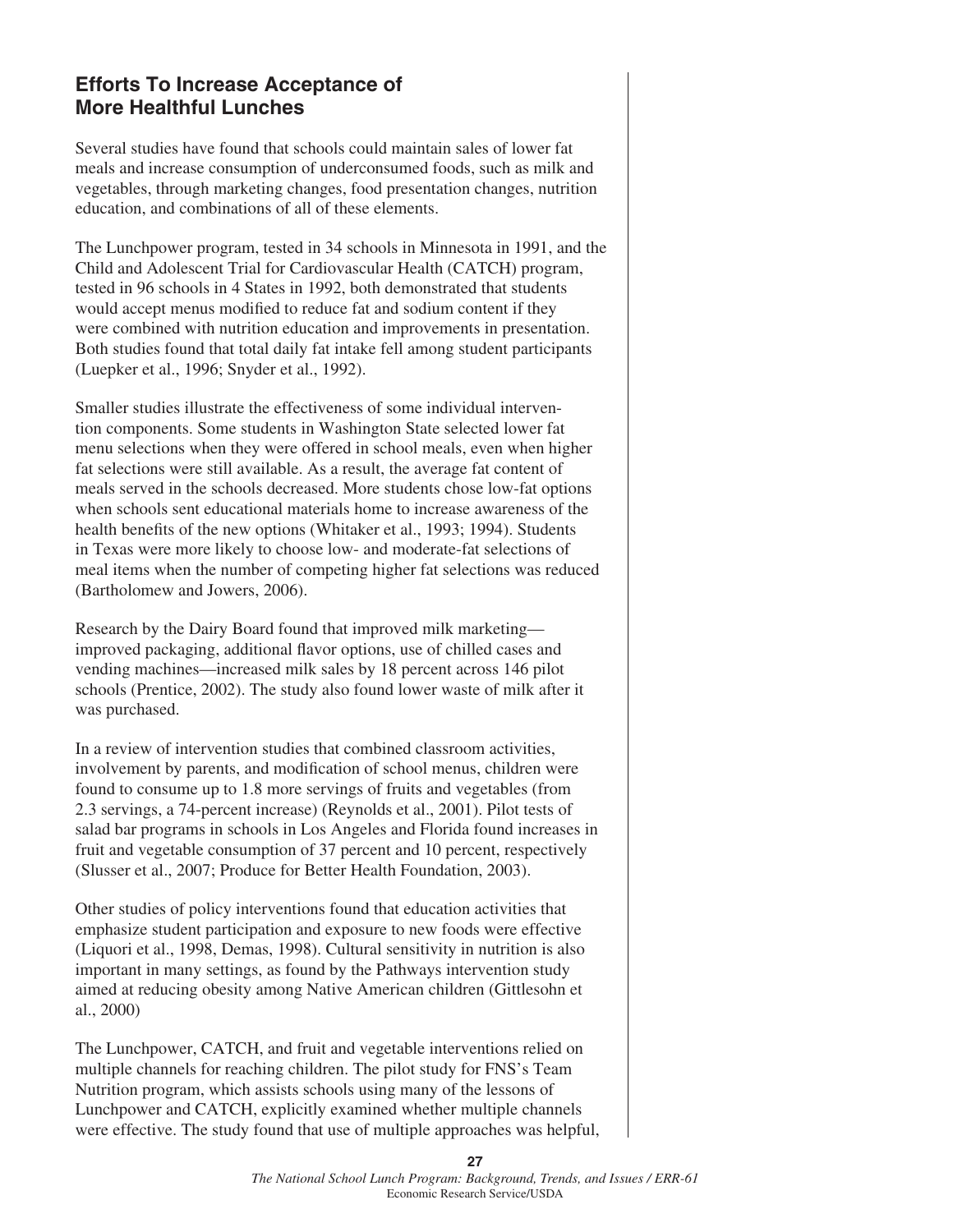and that students reporting participation in greater numbers of pilot-related activities reported better scores (USDA, FNS, 1999). A detailed analysis comparing efforts would be helpful, but rigorous research to determine the cost effectiveness of the components requires careful controls to isolate each component and adequate sample size for each combination of components (Reynolds et al., 2001).

Many of the insights gained from these studies have been incorporated into technical assistance and training provided by USDA through Team Nutrition and the National Food Service Management Institute at the University of Mississippi. In addition to providing materials for nutrition education, Team Nutrition provides school nutrition and foodservice personnel with training and technical assistance for improved food preparation and presentation, through training standards and materials, grants to States to develop selfsustaining training projects, and an e-mail listserv group to foster communication among interested professionals (USDA, FNS, 1999). The School Nutrition Association, a private trade organization of foodservice employees, also provides training and certification.

Because fruits and vegetables are among the foods most likely to be wasted by students, efforts to decrease plate waste have included combinations of nutrition education as well as improved food presentation, such as those described earlier in this chapter. In addition, USDA has worked to increase the availability of fresh fruits and vegetables it donates, to allow schools to purchase produce through the Department of Defense procurement system, and to encourage schools to obtain fresh produce locally (Buzby and Guthrie, 2002). The USDA Fruit and Vegetable Pilot (now the Fruit and Vegetable Program) was also intended to increase fruit and vegetable consumption in schools by making free fruits and vegetables available for snacks.

#### **Other Factors That Affect Participation and Plate Waste**

In addition to changes in menu and presentation, other factors affect levels of school meal participation and plate waste. First, because over half of school lunch participants are receiving free or reduced-price meals, efforts to certify eligible children to receive these meals are key to increasing participation. This link was confirmed in a study of participation using the 1992 School Nutrition and Dietary Assessment (Gleason, 1996).

Additional efforts by schools to make sure parents receive necessary announcements and forms can often increase certification. But stigma may be a barrier in some communities, both for certification and participation (Glantz et al., 1994a). California's Linking Education, Activity, and Fitness pilot found that investment in expanding electronic payment technology helped increase participation overall, especially among free and reduced-price meal recipients (Woodward-Lopez et al., 2005), perhaps by removing the distinction between students paying full price and those receiving free and reducedprice meals and, thus, reducing stigma. Automatic certification of children eligible through their participation in the Food Stamp Program (referred to as "direct certification") also increases certification rates (Gleason et al., 2003). The 2004 Child Nutrition and WIC Reauthorization Act phased in a requirement for all school districts to use direct certification.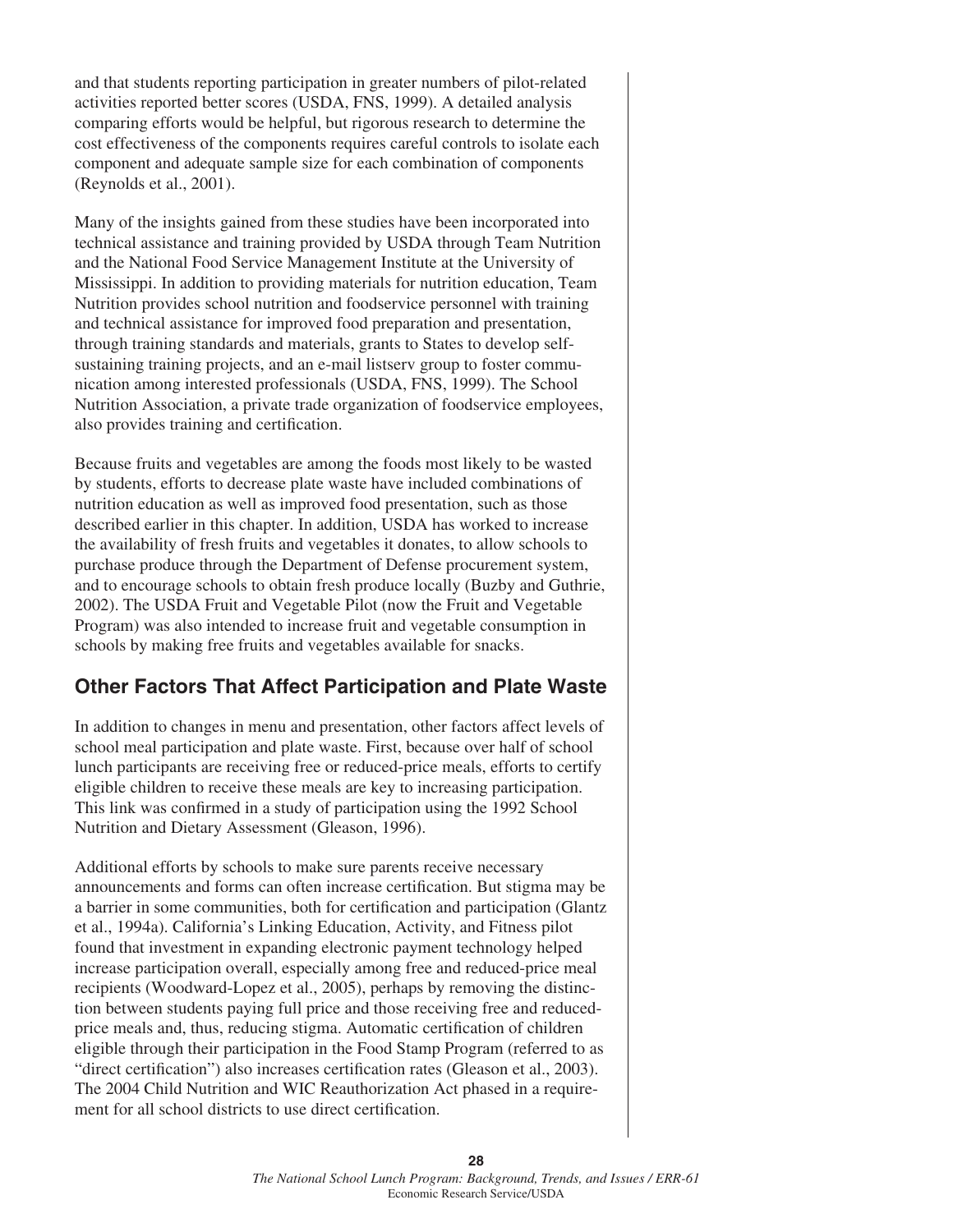Plate waste has been estimated at 12 percent of total calories served in the reimbursable meal. Girls waste more food than boys, younger children waste more than older children, and salad, vegetables, and fruit account for more waste than other foods (Buzby and Guthrie, 2002). Plate waste appears to be influenced not only by the food's lack of appeal but also by the timing of the lunch period. Lunch periods that are relatively short result in higher plate waste, as do lunch periods scheduled too early or too late (Buzby and Guthrie, 2002). Younger children are found to waste less food when lunches are scheduled after recess, perhaps because children are hungrier after activity or because they are not rushing through the meal to get outside sooner (Bergman et al., 2003). Remedies to these situations may be difficult for schools to implement, however. Crowded schools may be forced to give shorter, earlier, and later lunch periods to accommodate all the students in the available cafeteria space. Many elementary schools cite the difficulties of getting students to put away winter coats and wash their hands quickly after recess when lunch is scheduled to follow. Further, some teachers and administrators are concerned that recess before lunch would take away more morning classroom time, which teachers find more productive for students than classes during the afternoon (Rainville et al., 2005).

USDA school meal regulations allowing flexibility may also be helpful in reducing the amount of food that ends up in the trash. The "offer vs. serve" provision for meal service allows schools to be reimbursed for a meal that includes some but not all the required components (three of five required meal components under food-based planning—milk, meat or alternate, two servings of fruits or vegetables, dairy, and bread or alternate). Under nutrientbased planning, students may take the entrée and one other item plus milk for a reimbursable meal. USDA also allows children to serve themselves and schools to tailor portion sizes to appetites and needs more closely, which may help reduce plate waste. A downside to this flexibility is that it is unlikely to increase intake of underconsumed foods.

#### **Meal Production Costs Increasing Faster Than Revenues**

Cost pressures may be a barrier to improving school menus in some cases. The nationally representative School Lunch and Breakfast Cost Study (SLBCS) II found that while the mean reported cost of producing lunch during 2005-06 was below the reimbursement rate, about one in four school districts reported costs above the reimbursement rate (Bartlett et al., 2008). Further, the mean full cost of producing a lunch was higher than the reimbursement rate. Reported costs refer to costs actually paid by SFAs, whereas full costs include support from the school district general fund that is not charged to the school food service budget.

The study also found that reported costs increased over 1992-2005 while full costs decreased, probably reflecting an increasing number of school food authorities being charged by school districts for indirect costs in response to their own budget pressures (School Nutrition Association, 2006). Other sources of increasing cost pressure include increases in health care costs for employees (GAO, 2003; Woodward-Lopez et al., 2005) and, more recently, rising food costs (FRAC, 2008).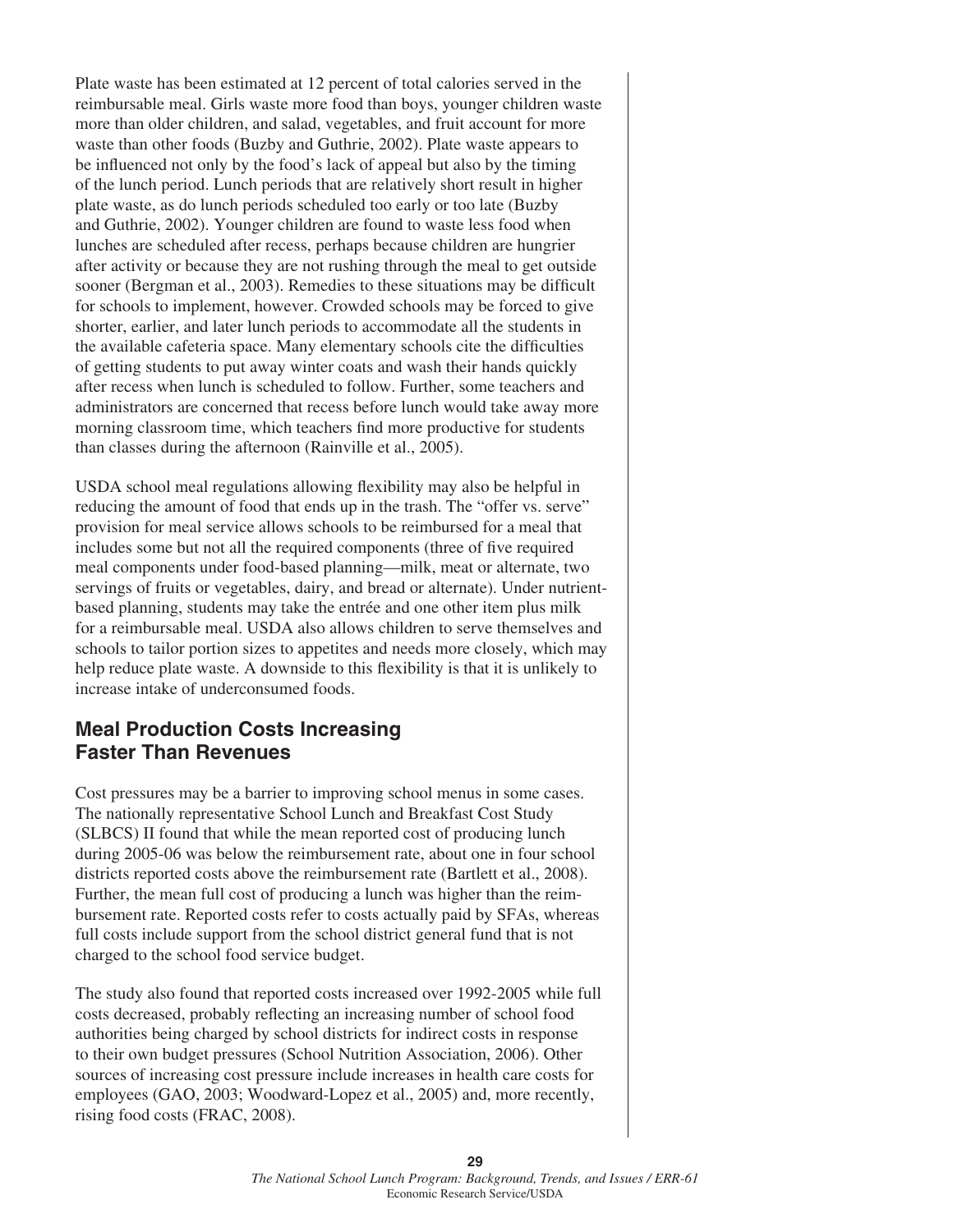SFAs are responding in a variety of ways to reduce expenses and increase revenue, including switching to part-time labor to save on health care costs, buying more food in bulk, buying more ready-to-eat foods to reduce labor use, reducing purchases of fresh produce, and expanding revenues through a la carte food sales and catering services (GAO, 2003). Increasing indirect costs may make it especially difficult for schools to save up for larger purchases that could improve nutritional quality, such as salad bar stations (Wagner et al., 2007).

These adjustments are not always sufficient to prevent a small but growing deficit, which rose from an average of 3 percent of expenses to an average of 4.5 percent of expenses in a six-State study by GAO (2003). In the SFAs studied, the gap between revenues and costs was covered by the school districts, but SFA directors expressed concern that education budget pressures may constrain districts from absorbing the shortfall in the future.

In some cases, cost pressure is such that school nutrition authorities may be taken over by private foodservice management companies. These operations typically have lower costs due to purchasing power enabled by their size, as well as lower benefit levels provided for their employees. While local school foodservice managers have an understandable desire to protect workers from a takeover, higher labor costs make it more difficult to serve students more healthful meals that are both appetizing and affordable.

Reimbursement rates are determined under the National School Lunch Act, which specifies adjustments to be made based on the Consumer Price Index for Food Away from Home for Urban Consumers. This price index may not reflect increases in costs for SFAs if the costs of benefits for school foodservice workers, often under county employee contracts, are rising faster than those for workers in urban food-away-from-home outlets, who are less likely to receive benefits. Further, costs may vary by region, but the reimbursement rate is applied nationally, except for adjustments for Hawaii, Alaska, and districts with a high percentage of free and reduced-price meal recipients. Addressing the issue of whether reimbursements should be raised or regionalized will require further analysis of data on the costs of meal production.

Proposals have been introduced to phase out the reduced-price lunch category, so that free lunches would be offered to students in households with incomes under 185 percent of the poverty level (School Nutrition Association, 2007). This change would extend the benefits of NSLP lunches to students who may not be participating because they cannot afford to pay 40 cents for lunch. The increase in participation also could help some school food authorities increase revenues. The proposals, however, have been considered cost prohibitive.

#### **Revenue-Generating Competitive Foods Under Scrutiny**

Foods sold in schools that are not part of the NSLP meal are commonly referred to as "competitive foods" because they are seen as competing with the NSLP meals as food choices for students. Competitive foods available to schoolchildren can include food purchased off campus; a la carte items; food purchased through vending machines, school stores, canteens and snack

**30**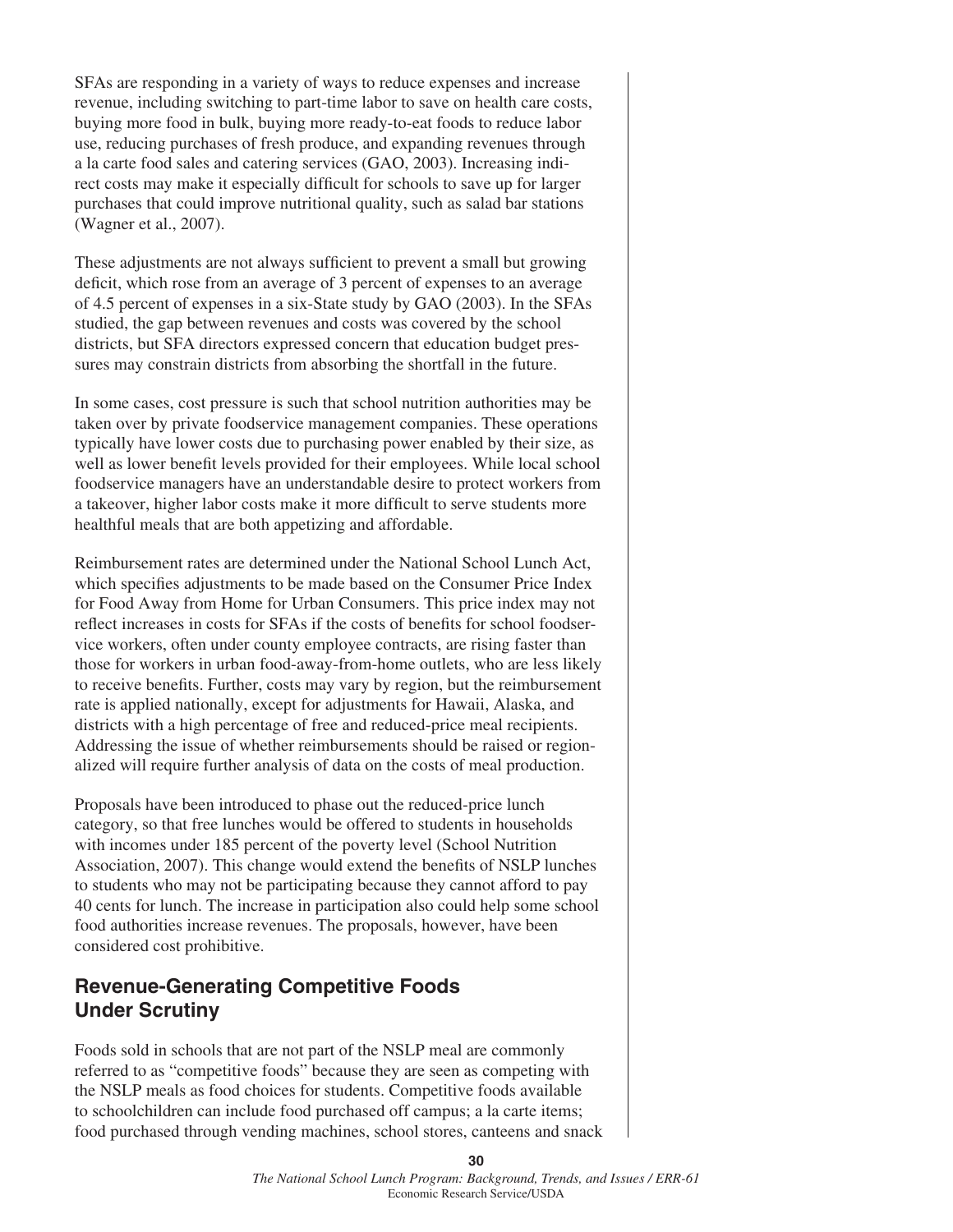bars, and fundraising sales; food served at school parties; and treats given by teachers to students. Revenues from a la carte sales and, in some cases, vending machines, usually go to the school food authority itself and supplement revenues from sales and reimbursements of lunches. Vending machine revenues more often belong to the overall school or school district budget and generate discretionary revenue used for field trips, assemblies, athletic and music equipment, and other needs (GAO, 2005).

Because competitive foods are not part of the reimbursable meal, they are not required to meet USDA nutrient standards, except that "foods of minimal nutritional value<sup> $3$ </sup> cannot be sold in foodservice areas during mealtimes. Competitive foods are generally lower in key nutrients and recommended food groups and higher in fat than the NSLP reimbursable meal (Cullen et al., 2000; Story et al., 1996; Harnack et al., 2000; Wechsler et al., 2001; Zive et al., 2002; French et al., 2003; Wildey et al., 2000). The availability of competitive foods in a school may reduce participation in NSLP (Gleason, 1996), increase plate waste, and decrease nutrient intake (Templeton et al., 2005). Even when these foods do not directly reduce purchases of the NSLP meal, they are of concern to SFAs because they may contribute to overconsumption of calories at school.

The 2005 SNDA III found the presence of competitive foods to be widespread in schools, particularly in high schools. Competitive foods were available from vending machines in 98 percent of senior high schools, 97 percent of middle/junior high schools, and 27 percent of elementary schools in 2004-05 (Gordon et al., 2007). A la carte items were available for sale in 75 percent of elementary schools and over 90 percent of middle and high schools.

The Institute of Medicine recommended that nutrition standards be applied to all food served or sold in schools (IOM, 2005) because the impacts on student diets from restricting competitive foods may be limited if all sources are not addressed together (see Cullen et al., 2006, for more information). The GAO recommended that USDA's authority to regulate "foods of minimal nutritional value" be extended to a wider class of foods (GAO, 2005).

SFAs and State agencies are already permitted to impose additional restrictions on competitive foods in schools, and food vendors themselves have made changes. As of April 2005, 28 States had made efforts to restrict foods beyond USDA restrictions (GAO, 2005). These efforts appear to be influencing the school food environment; the 2006 School Health Policies and Programs Study found that between 2000 and 2006, availability of low-fat a la carte foods increased (O'Toole et al., 2007).

Some school districts have made changes in cooperation with competitive beverage vendors that include switching from selling sodas to selling water; sports drinks, which have less sugar than sodas; and higher juice-content beverages. Industry-sponsored analysis found that soda consumption in schools declined 24 percent from 2002 to 2004 (Wescott, 2005). In 2006, the American Beverage Association announced that it would encourage bottlers to remove full-calorie soft drinks from schools and to limit beverages sold in schools to milk, juice, light juice, water, and no-calorie or low-calorie soda (American Beverage Association, 2006).

3Foods of minimal nutritional value are those that provide less than 5 percent of the RDI for each of eight specified nutrients per serving. The specified nutrients are protein, vitamin A, vitamin C, niacin, riboflavin, thiamine, calcium, and iron.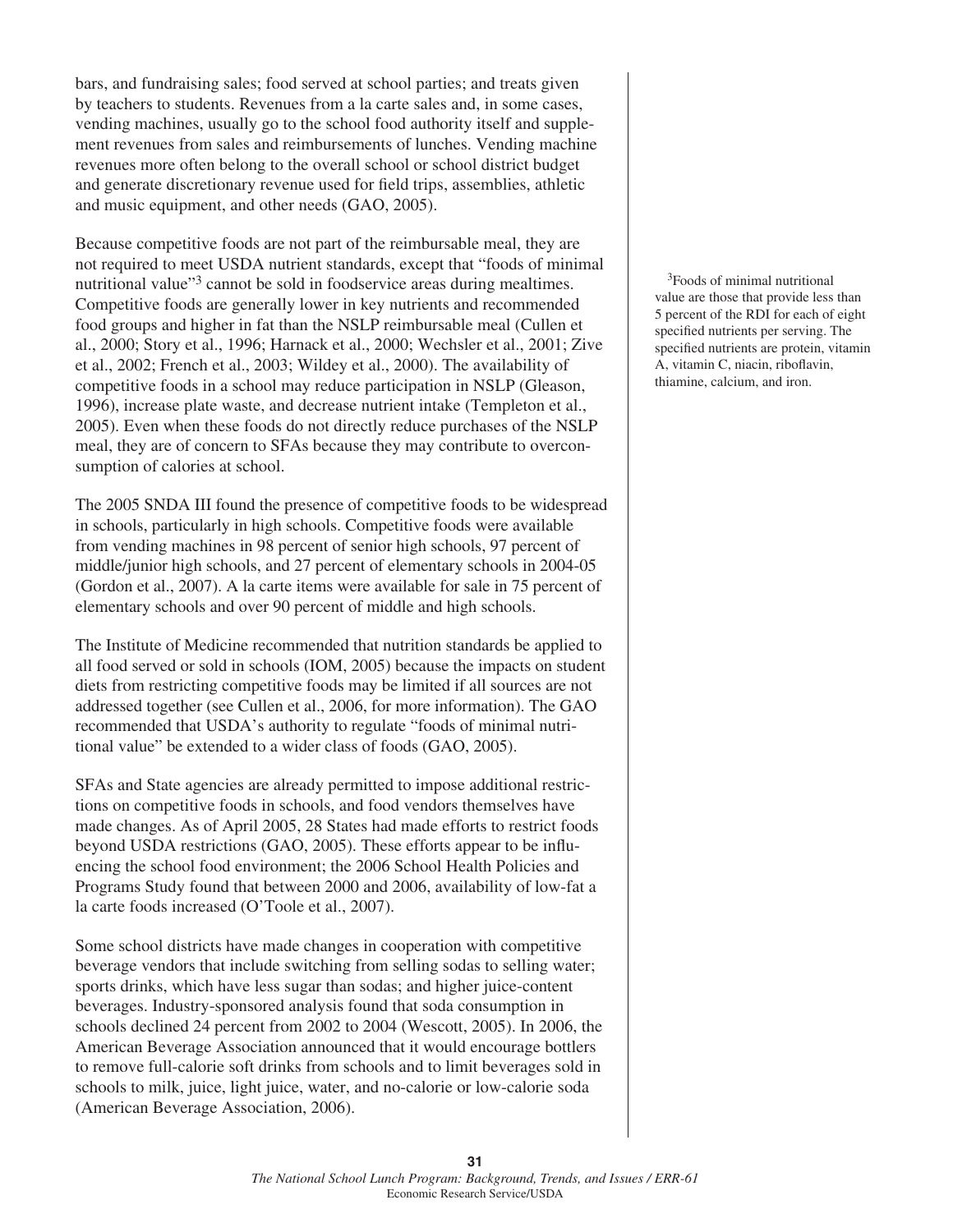Both school administrators and foodservice authorities have expressed concern that efforts to restrict competitive foods to more healthful options could reduce revenue (GAO, 2005). Whereas the FNS-sponsored School Lunch and Breakfast Cost Study II suggested that revenues from reimbursable meals subsidized nonprogram food service (Bartlett et al., 2008), GAO's survey of competitive food revenues and their uses suggest that these concerns are not groundless.

Efforts to maintain revenues of both the SFAs and other entities that draw revenue from competitive foods while improving nutritional quality can be successful, but not always. *Making It Happen* (USDA, FNS, 2005), a collection of school nutrition success stories, provides several descriptions of school districts that made healthful changes to school meals while maintaining or increasing revenue. The keys to success in those cases were energetic leadership from one champion, such as a parent, a foodservice manager, or a school principal, and a team with diverse skills to implement and market changes. While size and income level influenced the strategies leading to success, SFAs in a wide range of sizes and income levels were represented among the success stories.

Most school food authorities in the Linking Education, Activity, and Food (LEAF) pilot project in California also maintained or increased revenue after piloting changes in the school nutrition environment mandated by California State law (Woodward-Lopez et al., 2005). Further, most directors reported that increases in costs associated with the pilot were largely offset by increases in revenue, although coping with increasing costs while meeting stricter standards for competitive foods was challenging.

Revenues going to entities outside the school foodservice authority, however, such as vending machines controlled by the school principal, decreased in all but 2 of 16 pilot sites, consistent with concerns reported by school administrators in other studies. Schools reported difficulty finding vending machine snacks that met the California nutritional requirements and were sufficiently appealing to students to maintain sales volume.

The reported net gains in revenues by SFAs appeared to be the result of improvements in meals and serving areas, reduced appeal of a la carte and other competitive foods and beverages, and reduced access to competitive foods in some schools. Elimination of a la carte food sales was associated with the greatest increases in reimbursable meal sales. Many of the schools increased meal participation, especially in the free meal category, reflecting both increased enrollment for the free and reduced-price lunches and increased participation among enrollees as well. Some schools with high eligibility for free and reduced meals elected to provide universal free meals under Provision 2 or 3 of school lunch regulations (see "Overview of the National School Lunch Program" on page 1 for an explanation of these provisions).

Schools had greater difficulty in maintaining net income if they had one or more of the following characteristics: large districts; shorter meal periods; open campuses that allowed students to leave for lunch; insufficient technology for processing sales (resulting in long cafeteria lines and a higher likelihood of stigma associated with subsidized meals); inadequate tech-

**32**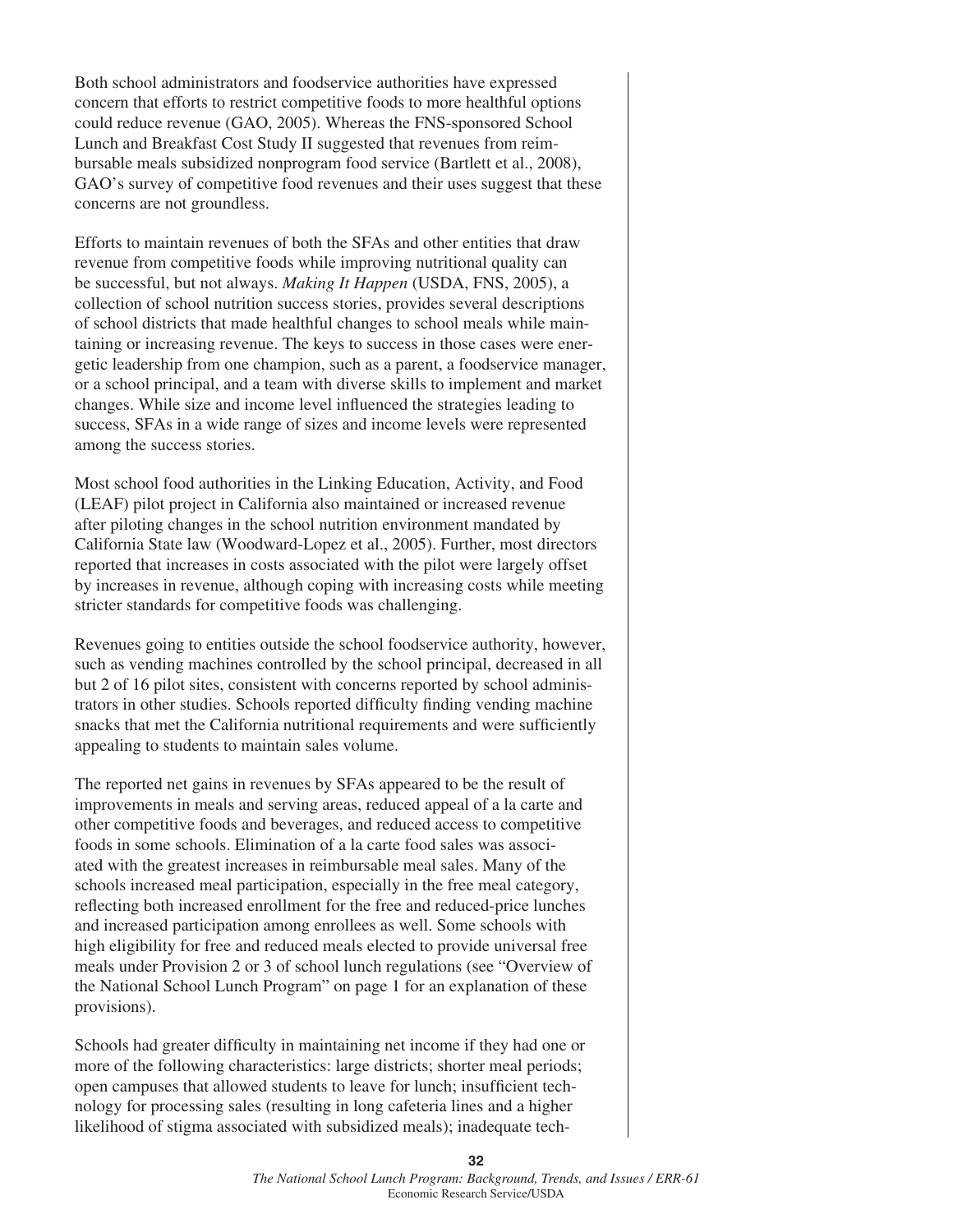nology for menu planning, nutrient analysis, and accounting/inventory; diffi culty monitoring compliance with nutrition standards; greater competition with nonfoodservice entities for sales; or greater emphasis on standardized testing (Woodward-Lopez et al., 2005).

In some districts, school nutrition directors advocating for stricter competitive food standards have a stronger voice as a result of the new requirement for local wellness policies by school year 2006-07. These policies, which must include school nutrition directors in their development, are mandated for each local educational agency participating in USDA's school meals programs by the 2004 Child Nutrition and WIC Reauthorization Act.

Under the law, schools are expected to set goals for nutrition education, physical activity, and other school-based activities designed to promote student wellness. Schools must also establish nutrition standards for all foods that are available on each school campus during the schoolday. Nutrition guidelines for school meals may not be less restrictive than Federal policy. Schools are required to measure the implementation of the wellness policy and to involve in its development a broad group of stakeholders, including parents, school foodservice professionals, and school board members. The law allows individual districts to address these issues according to local priorities. Because the law provides no additional funding for this requirement, however, the administrative cost of developing guidelines and monitoring them could increase the difficulty of balancing the school food authority's budget, even before any changes in costs and revenues resulting from implementing the policy itself.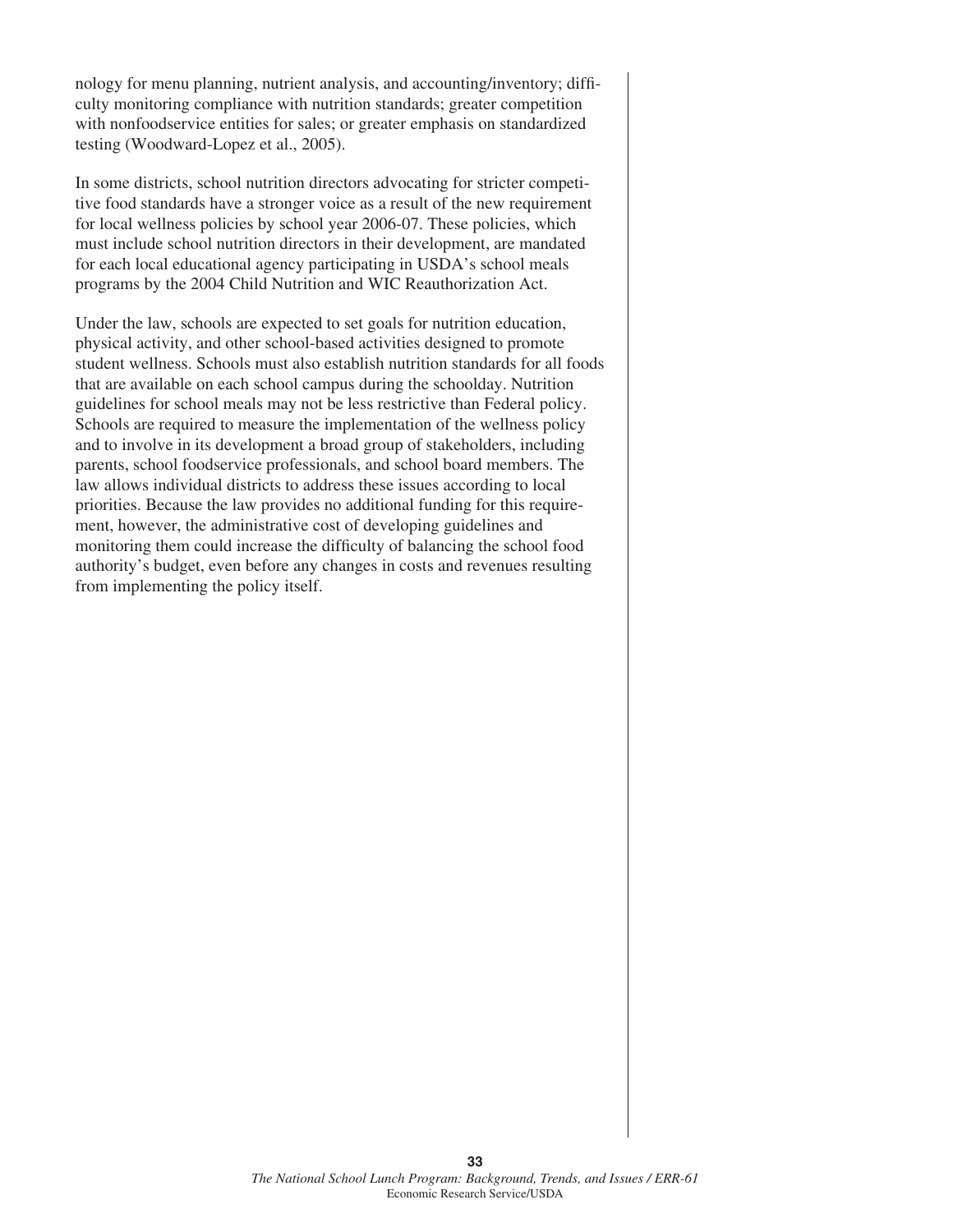#### **Administrative Issues: Access and Integrity Tradeoffs**

In recent years, focus on the administration of the NSLP has revolved around questions of program access and integrity and issues of local-level management. USDA strives to balance the goals of ensuring program access to eligible households while making sure that only eligible households receive benefits and that operating costs are reasonable. For any program, achieving these goals is challenging. If the application procedure is too simple, ineligible families may be certified. But if the required application procedure is difficult to complete, eligible families may choose not to apply. And, if the application procedure is complicated and rigorously administered, operating costs increase.

The NSLP serves millions of children each day, and because the administrators of the program at the local level are primarily educational institutions, the amount of administrative resources that can be assigned to program integrity concerns is limited. The application requirements that have evolved are more simplified than those of other major food and nutrition assistance programs, reflecting the NSLP's large size, the need for a low-cost administrative component, and the perception of the program's target population children—as being a more vulnerable population. This has led to debates about how best to improve the integrity dimensions of the program while not compromising the other goals.

Access to NSLP may be especially important for households that have low incomes but do not participate in other food and nutrition assistance programs. Newman and Ralston (2006) found that two-thirds of students receiving free lunches resided in households that did not participate in the Food Stamp Program or in TANF, even though the students' household income levels were probably low enough to qualify for benefits. Interpreting these findings requires caution, since participation in food assistance programs is generally under-reported on surveys. Further, many of these households may not have been eligible for either program, even though they have low incomes; they may have had assets above the asset limit, for example. On the other hand, some households may have been truly eligible for other assistance but felt more of a stigma associated with the Food Stamp Program or TANF participation than with NSLP participation. Some may have chosen to participate in the NSLP precisely because it has fewer eligibility requirements. Policies in the Food Stamp Program and TANF that may discourage participation include asset limits, proof of income, and in-person interviews.

In 2004, Congress passed the Child Nutrition and WIC Reauthorization Act, which addressed many concerns about NSLP access and integrity. One important change was to extend NSLP eligibility from 1 month to the full school year. Other changes to the program included mandatory use of direct certification (which previously had been an option) and the refinement of procedures for verifying the eligibility of students, once they are approved. Verification procedures now take place earlier in the year, SFAs with high rates of nonresponse to verification requests must draw larger samples for verification among more error-prone applications, and SFAs may use admin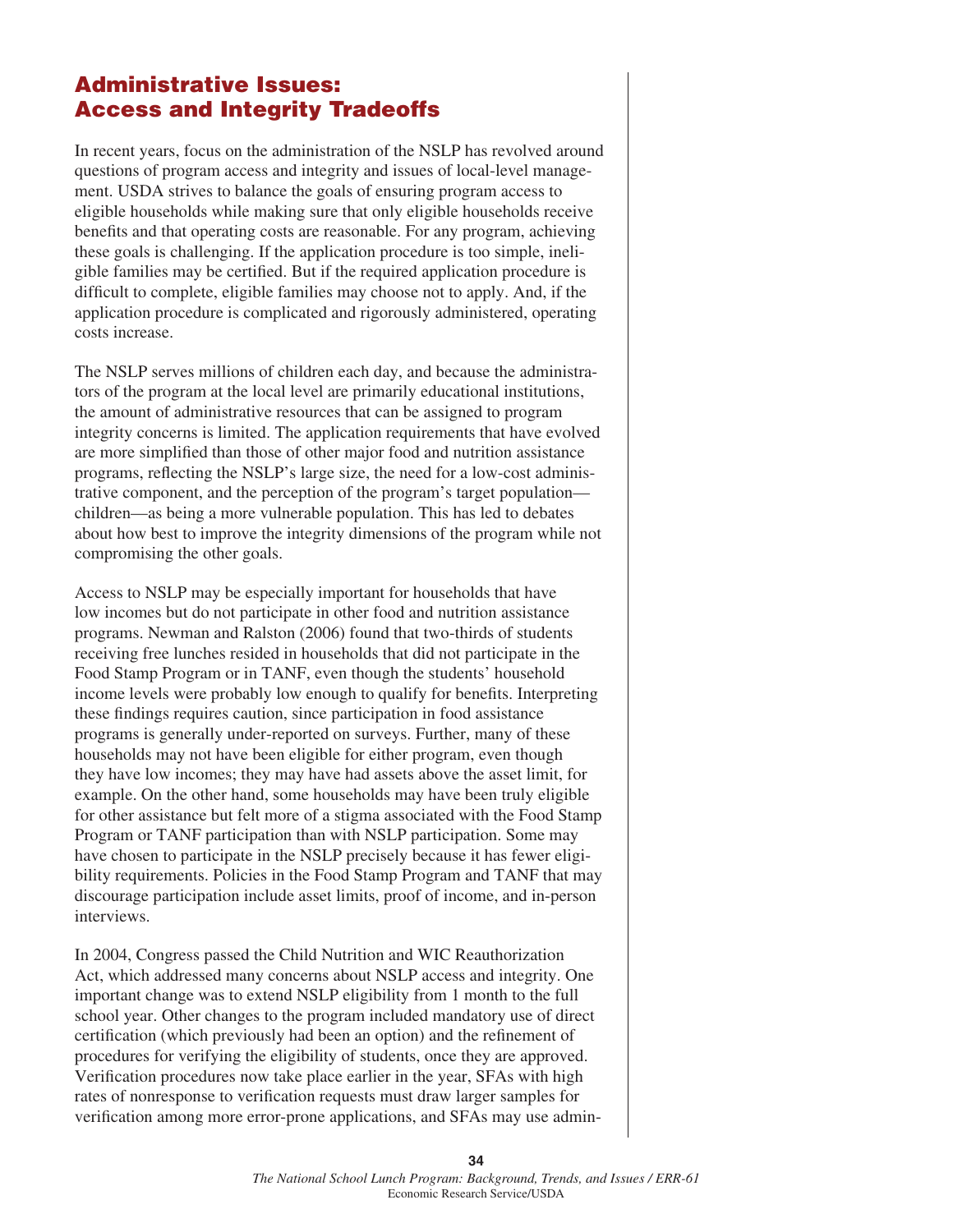istrative data from other public assistance programs to verify certification status. Many of these changes were made in response to specific concerns about program integrity that arose in the late 1990s and early 2000s.

#### **Erroneous Payments Closely Studied**

Over the last decade, USDA's FNS has sought to address the issue of erroneous payments and, in particular, seemingly high rates of ineligibility among participating students, a problem that was initially referred to as "overcertification." More recently, the broader notion of erroneous payments has become the focus, encompassing overcertification and undercertification (when eligible applicants are denied) as well as errors made in the reimbursement process. Concerns over erroneous payments arose from early studies commissioned by FNS that found rates of overcertification ranging from 19 to 27 percent (USDA, OIG, 1997; USDA, FNS, 1999). The estimate of 27 percent came from a study using data from the U.S. Census Bureau's Current Population Survey (CPS), which allows for measures of annual income eligibility. However, another study using data from a different Census Bureau survey, SIPP, found no evidence of overcertification (see Neuberger and Greenstein, 2003). SIPP data allow for monthly measures of eligibility, which matches better with NSLP eligibility determination.

To further address the issue, FNS commissioned studies that used schoollevel data and limited household surveys (Hulsey et al., 2004; Burghardt et al., 2004a; Burghardt et al., 2004b; Gleason et al., 2003; USDA, FNS, 2007c; USDA, FNS, 2005b; and USDA, FNS, 2003). Over all of these studies, total overcertification error was estimated to be around 25 percent, though the estimates differed greatly by type of school and type of application process, and none of the estimates was nationally representative.

The studies focused on measuring three possible sources of error as causes for overcertification:

- *Household reporting errors:* Inaccurate provision of information by the household regarding household size or total income (intentional or not).
- *Administrative errors:* Mistakes in calculation or data transfer that could be made in the determination of household income and student eligibility.
- *Income volatility:* Changes in household income or household size during the school year that affect household eligibility status.

The studies showed that all three types of error contributed to total certification error, though no one study directly compared the effects of each of the three. Income volatility, which is discussed further in this section, was found to be important in the past policy regime, though it is no longer a possible source of error as students are now considered eligible for the full school year based on 1 month of eligible income.

More recently, FNS published the results of a comprehensive, nationally representative study of erroneous payments made in the 2005-06 school year called "National School Lunch Program/School Breakfast Program Access, Participation, Eligibility, and Certification (APEC) Study" (Ponza et al., 2007). The study measured various sources of erroneous payments by using

**35**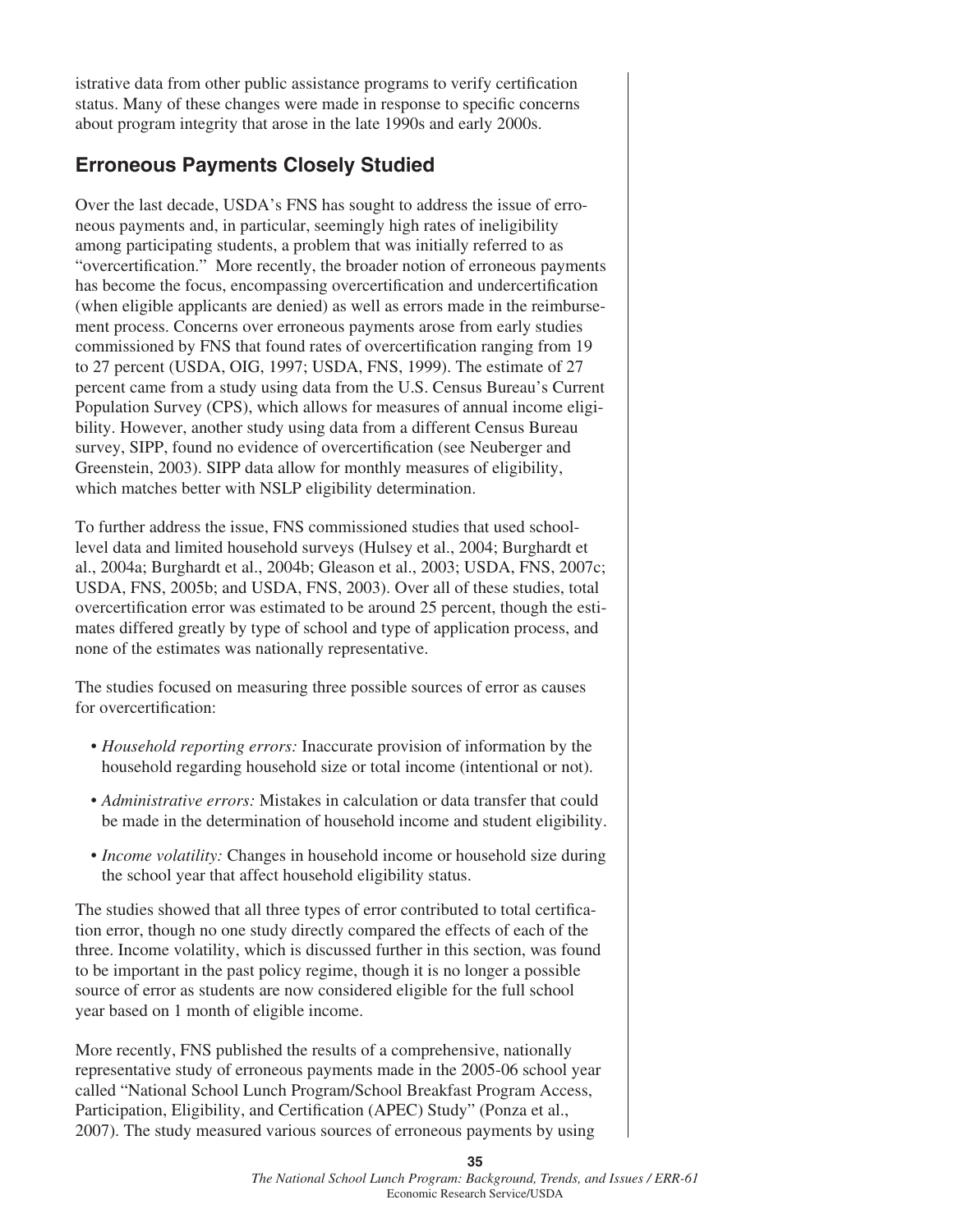surveys of households and SFA directors, administrative data, and observational data. Unlike the previous studies, APEC accounted for errors made in the accounting process, such as cashiers' errors and summation errors made in the reporting process. These estimates provide baseline measures of errors for the new policy regime where certification covers the full year, verification procedures are more focused, and direct certification is required of all schools.

The APEC study provides estimates of erroneous payments as measured by the sum of overpayments and underpayments. The total net cost to the government is also provided, and this measure shows that the amount of erroneous payments was positive on balance, given that overpayments were found to be higher than underpayments. Erroneous payments—including overpayments and underpayments—that were due to certification error in the NSLP were about \$759 million, and those due to noncertification error (aggregation errors and the like) were about \$555 million. The net cost to the government of certification errors was \$387 million, and the cost of noncertification errors was \$292 million. To put the net figures in context, they represent 5 and 4 percent of total NSLP spending in that year, which was \$8.06 billion.

Household error was found to be about three times higher than administrative error in total certification error: 23 percent of applicants were found to have misreported either their household income or their household size, whereas 8 percent of applicants were affected by administrative error. Administrative errors were more likely to be errors of overcertification, at 6 percent, than undercertification, at 2 percent. This was also the case for household errors, though it was less pronounced, with overcertified errors at 13.5 percent and undercertified errors at 9.7 percent.

The certification process was more accurate in the determination of free meal eligibility than it was in the determination of reduced-price eligibility. One-fourth of reduced-price meal recipients were found to be ineligible for either reduced-price or free meals, while 14 percent of free-meal recipients were found to be ineligible for free meals. But even larger was the rate of undercertification among reduced-price recipients: one-third of reduced-price eligible students were eligible for free meals.

#### **Longer Eligibility Period Reduces Overcertification**

One of the most important legislative changes affecting NSLP is the new definition of the eligibility period: after being initially certified, households are now eligible for the whole school year. Before the law changed in 2004, households were required to report income changes in excess of \$50 per month. If a household's income increased over the eligibility limit for either free or reduced-price lunch in any month after it had been certified, it was ineligible. Households seldom reported such changes, and only a small percentage of households were ever checked. Under the old rules for verification, a sample of households was asked to report then-current income in mid-December of each year. If a household's income did not match the eligibility criteria for which it had qualified at the start of the school year, its benefits were adjusted. Under the new rules for verification, households are permitted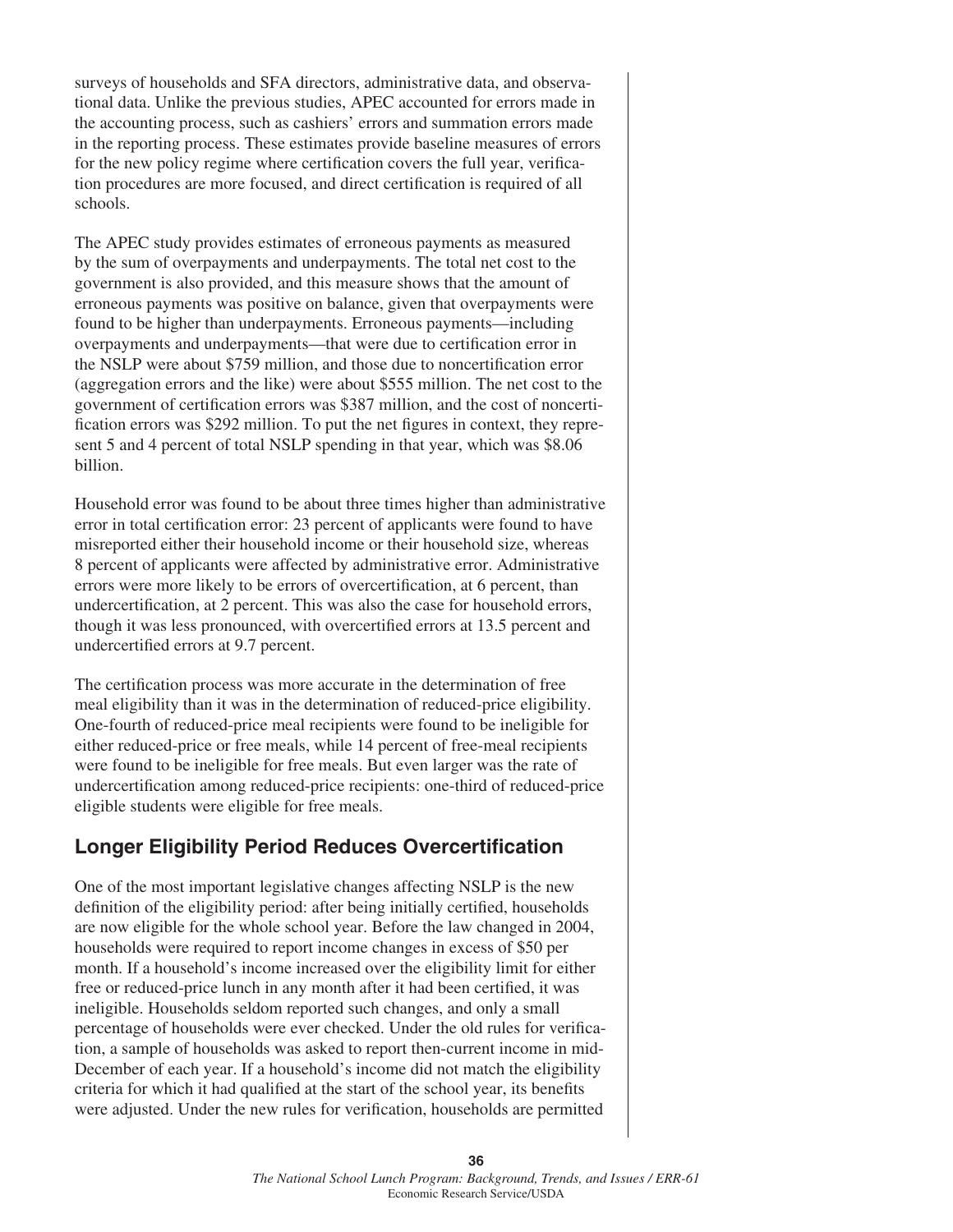to present their income from the month of initial certification (or any intervening month) for verification of their status.

Income volatility could have had a significant effect before the law was changed. Using data from SIPP, Newman (2006) found that under the prior rules, many households could become ineligible for the program during the year due to monthly income changes. Two-thirds of lower income households experienced enough income volatility to cause one or more changes in their monthly eligibility status for either a reduced-price or free lunch during the year. Of the households that were income-eligible for subsidized lunches at the beginning of the school year, an estimated 27 percent were no longer eligible for benefits by December due to income changes. This estimate of error due to income volatility may account for a large share of previous estimates of overcertification rates (though it does not take into account whether or not eligible households applied in August). Studies in the early 1990s similarly showed that short-term income volatility was an important determinant of NSLP eligibility dynamics (St. Pierre and Puma, 1992). And, another recent study examining the application and certification processes with school-level data (Burghardt et al., 2004a) also found that income volatility led to ineligibility.

#### **Documentation Requirements May Deter Applicants**

Another policy proposal that was studied, but not adopted, was that of requiring households to provide upfront income documentation when they apply for the program. This proposal was put forth as a way to reduce inaccuracies that stem from household misreporting. In 2002, FNS sponsored a pilot project and an evaluation of this proposed policy and several other policies. Burghardt et al. (2004b) evaluated the policies by matching pilot school districts with 12 school districts that volunteered to participate as comparison sites. The study estimated the effects of the pilot practices on three targeting goals: deterrence of ineligible families, reduction of barriers to eligible families, and accuracy among all certified students. The results revealed that upfront documentation did not significantly affect overall certification accuracy; ineligible families were as unlikely to apply as they would in comparison sites, but the requirement raised application barriers and did deter eligible families.

In another volume of the same study, analysts found that upfront documentation and other policies designed to reduce certification errors significantly increased administrative error rates (Hulsey et al., 2004). Overall, upfront documentation was found to be ineffective because reporting errors were more likely to be due to a family not reporting all income sources, rather than incorrectly citing the sources that were reported. The APEC study also found that household misreporting was often the result of not counting the incomes of nonprimary household members, such as a student's uncle or aunt.

#### **Direct Certification Removes a Barrier for Applicants**

In addition to the change in the eligibility period, another important policy change in the 2004 legislation was the mandated use of direct certification. The new law required all schools to phase in the use of direct certification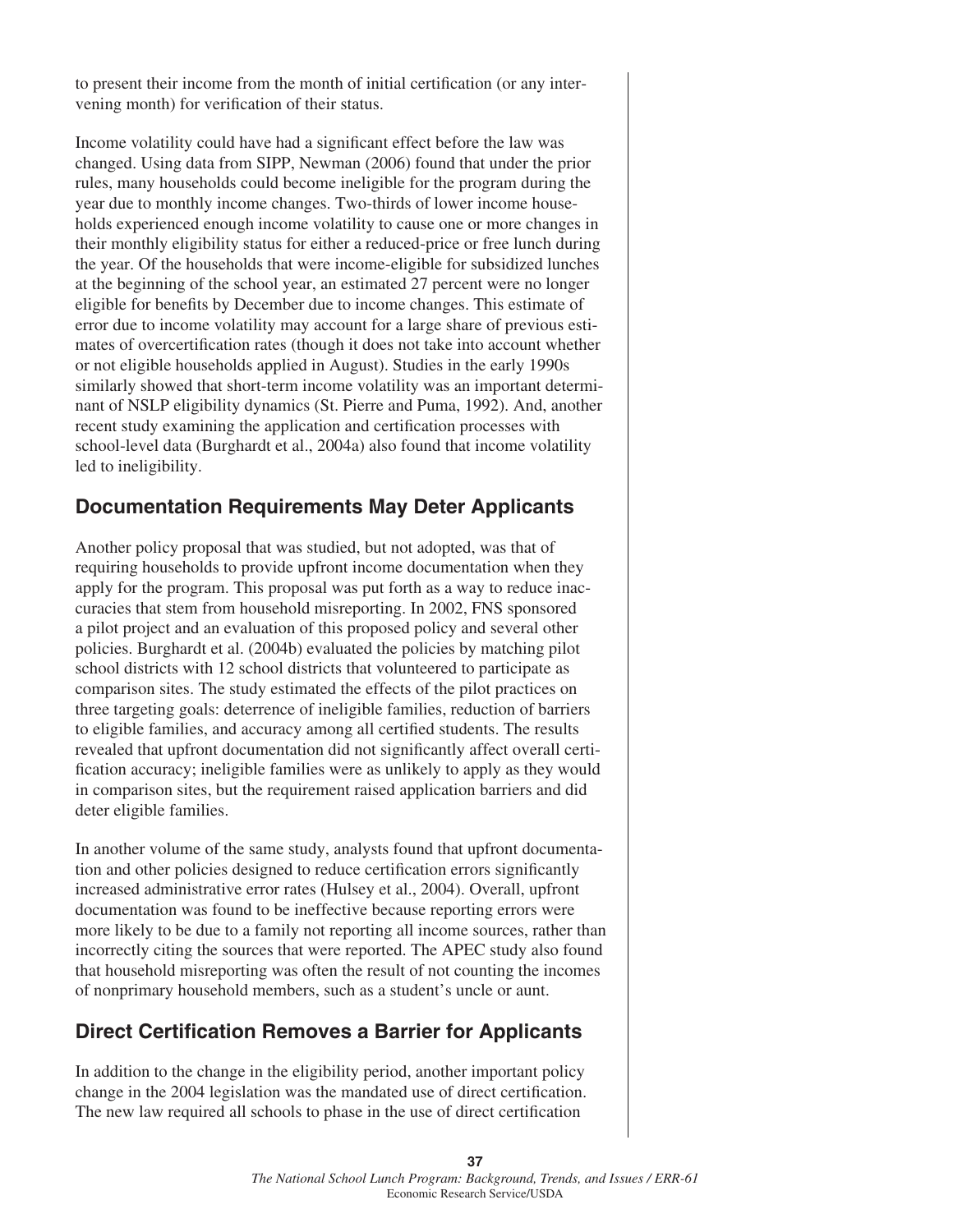over the next 3 to 4 years depending on school size. In a study of the prevalence and effects of direct certification, Gleason et al. (2003) found that direct certification improved both program access and integrity. Direct certification was found to lead to an increase in NSLP participation among all enrolled students by about 400,000 students, and, more importantly, an increase in the percentage of students certified for free meals. They found that direct certification could lead to a decrease in the rate of ineligibility among certified students.

In summary, research has shown that mandatory direct certification and the extension of eligibility to the school year are two policies that effectively reduce error and attract eligible students. Other detailed changes to verification procedures, which partially target families with earnings close to the eligibility limit, will help improve program integrity (though perhaps contribute to higher error rates since more error-prone applications may be targeted).

The APEC study provided a detailed look at the sources of erroneous payments and, by extension, specific ways to reduce them. The study found that household misreporting is often due to incomplete reports of all income sources, and that administrative reporting error often comes from processing incomplete applications. More thorough emphasis on the need to report all incomes and to process complete applications should reduce these errors. The study also found that noncertification errors were exacerbated by high rates of cashier errors from some, mostly large, schools. Identifying the source of these types of errors—whether through cashier training improvements or better guidance to SFA directors—should help reduce future errors. The APEC study provided the most thorough analysis of certification errors to date. It also broadened the notion of errors by examining noncertification errors, and thus, suggested ways to reduce erroneous payments throughout the program.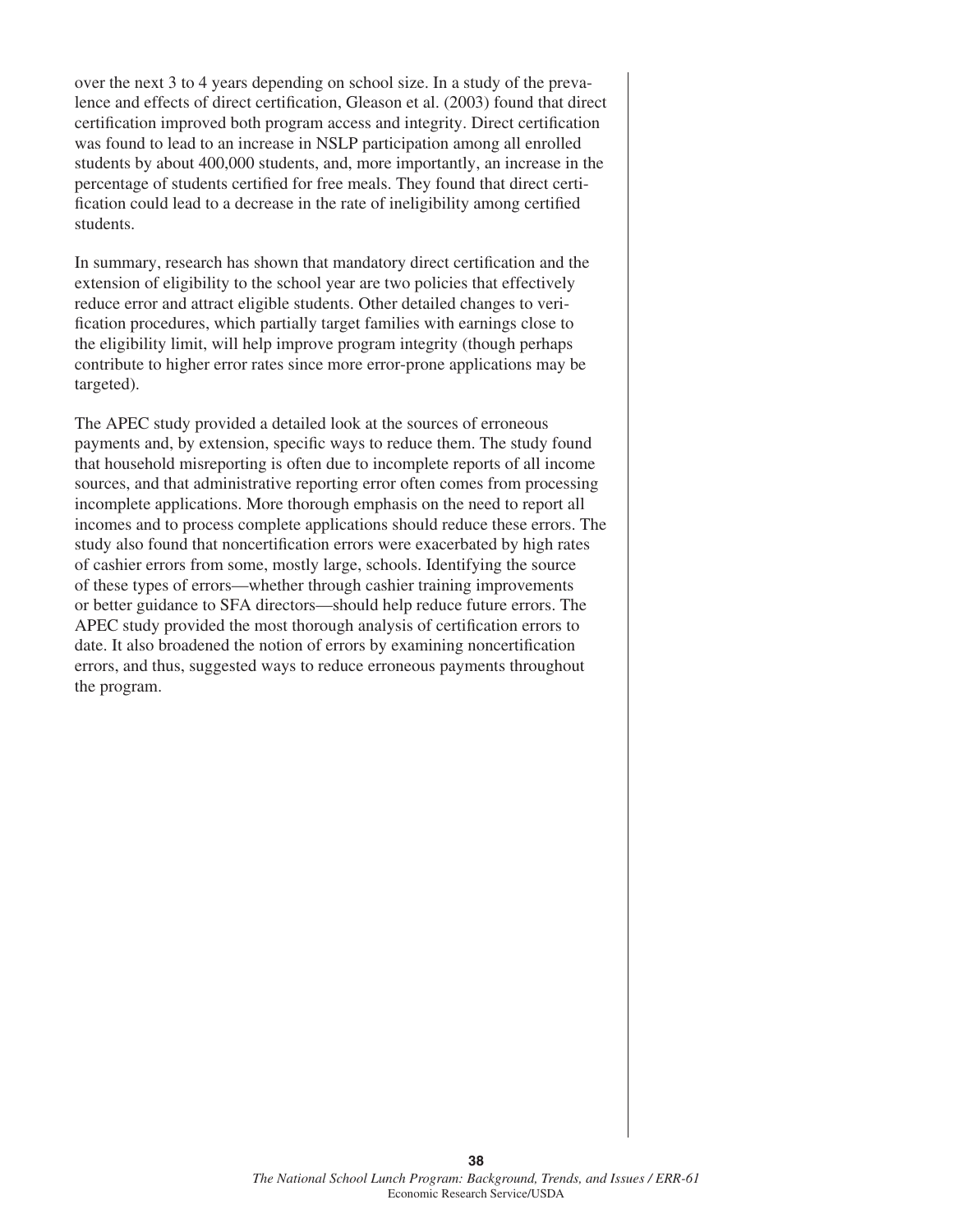## **Conclusions**

The National School Lunch Program is the second largest food and nutrition assistance program in the United States, serving millions of children every day. From its creation, it grew to become an important component of most schoolchildren's diets, offering meals that aim to meet up-to-date dietary guidelines at varying levels of financial subsidy, based on student need.

Access to free and reduced-price meals in the NSLP has been and continues to be a priority of the program. Unlike other major food and nutrition assistance programs, the NSLP is more decentralized, with most of the program's administration carried out at the local level. The application requirements for eligibility are relatively simple, which enhances participation and imposes a low level of administrative burden for schools. Recent changes to eligibility rules and improvements in the application and verification processes are expected to enhance program integrity and efficiency.

Over time, schools have faced many different kinds of challenges in operating the program. In earlier years, schools struggled to equip full-service cafeterias and ensure that children had enough to eat. More recently, concern over childhood obesity has placed schools on the front lines of efforts to improve children's diets. While NSLP participants have higher intakes of calcium and fiber—nutrients underconsumed by children—they also have higher fat intakes.

Some critics of NSLP argue that USDA's donation of commodities, such as cheese and meat, to the program and the requirement that milk be served with every lunch contribute to these higher fat intakes (Yeoman, 2003). While intakes of milk and meat by participants were higher than those of nonparticipants, data from the most rigorous studies available to date show that calorie intake of participants was not significantly higher. Studies of the program's effects on obesity are contradictory.

Fat intakes of participants do remain a nutritional concern, and many States and localities have adopted more stringent restrictions on both meals and "competitive foods"—a la carte or vending machine items sold to generate extra revenue for the school food authority or the school as a whole. Yet, schools already face a "trilemma" involving the meal's nutrition, student participation, and program cost. Improving the nutritional content of school meals may raise program costs, especially if it includes the necessary changes in food purchases, preparation, and marketing to prevent lower participation or higher plate waste. Similarly, both school administrators and school food authorities have struggled to keep budgets balanced as they implement restrictions on competitive foods. Other cost pressures, such as increases in health care costs and charges of indirect costs by school districts, make this balancing even more difficult.

As new policies emerge to address these concerns, whether at the local or Federal levels, research will continue to be required to evaluate their effectiveness. USDA's ERS and FNS are conducting research on many of these issues. These analyses will help stakeholders understand the impacts of the program and policy issues that the NSLP will continue to face in the future.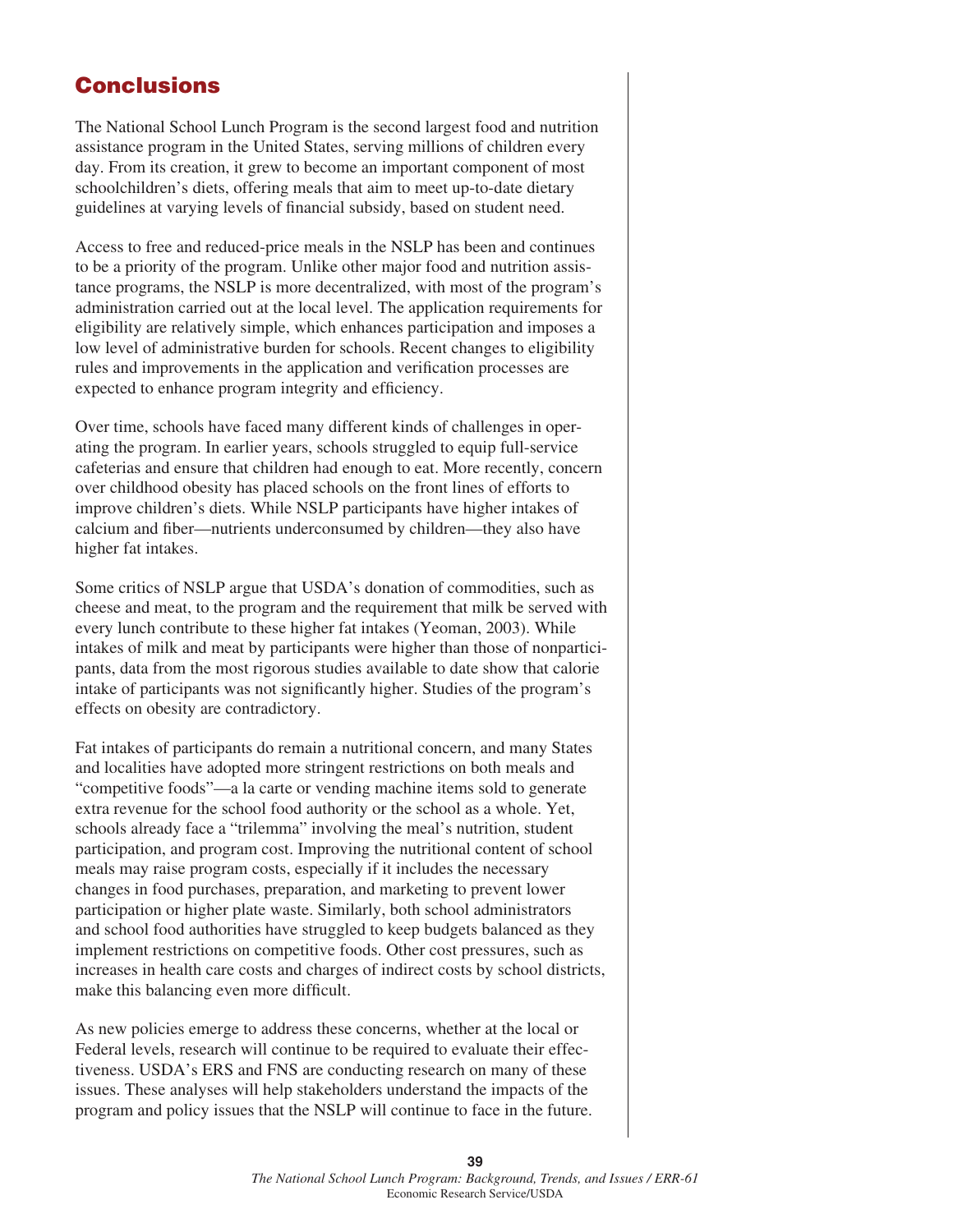#### **References**

- American Beverage Association (2006). "America's Students To See Changes in Beverage Options as They Return to School This Fall," news release, August 30, http://www.ameribev.org/news-detail/index.aspx?nid=63, accessed January 12, 2007.
- Bartholomew, J.B., and E.M. Jowers (2006). "Increasing Frequency of Lower Fat Entrees Offered at School Lunch: An Environmental Change Strategy To Increase Healthful Selections," *Journal of the American Dietetic Association* 106(2):248-52.
- Bartlett, Susan, Frederic Glantz, and Christopher Logan (2008). *School Lunch and Breakfast Cost Study II*, Special Nutrition Programs Report No. CN-08-MCII, U.S. Department of Agriculture, Food and Nutrition Service, Office of Research, Nutrition and Analysis, April, http://www.fns.usda.gov/oane/MENU/Published/CNP/FILES/MealCostStudy.pdf, accessed June 2, 2008.

Bergman, Ethan, Nancy S. Buergel, Annaka Femrite, Timothy F. Englund, and Michael R. Braunstein (2003). *Relationships of Meal and Recess Schedules to Plate Waste in Elementary Schools*, report prepared for the National Food Service Management Institute, http://www.nfsmi.org/Information/meal\_recess\_report.pdf, accessed May 26, 2006.

- Besharov, Douglas (2003). "Growing Overweight and Obesity in America: The Potential Role of Federal Nutrition Programs," testimony before the Committee on Agriculture, Nutrition, and Forestry, April 3, http://agriculture.senate.gov/Hearings/03ap3besh.pdf, accessed December 22, 2006.
- Burghardt, J., Silva, T., and Hulsey, L. (2004a). *Case Study of National*  **School Lunch Program Verification Outcomes in Large Metropolitan** *School Districts*, Special Nutrition Report No. CN-04-AV3, U.S. Department of Agriculture, Food and Nutrition Service, http://www.fns.usda.gov/oane/MENU/Published/CNP/FILES/NSLPcasestudy.pdf, accessed June 2, 2008.
- Burghardt, John, Philip Gleason, Michael Sinclair, Rhoda Cohen, Lara Hulsey, and Julita Milliner-Waddell (2004b). *Evaluation of the National School Lunch Program Application/Verification Pilot Projects, Volume I: Impacts on Deterrence, Barriers, and Accuracy*, U.S. Department of Agriculture, Food and Nutrition Service, Office of Analysis, Nutrition, and Evaluation, February,

http://www.fns.usda.gov/oane/MENU/Published/CNP/FILES/NSLPPilotVol1.pdf, accessed June 2, 2008.

Burghardt, John, Anne Gordon, Nancy Chapman, Philip Gleason, and Thomas Fraker (1993). *The School Nutrition Dietary Study: School Food Service, Meals Offered, and Dietary Intakes*, U.S. Department of Agriculture, Food Nutrition Service, Office of Analysis and Evaluation, October,

**40**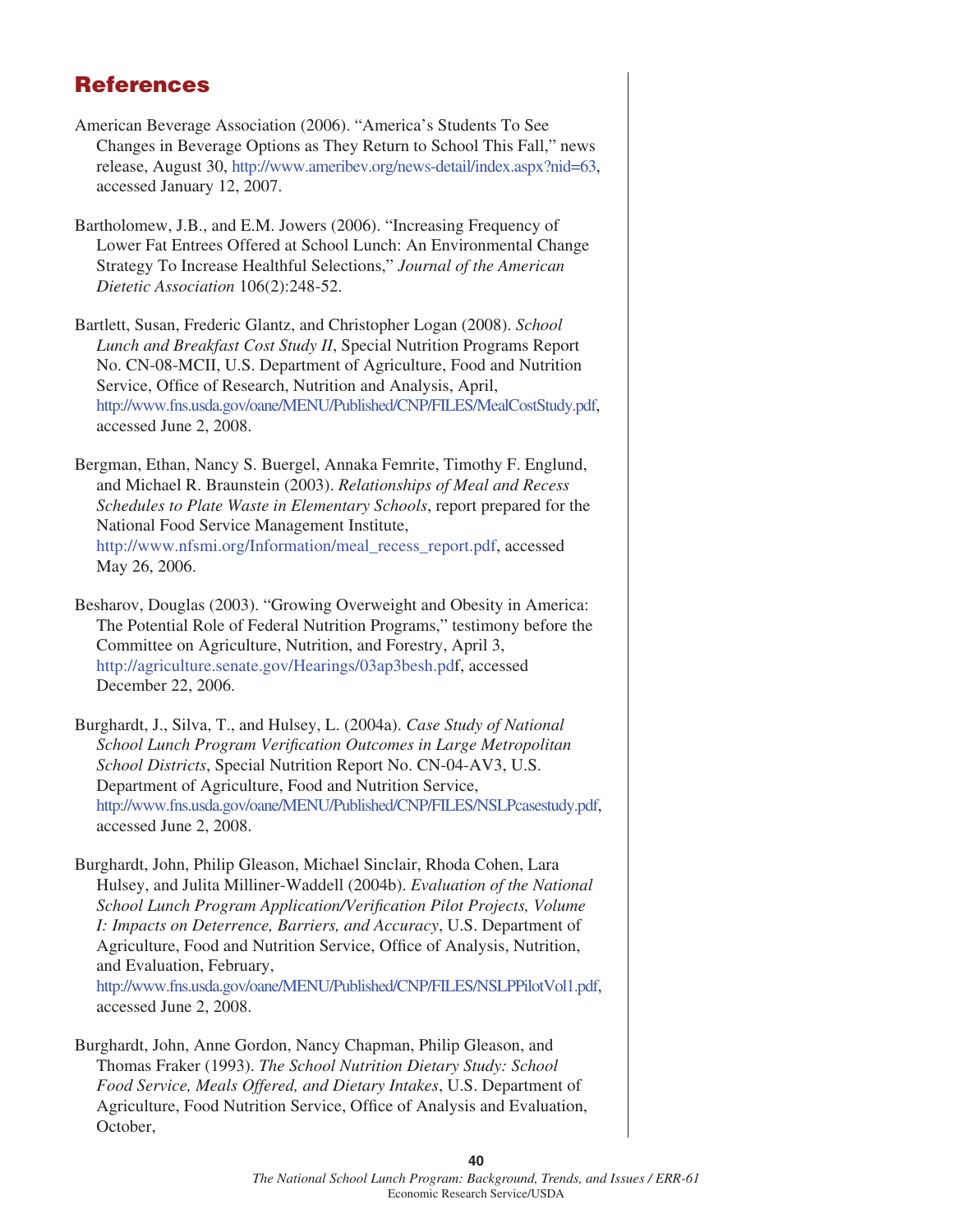http://www.fns.usda.gov/oane/MENU/Published/CNP/FILES/SNDA-FoodServ-Pt1.pdf, accessed June 2, 2008

- Buzby, J.C., and J.F. Guthrie (2002). *Plate Waste in School Nutrition Programs: Final Report to Congress*, E-FAN-02-009, U.S. Department of Agriculture, Economic Research Service, March, www.ers.usda.gov/publications/efan02009/, accessed June 27, 2007.
- Casey, Patrick H., Pippa M. Simpson, Jeffrey M. Gossett, Margaret L. Bogle, Catherine M. Champagne, Carol Connell, David Harsha, Beverly McCabe-Sellers, James M. Robbins, Janice E. Stuff, and Judith Weber (2006). "The Association of Child and Household Food Insecurity With Childhood Overweight Status," *Pediatrics* 118:e1406-e1413.
- Cullen, Karen, Kathey Watson, Issa Zakeri, and Katherine Ralston (2006). "Exploring Changes on Middle School Lunch Consumption after Local School Food Service Policy Modifications," *Public Health Nutrition* 9(6): 814-820.
- Cullen, K.W., J. Eagan, T. Baranowski, E. Owens, and C. de Moor (2000). "Effect of A La Carte and Snack Bar Foods at School on Children's Lunchtime Intake of Fruits and Vegetables," *Journal of the American Dietetic Association* 100(12):1482-6.
- Demas, A. (1998). "Low-Fat School Lunch Programs: Achieving Acceptance," *The American Journal of Cardiology* 82(10B):80T-82T.
- Food Research Action Center (FRAC). *FRAC News Digest*, April 22, 2008, http://frac.org/digest/index.htm, accessed April 22, 2008.
- Fox, M.K., M.K. Crepinsek, P. Connor, M. Battaglia (2001). *School Nutrition Dietary Assessment Study II: Final Report*, U.S. Department of Agriculture, Food and Nutrition Service, April, http://www.fns.usda.gov/oane/MENU/Published/CNP/FILES/SNDAIIfind.pdf, accessed January 9, 2006.

Fox, Mary Kay, William Hamilton, and Biing-Hwan Lin (2004a). *Effects of Food Assistance and Nutrition Programs on Nutrition and Health, Volume 4, Executive Summary of the Literature Review*, Food Assistance and Nutrition Research Report No. 19-4, U.S. Department of Agriculture, Economic Research Service, December,

http://www.ers.usda.gov/publications/fanrr19-4/fanrr19-4.pdf, accessed June 2, 2008.

Fox, Mary Kay, William Hamilton, and Biing-Hwan Lin (2004b). *Effects of Food Assistance and Nutrition Programs on Nutrition and Health, Volume 3, Literature Review*, Food Assistance and Nutrition Research Report No. 19-3, U.S. Department of Agriculture, Economic Research Service, October,

http://www.ers.usda.gov/publications/fanrr19-3/fanrr19-3.pdf, accessed June 2, 2008.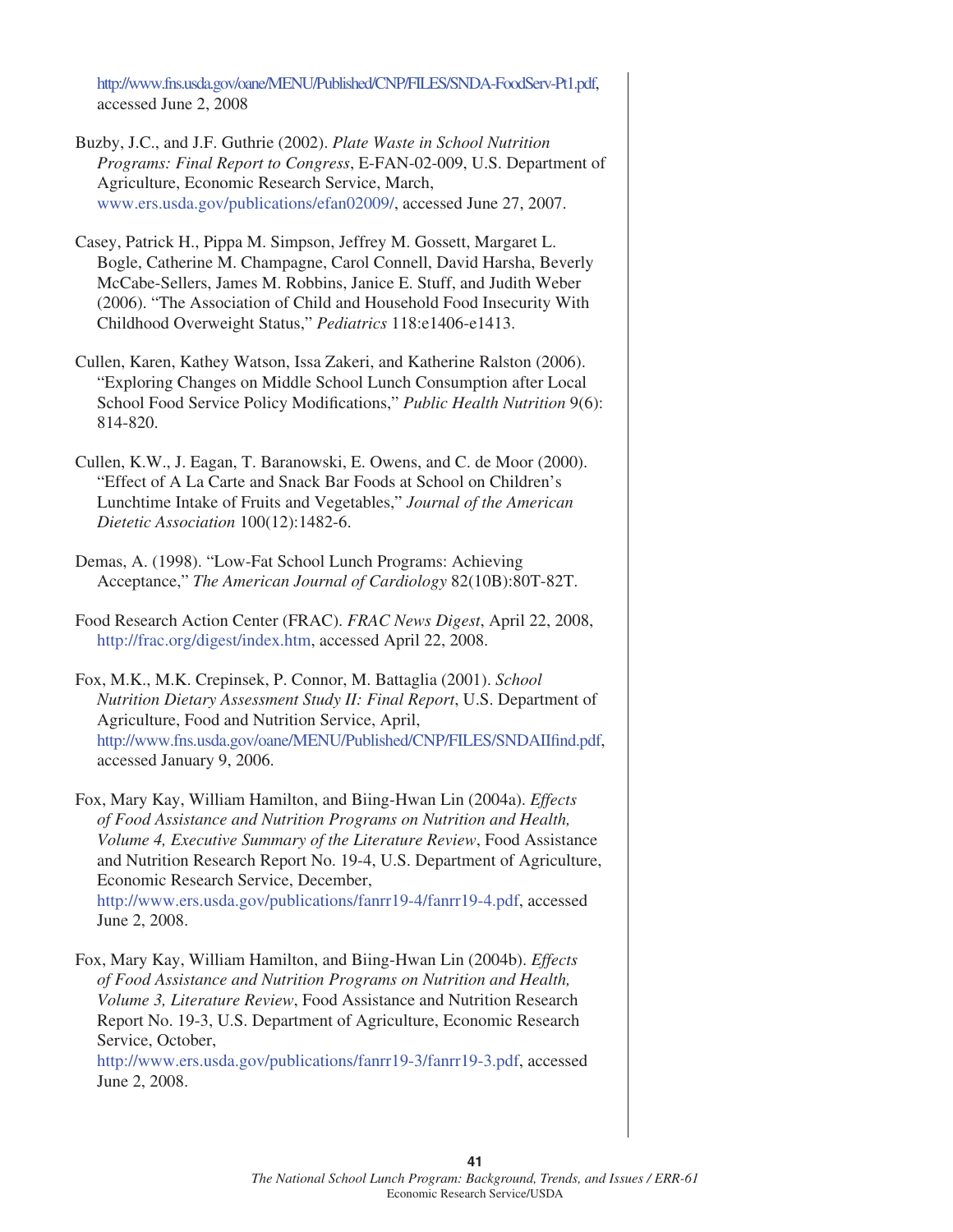French, S.A., M. Story, J.A. Fulkerson, A.F. Gerlach (2003). "Food Environment in Secondary Schools: A La Carte, Vending Machines, Food Policies and Practices," *American Journal of Public Health* 93(7):1161-7. Glantz, F.B., R. Berg, D. Porcari, E. Sackoff, and S. Pazer (1994). S*chool Lunch Eligible Non-Participants: Final Report*, Submitted to U.S. Department of Agriculture, Food and Nutrition Service, under Contract No. 53-3198-018, December, http://www.fns.usda.gov/oane/MENU/Published/CNP/FILES/EligNonPart-Pt1.pdf, accessed June 2, 2008. Gleason, Phillip, and Carol Suitor (2003). "Eating at School: How the National School Lunch Program Affects Children's Diets," *American Journal of Agricultural Economics* 85(4):1047-61. Gleason, P. and C. Suitor (2001). *Children's Diets in the Mid-1990s: Dietary Intake and Its Relationship With School Meal Participation*, Report No. CN-01-CD1, U.S. Department of Agriculture, Food and Nutrition Service, January, http://www.fns.usda.gov/oane/MENU/Published/CNP/FILES/ChilDiet.pdf, accessed June 2, 2008. Gleason, Phillip, Tania Tasse, Kenneth Jackson, and Patricia Nemeth (2003). **Direct Certification in the National School Lunch Program: Impacts on** *the Program Access and Integrity Final Report*, FANRR-03-009, U.S. Department of Agriculture, Economic Research Service, January, http://www.ers.usda.gov/Publications/EFAN03009/, accessed June 2, 2008. Gleason, Phillip (1996). *Student Participation in the School Nutrition Programs: An Econometric and Simulation Model*, report submitted to U.S. Department of Agriculture, Food and Nutrition Service, August. Gordon, Anne, Mary Kay Crepinsek, Renee Nogales, and Elizabeth Condon

(2007a). *School Nutrition Dietary Assessment Study-III: Volume II: Student Participation and Dietary Intakes*, Report No. CN-07-SNDA-III, November, http://www.fns.usda.gov/oane/MENU/Published/CNP/FILES/SNDAIII-Vol2.pdf, accessed June 2, 2008.

Gordon, Anne, Mary Kay Crepinsek, Renee Nogales, and Elizabeth Condon (2007b). *School Nutrition Dietary Assessment Study-III: Volume I: School Foodservice, School Food Environment, and Meals Offered and Served*, Report No. CN-07-SNDA-III, November, http://www.fns.usda.gov/oane/MENU/Published/CNP/FILES/SNDAIII-Vol1.pdf, accessed June 2, 2008.

Gunderson, Gordon W. (1971). "National School Lunch Program: Background and Development," U.S. Department of Agriculture, Food and Nutrition Service, http://www.fns.usda.gov/cnd/lunch/AboutLunch/ProgramHistory.htm,

accessed April 4, 2007.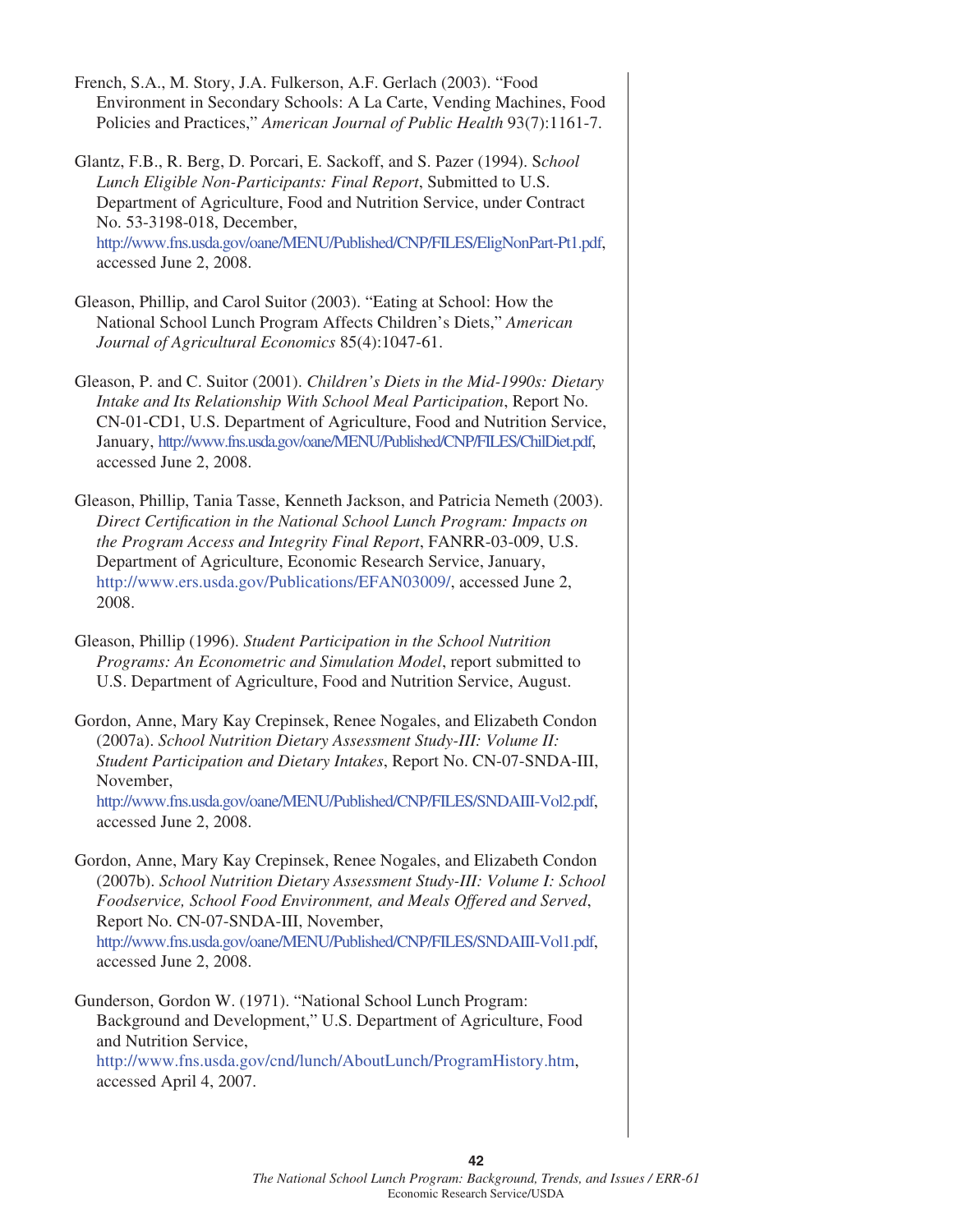Hanson, Kenneth (2003). *Importance of Child Nutrition Programs to Agriculture*, Food Assistance Research Brief, Food Assistance and Nutrition Research Report Number 34-12, U.S. Department of Agriculture, Economic Research Service, July, http://www.ers.usda.gov/publications/fanrr34/fanrr34-12/fanrr34-12.pdf, accessed June 2, 2008.

- Harnack, L., P. Snyder, M. Story, R. Holliday, L. Lytle, and D. Neumark-Sztainer (2000). "Availability of A La Carte Food Items in Junior and Senior High Schools: A Needs Assessment," *Journal of the American Dietetic Association* 100(6):701-3.
- Hofferth, Sandra, and Sally Curtin (2005). "Poverty, Food Programs, and Childhood Obesity," *Journal of Policy Analysis and Management* 24(4): 703-726.
- Hulsey, Lara, Philip Gleason, and James Ohls (2004). *Evaluation of the National School Lunch Program Application/Verification Pilot Projects, Volume V: Analysis of Applications*, Special Nutrition Program Report No. CN-040-AV4, U.S. Department of Agriculture, Food and Nutrition Service.
- Institute of Medicine (2005). "Schools," in *Preventing Childhood Obesity: Health in the Balance*, Washington DC: National Academies Press, http:// books.nap.edu/openbook.php?record\_id=11015&page=237, accessed June 2, 2008.
- Jones, S.J., L. Jahns, B. Laraia, and B. Haughton (2003). "Lower Risk of Overweight in School-Aged Food Insecure Girls Who Participate in Food Assistance: Results From the Panel Study of Income Dynamics Child Development Supplement," *Archives of Pediatrics & Adolescent Medicine* 157(8):780-84.
- Liquori, T., P.D. Koch, I.R. Contento, and J. Castle (1998). "The Cookshop Program: Outcome Evaluation of a Nutrition Education Program Linking Lunchroom Experiences With Classroom Cooking Experiences," *Journal of Nutrition Education* 30(5):302-313.
- Logan, Chris, and Ryan Kling (2005). *School Food Authority Characteristics Survey: Descriptive Analysis Memorandum and Tables*, report submitted to Food and Nutrition Service Office of Analysis, Nutrition, and Evaluation, U.S. Department of Agriculture, by Abt Associates and Mathematica Policy Research, Inc., August 12.
- Long, S.K. (1991). "Do the School Nutrition Programs Supplement Household Food Expenditures?" *Journal of Human Resources* 26(4):654-78.
- Luepker, R.V., C.L. Perry, S.M. McKinlay, P.R. Nador, G.S. Parcel, E.J. Stone, L.S. Webber, J.P. Elder, H.A. Feldman, C.C. Johnson, S.H. Kelder, and M.W. Wu, for the CATCH Collaborative Group (1996). "Outcomes of a Field Trial To Improve Children's Dietary Patterns and Physical Activity: The Child and Adolescent Trial for Cardiovascular

**43**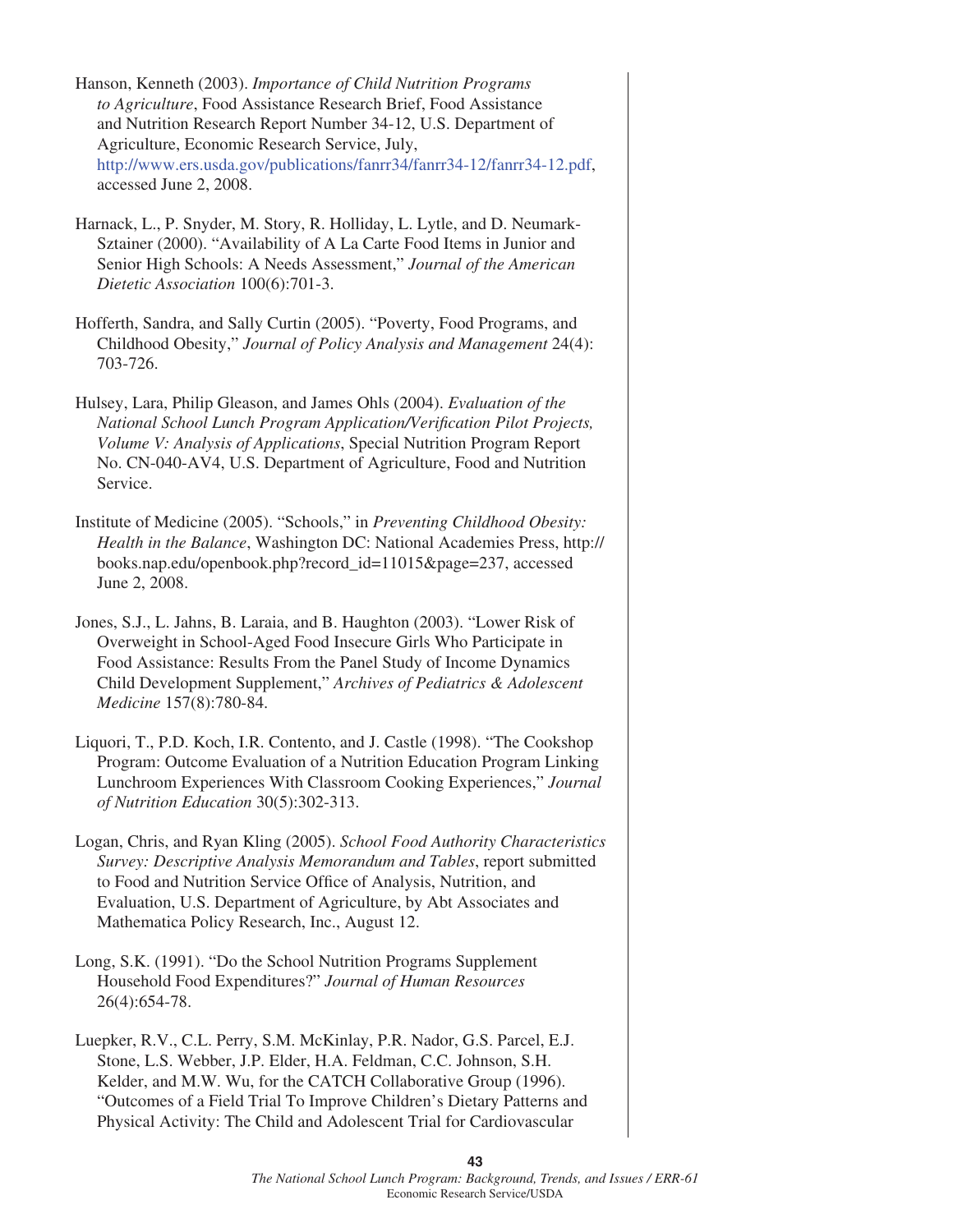Health (CATCH)," *Journal of the American Medical Association* 275(10):766-76.

- Lutz, Steven, Jay Hirschman, and David Smallwood (1999). "National School Lunch and School Breakfast Program Reforms, in *America's Eating Habits: Changes and Consequences*, Elizabeth Frazao (ed.), Agriculture Information Bulletin No.750, U.S. Department of Agriculture, Economic Research Service, April, http://www.ers.usda.gov/publications/aib750/, accessed June 2, 2008.
- MacDonald, James M., Charles R. Handy, and Gerald E. Plato (1998). *Food Procurement by USDA's Farm Service Agency*, Agricultural Economic Report No.766, U.S. Department of Agriculture, Economic Research Service, September, http://www.ers.usda.gov/publications/aer766/aer766.pdf, accessed June 2, 2008.
- Neuberger, Zoë, and Robert Greenstein (2003). "New Analysis Shows 'Overcertification' For Free or Reduced-Price School Meals Has Been Overstated," Washington, DC: Center for Budget and Policy Priorities, http://www.cbpp.org/7-15-03wic.pdf, accessed June 2, 2008..

Newman, Constance (2006). *The Income Volatility See-Saw: Implications for School Lunch*, Economic Research Report No. 23, U.S. Department of Agriculture, Economic Research Service, August, http://www.ers.usda.gov/Publications/err23/err23.pdf accessed June 2, 2008.

- Newman, Constance, and Katherine Ralston (2006). *Data Profiles of National School Lunch Program Participants From Two National Surveys*, Economic Information Bulletin No. 17, U.S. Department of Agriculture, Economic Research Service, August, accessed June 2, 2008.
- Ogden, C.L., M.D. Carroll, L.R. Curtin, M.A. McDowell, C.J. Tabak, and K.M. Flegal (2006). "Prevalence of Overweight and Obesity in the United States, 1999-2004," *Journal of the American Medical Association* 295:1549-1555.
- O'Toole, Terrence, Susan Anderson, Claire Miller, and Joanne Guthrie. "Nutrition Services and Foods and Beverages Available at School: Results From the School Health Policies and Programs Study 2006." *Journal of School Health* 77(8): 500-521.
- Ponza, Michael, Philip Gleason, Lara Hulsey, and Quinn Moore (2007). *NSLP/SBP Access, Participation, Eligibility, and Certification Study: Erroneous Payments in the NSLP and SBP. Volume 1: Study Findings*. Special Nutrition Programs Report No. CN-07-APEC. U.S. Department of Agriculture, Food and Nutrition Service, Office of Research, Nutrition, and Analysis, November,

http://www.fns.usda.gov/oane/MENU/Published/CNP/FILES/apecvol1.pdf, accessed June 2, 2008.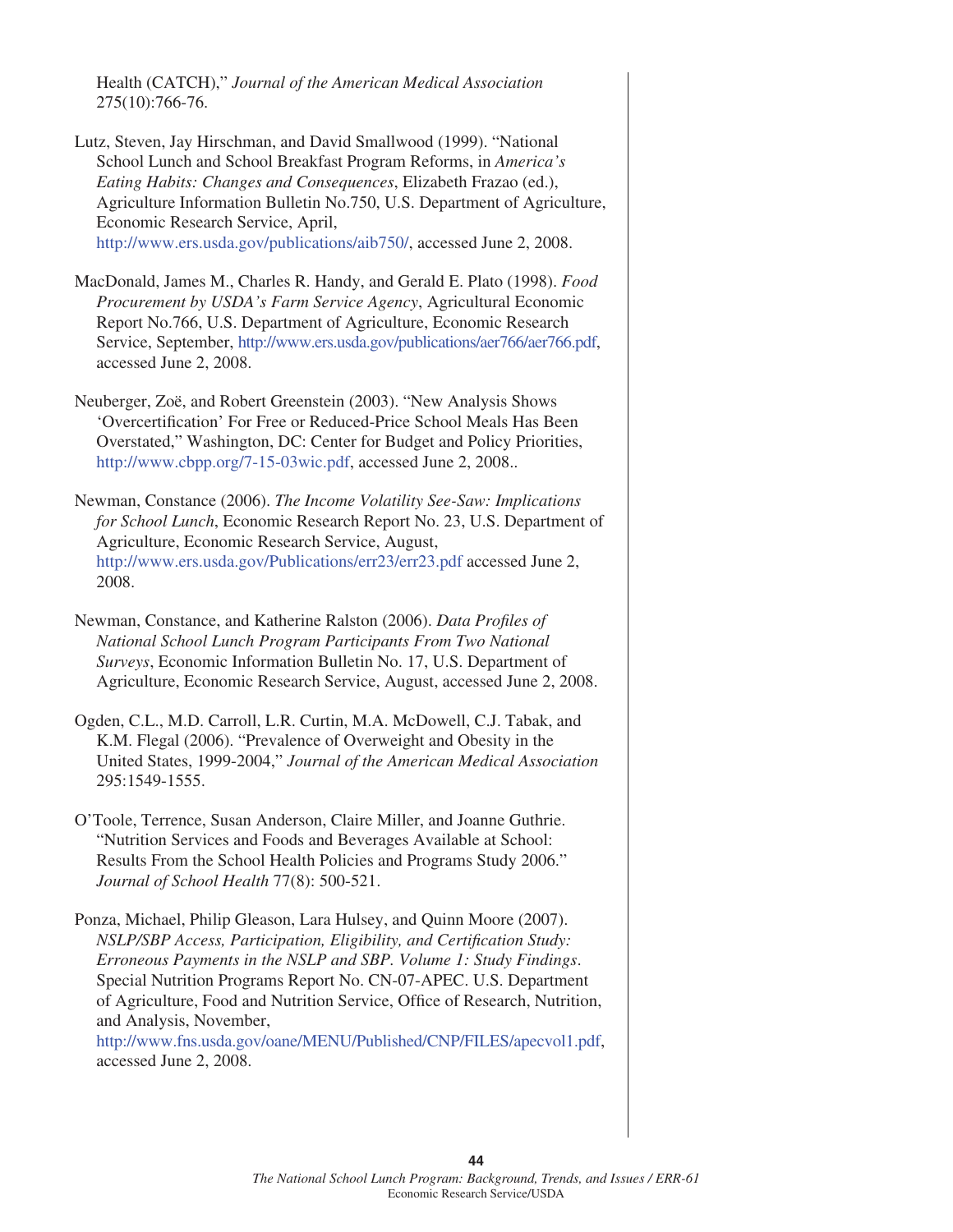Prentice, G. (2002). "Marketing School Milk to Children: A Review of Key Findings From the School Milk Pilot Test," presented at the Healthy School Summit: Taking Action for Children's Nutrition and Fitness, Washington, DC, October 7-8, http://www.actionforhealthykids.com/docs/speakers/p\_prentice.pdf

- Produce for Better Health Foundation (2003). "Eat Your Colors Every Day Salad Bar and Salad Options Project in Florida Schools," http://www.5aday.com/pdfs/industry/flabrochure.pdf, accessed December 23, 2005.
- Rainville, Alice Jo, Kay N. Wolf, and Deborah H. Carr (2005). *Barriers to Recess Placement Prior to Lunch in Elementary Schools*, National Food Service Management Institute, http://www.nfsmi.org/Information/research\_summaries/barriers\_elem\_recess.htm, accessed October 29, 2007.
- Reynolds, K.D., T. Baranowski, D. Bishop, J. Gregson, and T. Nicklas (2001). "5 A Day Behavior Change Research in Children and Adolescents," Chapter 10 in *5 A Day for Better Health Program*, National Institutes of Health and National Cancer Institute, September, pp. 133-149, http://5aday.nci.nih.gov/about/mono.html, accessed January 9, 2006.
- Rose, Donald, and Nicholas Bodor (2006). "Household Food Insecurity and Overweight Status in Young School Children: Results From the Early Childhood Longitudinal Study," *Pediatrics* 117:464-473.
- Schanzenbach, Diane Whitmore (2005). "Do School Meals Contribute to Childhood Obesity?" Harris School Working Paper 5.13, University of Chicago, Harris School of Public Policy Studies.
- School Nutrition Association (2007). "2007 Legislative Issues Paper," http://ektron.schoolnutrition.org/uploadedfiles/SchoolNutrition.org/ News\_&\_Publications/School\_Foodservice\_News/New\_Folder/2007\_ LEGISLATIVE\_ISSUE\_PAPER.pdf, accessed August 3, 2007.
- School Nutrition Association (2006). *2006 Indirect Costs Study*, http://www.schoolnutrition.org/uploadedFiles/SchoolNutrition.org/ News & Publications/School Foodservice News/New Folder/ Indirect%20Costs%20Report\_Final%20Draft.pdf, accessed October 24, 2007.
- Slusser, W., W. Cumberland, B. Browdy, L. Lange, and C. Neumann (2007). "A School Salad Bar Increases Frequency of Fruit and Vegetable Consumption Among Children Living in Low-Income Households," *Public Health Nutrition*, July 5.
- Snyder, M.P., M. Story, and L.L. Trenkner (1992). "Reducing Fat and Sodium in School Lunch Programs: The LUNCHPOWER! Intervention Study," *Journal of the American Dietetic Association* 92(9):1087-91.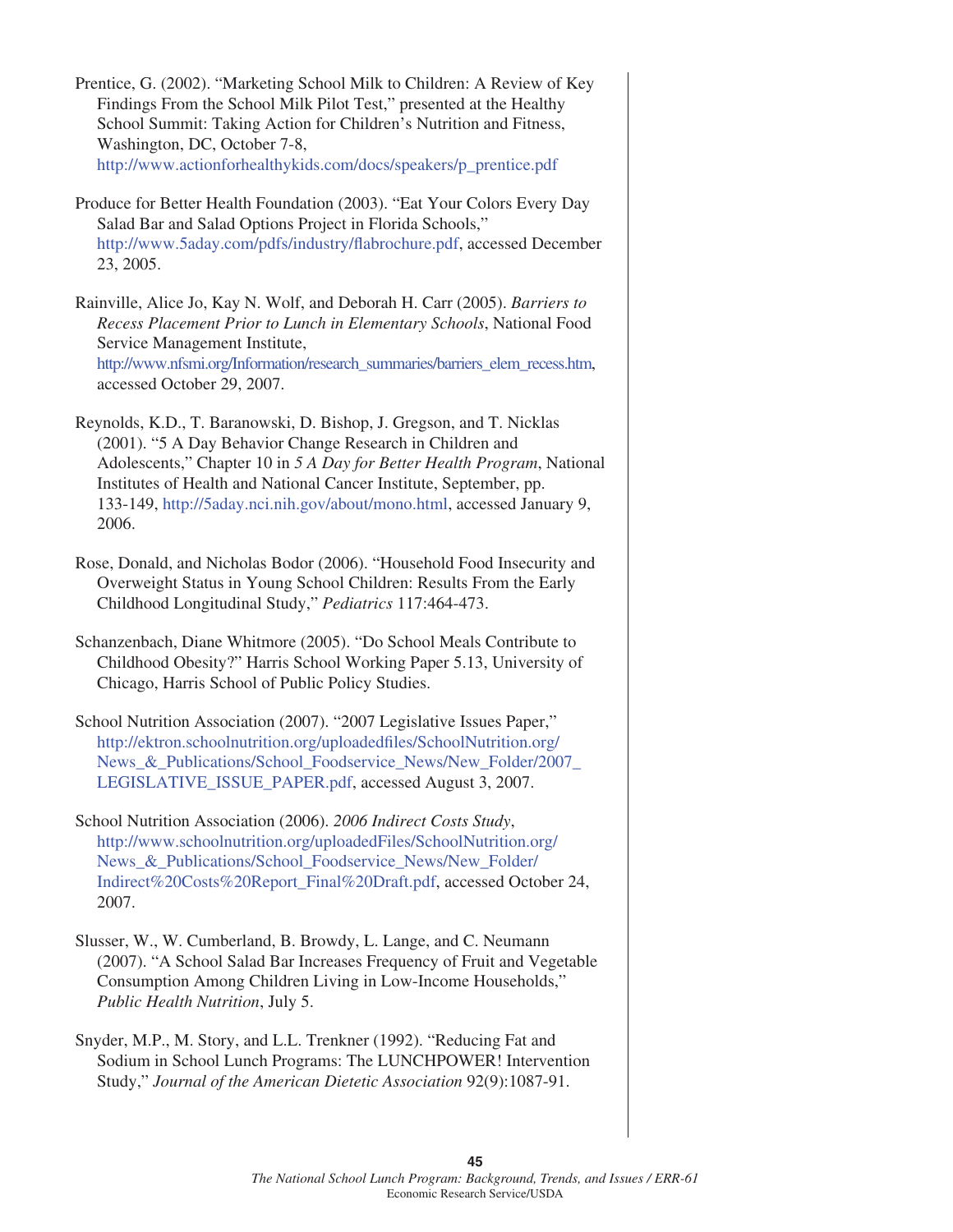- St. Pierre, Robert G., and Michael J. Puma (1992). "Controlling Federal Expenditures in the National School Lunch Program: The Relationship Between Changes in Household Eligibility and Federal Policy," *Journal of Policy Analysis and Management* 11(1):42-57.
- Story, M., M. Hayes, and B. Kalina (1996). "Availability of Foods in High Schools: Is There Cause for Concern?" *Journal of the American Dietetic Association* 96(2):123-6.
- Templeton, S.M. Marlette, and M. Panemangalore (2005). "Competitive Foods Increase the Intake of Energy and Decrease the Intake of Certain Nutrients by Adolescents Consuming School Lunch," *Journal of the American Dietetic Association* 105:215:220.
- U.S. Department of Agriculture, Food and Nutrition Service (USDA, FNS) (2007a). "National School Lunch Program: Participation and Lunches Served," http://www.fns.usda.gov/pd/slsummar.htm, accessed April 4, 2007.
- U.S. Department of Agriculture, Food and Nutrition Service (USDA, FNS) (2007b). "Federal Costs of School Food Programs," http://www.fns.usda.gov/pd/cncosts.htm, accessed October 25, 2007.
- U.S. Department of Agriculture, Food and Nutrition Service (USDA FNS) (2007c). "Accuracy of SFA Processing of School Lunch Applications— Regional Office Review of Applications (RORA) 2006," U.S. Department of Agriculture, Food and Nutrition Service, Office of Analysis, Nutrition, and Evaluation, April,

http://www.fns.usda.gov/oane/MENU/Published/CNP/FILES/rora2006.pdf, accessed October 23, 2007.

U.S. Department of Agriculture, Food and Nutrition Service (USDA, FNS) (2006). *Release of School Year 2007 Meat and Poultry Surveys and Dollar Guidance for Group A Commodity Groups*, FOCUS Bulletin Vol. 2006, No. 602, March 2, http://www.fns.usda.gov/fdd/focus/2006bulletins/FB602-SY07\_ MeatPoultrySurveyReleases.pdf, accessed September 24, 2007.

U.S. Department of Agriculture, Food and Nutrition Service (USDA, FNS) (2005a). "2005 Dietary Guidelines for Americans and the New Dietary Reference Intakes: Potential Implications for NSLP and SBP Meals," presented at the School Nutrition Association Annual National Conference, Baltimore, MD, August, http://www.fns.usda.gov/cnd/Presentations/2005DietaryGuidelinesforAmericans.pdf,

accessed April 27, 2007.

U.S. Department of Agriculture, Food and Nutrition Service (USDA, FNS) (2005b). "Accuracy of SFA Processing of School Lunch Applications— Regional Office Review of Applications (RORA) 2005," December, http://www.fns.usda.gov/oane/menu/Published/CNP/FILES/rora05.pdf, accessed April 2, 2007.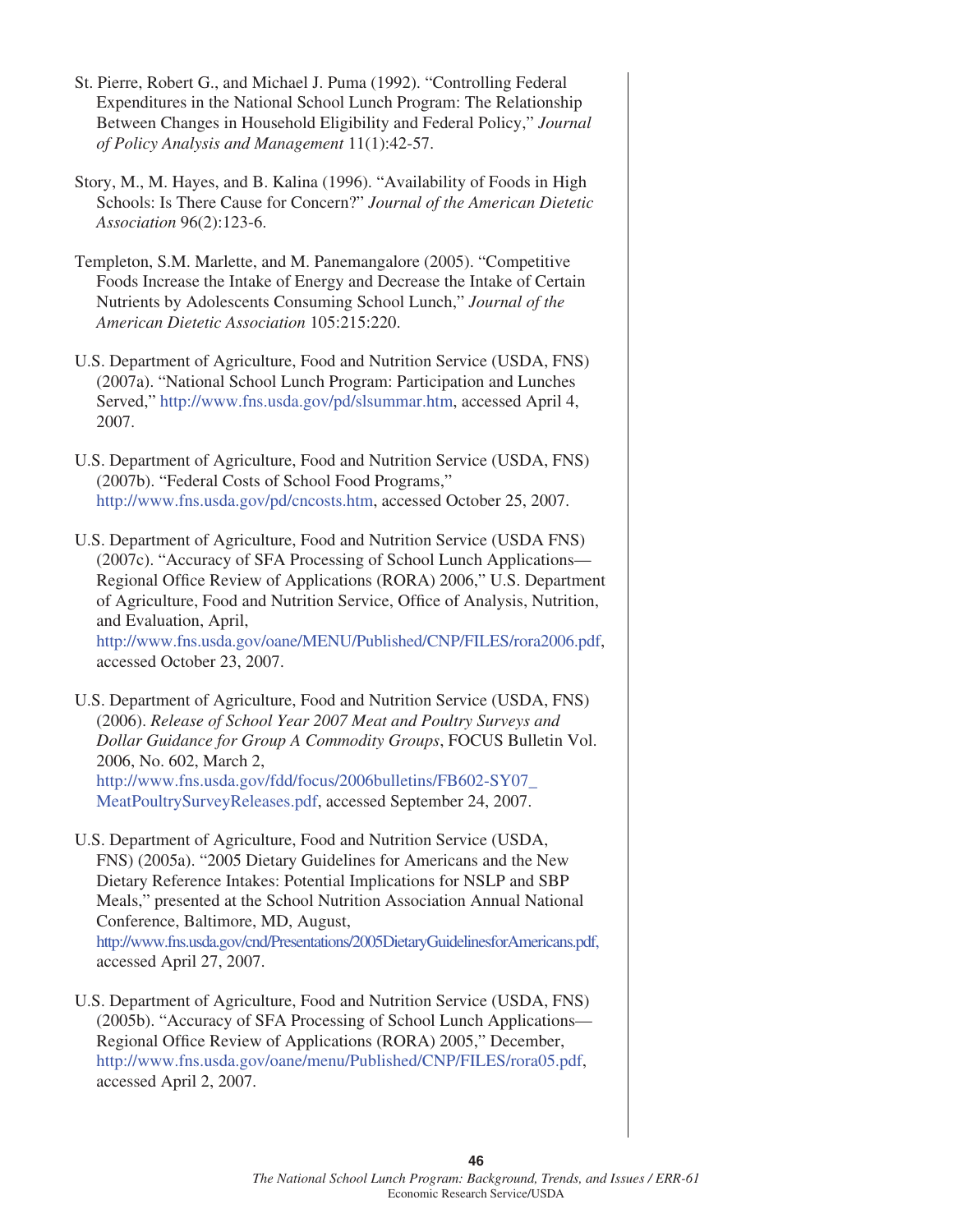- U.S. Department of Agriculture, Food and Nutrition Service (USDA, FNS) (2003). *School Food Authority Administration of National School Lunch Program: Free and Reduced Price Eligibility Determination, Office of* Analysis, Nutrition and Evaluation, Nutrition Assistance Program Report Series, August, http://www.fns.usda.gov/oane/MENU/Published/CNP/FILES/rova.pdf, accessed June 2, 2008.
- U.S. Department of Agriculture, Food and Nutrition Service, (USDA, FNS) Office of Analysis, Nutrition, and Evaluation (1999a). *The Story of Team Nutrition: Pilot Study Outcome Report: Final Report*, prepared by Prospect Associates and Westat, Contract 53-3198-4-038, July, http://www.fns.usda.gov/oane/MENU/Published/CNP/cnp-archive.htm, accessed January 9, 2005.
- U.S. Department of Agriculture, Food and Nutrition Service (USDA, FNS) (1999b). *Current Population Survey Analysis of NSLP Participation and Income*, Office of Analysis, Nutrition and Evaluation, Nutrition Assistance Program Report Series, October, http://www.fns.usda.gov/oane/MENU/Published/CNP/FILES/nslpcps.pdf.
- U.S. Department of Agriculture, Food and Nutrition Service (1990-2008). *Program Information Report (Keydata): U.S. Summary*, Program Reports, Analysis and Monitoring Branch, Budget Division.
- U.S. Department of Agriculture, Food and Nutrition Service, U.S. Department of Health and Human Services, Centers for Disease Control and Prevention, and U.S. Department of Education (2005). *Making It Happen! School Nutrition Success Stories*, January, http://www.fns.usda.gov/TN/Resources/makingithappen.html, accessed June 2, 2008.
- U.S. Department of Agriculture, Office of Inspector General (USDA, OIG) (1997). *Food and Consumer Service, National School Lunch Program Verifi cation of Applications in Illinois*, Audit Report No. 27010-0011-Ch, August.
- U.S. Department of Agriculture, Office of Budget and Policy Analysis (1998-2007). *USDA Budget Explanatory Notes for Committee on Appropriations: Food and Nutrition Service*.
- U.S. Department of Health and Human Services (DHHS) (1991). *Healthy People 2000: National Health Promotion and Disease Prevention Objectives*, DHHS Publication No. (PHS) 91-50212.
- U.S. Government Accountability Office (GAO) (2005). *School Meals Program: Competitive Foods Are Widely Available and Generate Substantial Revenues for Schools*, August, http://www.gao.gov/new.items/d05563.pdf, accessed January 9, 2006.
- U.S. Government Accountability Office (2003). *School Meals Program: Revenue and Expense Information for Selected States*, August, http://www.gao.gov/new.items/d03569.pdf, accessed January 9, 2006.